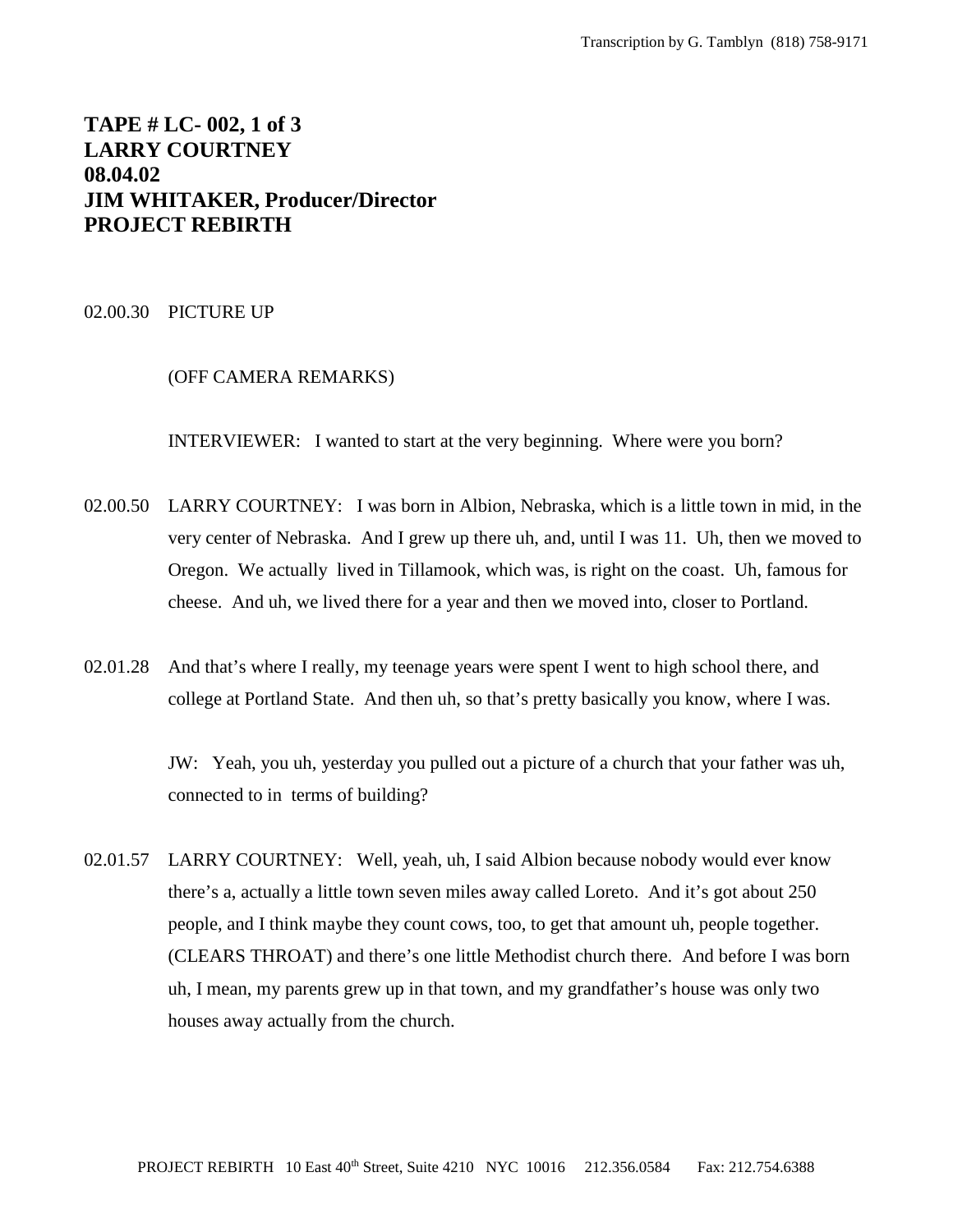- 02.02.34 And the church did a renovation project, you know, and they wanted to put in stained glass windows, and they were able to raise enough money to buy the stained glass windows. And so my father and my grandfather were there to help them install them. They worked as carpenters and handymen at that time.
- 02.02.59 And then later after I uh, it was I, I remember it, so I, I remember my father, we (?) the church had wooden steps and they were very old, and, and there were like 8 of them, and so it was very difficult for people to get in. So my dad designed concrete steps. Uh, they, it's an L-shape and so he designed a concrete uh, circular.
- 02.03.30 And he built the forms and everybody was telling him you can't, you just have to pour one step at a time, you can't pour all the steps at once. And my dad said no, you can do this. This is the way you do it. And those steps are still there. So. And then I was baptized in that church as an infant. Grew up there. And uh, was very, it's a wonderful church. Still is. Still active.
- 02.03.58 Very small. Uh, they don't even have a resident minister now. It's uh, there's a minister who lives in Albion and he comes out for services and for counseling.

JW: On sort of uh, like Sundays will come in and open the church up in the morning and then do the service (?). I lived in a town in Nova Scotia, which (?) outside there was a village. And it was the same kind of thing. Very small church, but a person would come through and uh, take care of it. (?) Interesting. Uh, so how would you describe your childhood?

- 02.04.31 LARRY COURTNEY: I, I would have to describe my childhood as, as ideal. Uh, I know that nothing is ideal, but I had at, growing up I had four older brothers and sisters. There's a set of twins just directly above me and then I have an older sister and then my oldest brother.
- 02.04.58 And uh, then I have two younger brothers who were born after we moved from there. But uh, I just remember it as being wonderful. We had uh, a very close family. It was a very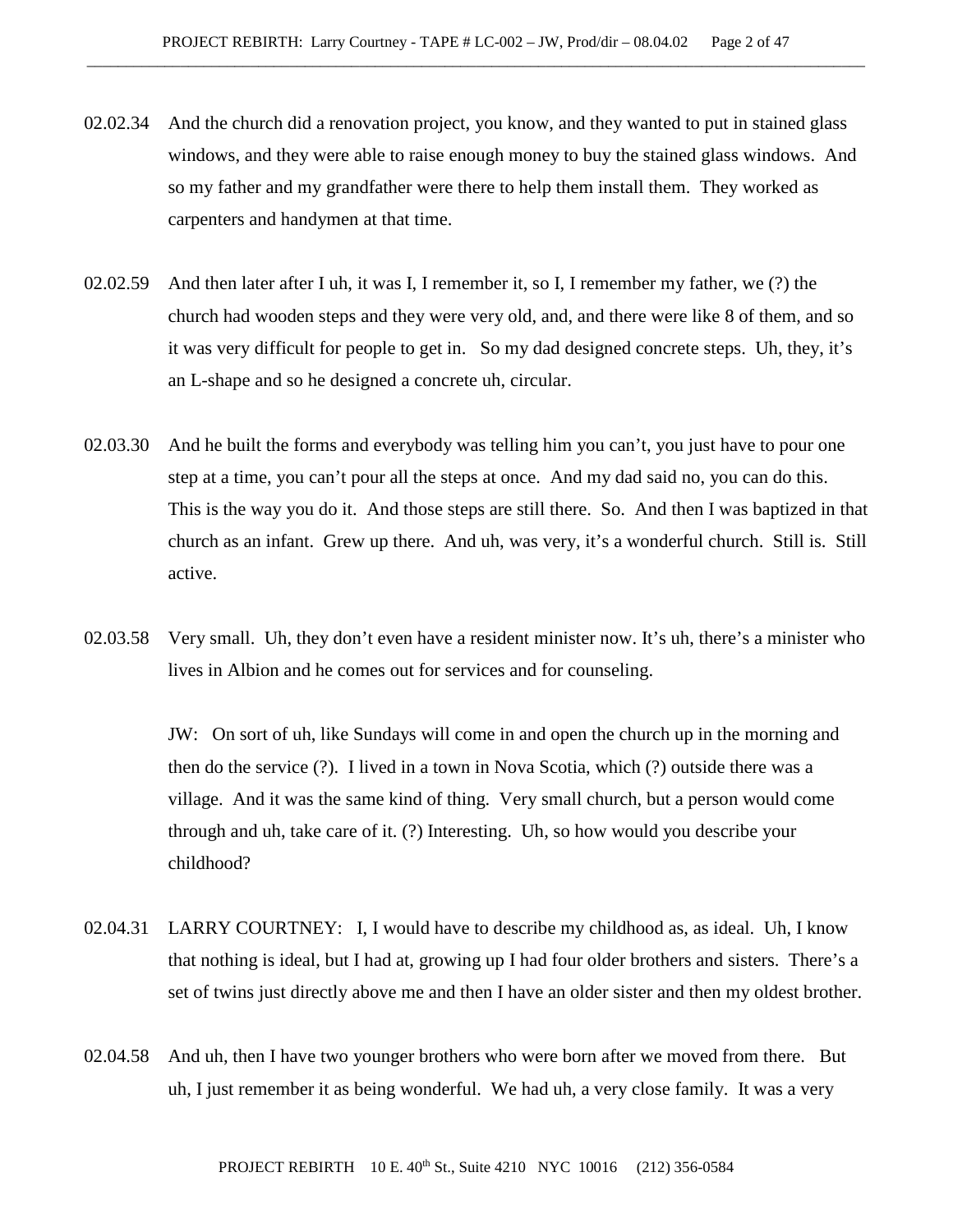rural community. Everybody lived off the farms and what not. My dad was like I said, an electrician, a carpenter, a handyman. In later life he became an electrician and you know, uh, went on with that.

- 02.05.32 But at that time uh, looking back at it, we, we were very poor. But I never thought that. Uh, Mother made our shirts and you know, uh, she canned all the food and for the winter and all of that kind of stuff.
- 02.05.57 And when I was really young, we had no electricity and no running water. We had an outhouse. I was 9, I think, before we had our first bathroom. Uh, so my kids just loved, loved to talk about it because they had, they can't imagine anybody living with kerosene lamps and you know. And then we moved into you know, into Albion itself, which was a little bigger, and we had running water and bathrooms and that kind of thing.
- 02.06.29 But uh, it was great. My, my brothers and sisters were, and still are, uh, very loving and protective. I'm, I'm kind of the middle child, but we had like two families, because when I was 10, the four older ones all got married the same year. And so suddenly from being a young one, you know, at 10 years old, I was now the oldest of the three.
- 02.07.00 And so we grew up really kind of in, in a duel family situation. But have remained very close.

JW: How old were you then, 'cos (?) they must have married quite young it sounds like uh?

- 02.07.18 LARRY COURTNEY: The twins actually uh, were 15 when they got married. Uh, my sister was 19 or 20. And then my oldest brother, he was in the military, he was in the army, and uh, so he was 22 or so.
- 02.07.37 It was 1955, so Ellen was 21, 22. And uh, they all got married that same year, and my youngest brother was born that year. So it was a really big year, for my parents, especially. You know? So. So it was just, it, loving parents.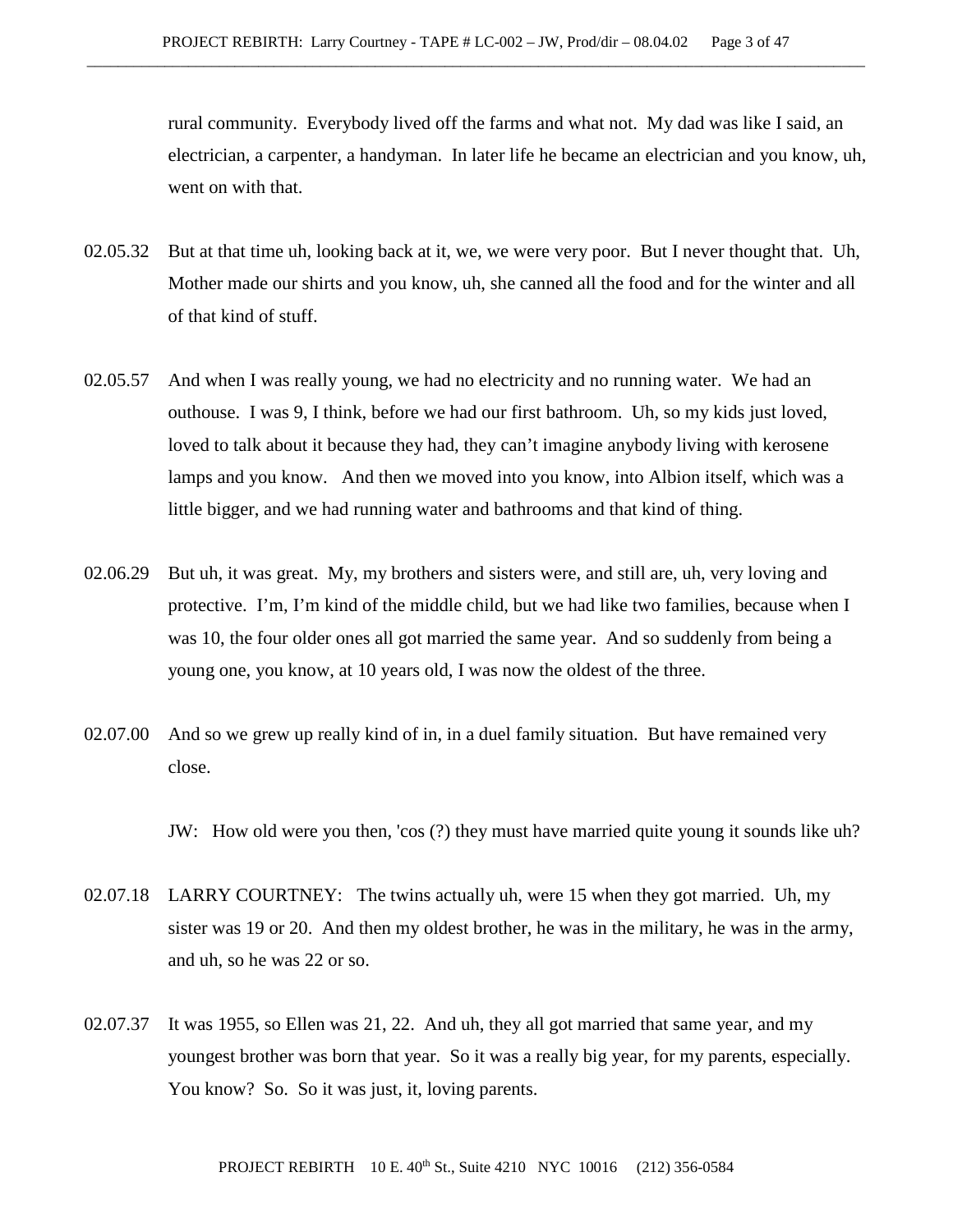02.08.02 Uh, strong discipline, but uh, just, just very loving.

JW: Uh, so there were 7 total?

02.08.14 LARRY COURTNEY: Seven total. But there were never just 7 in the house. My parents were the type of people that they would rather have us bring our friends in than us go out. Uh, or, it was just an open kind of house, you know, so my brother, my oldest brother he would bring in 2 or 3 of his Army buddies when he came home on leave.

- 02.08.42 They'd come home. And then my sister would have a couple of friends in. And it just always, it's so funny because there was always food for everybody all the time, I don't know how it came about. But uh, it was just like an extended family. And even as I grew up as a teenager later uh, it was the same way.
- 02.09.03 I used to bring my friends home when I worked uh, for the railroad. And 2 or 3 of them would come home and stay the weekend. And Mom would uh, we'd get home at midnight and Mom would get up and, you guys want steak and eggs or, you know? It just was a very extended family. But 7 actual (LAUGHS) children. You know?

JW: So you worked for the, you worked on the railroad. Well, tell me about that.

- 02.09.32 LARRY COURTNEY: Uh, the first summer after high school. No, I'm sorry, between my junior and senior year in high school I worked for uh, Union Pacific railroad. Uh, I was dating a girl whose father happened to have some clout on Union Pacific. And so I worked for a signal gang, which means you're out in the mountains putting up lines for the signal wires.
- 02.10.00 And so that first summer uh, I just, I was considered the grunt and you know, I was a go-fer and I carried things back and forth, dug holes. Post holes for poles and what not. And then I went back the next summer, intending to only work the summer uh, and then go back to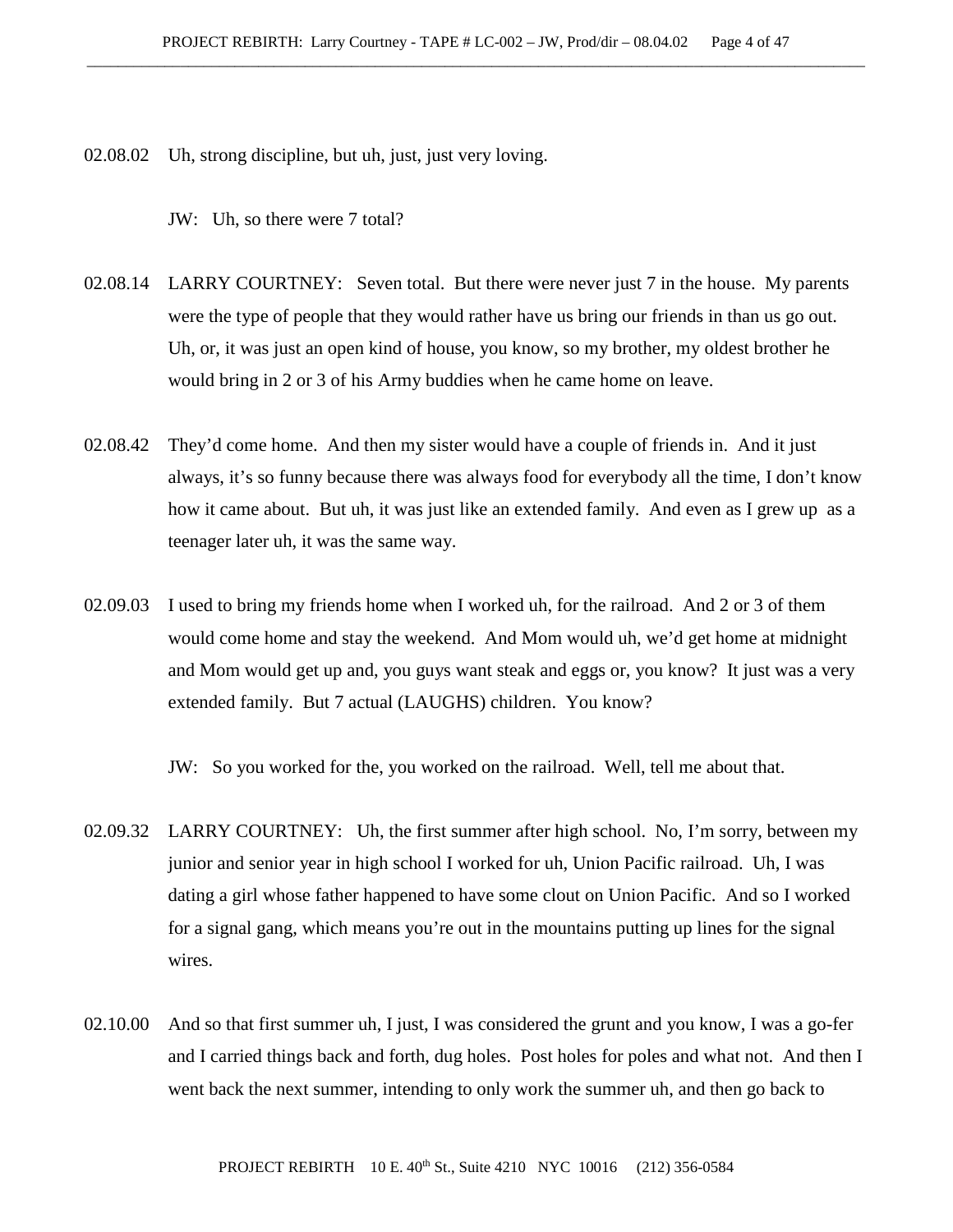school. And decided I (?) really didn't have enough money to go back to school at the end of the summer.

- 02.10.29 So I stayed a whole 'nother year and put away money for school. And by that time I was uh, had been there long enough that I actually got to, to uh, join the union and, and I became uh, uh, I can't remember, assistant lineman, is what they call it. I got to climb poles and actually hook the wires up and you know, ride the trains and what not, and it was, it was.
- 02.11.00 Looking back on it, it was a lot of fun. But I, also I remember one winter we were in the Columbia River gorge because they were building a new track throughout, through the gorge. And the temperature was about oh, I don't know 30 degrees, maybe colder. (CLEARS THROAT) And the wind in the Columbia River gorge if you've ever been there is just terrific. (CLEARS THROAT)
- 02.11.30 And so we were on these cliffs overlooking the gorge, and then we'd be up on top of 50 foot poles on top of these cliffs. And you would go up, and literally you could only work for like 20 minutes before your hands just wouldn't work any more and you'd have to come back down the pole, go over, and we had a big barrel with a fire in it and you know, we'd warm up and then you'd go back up the pole for another 20 minutes. And I thought that was the worst experience I'd ever have in my life.
- 02.12.02 'Cos it was so cold. But looking back at it, it, you know, really wasn't that bad. I mean, you, you forget the, the bad things that happen, you know? And it was, I made lifelong friends there. I'm still very good friends with 2 or 3 of the guys that I worked with. And uh, in contact a lot.

JW: That's a long time. That's a (?)

(SIMULTANEOUS CONVERSATION)

02.12.31 LARRY COURTNEY: That's 40 years, yeah.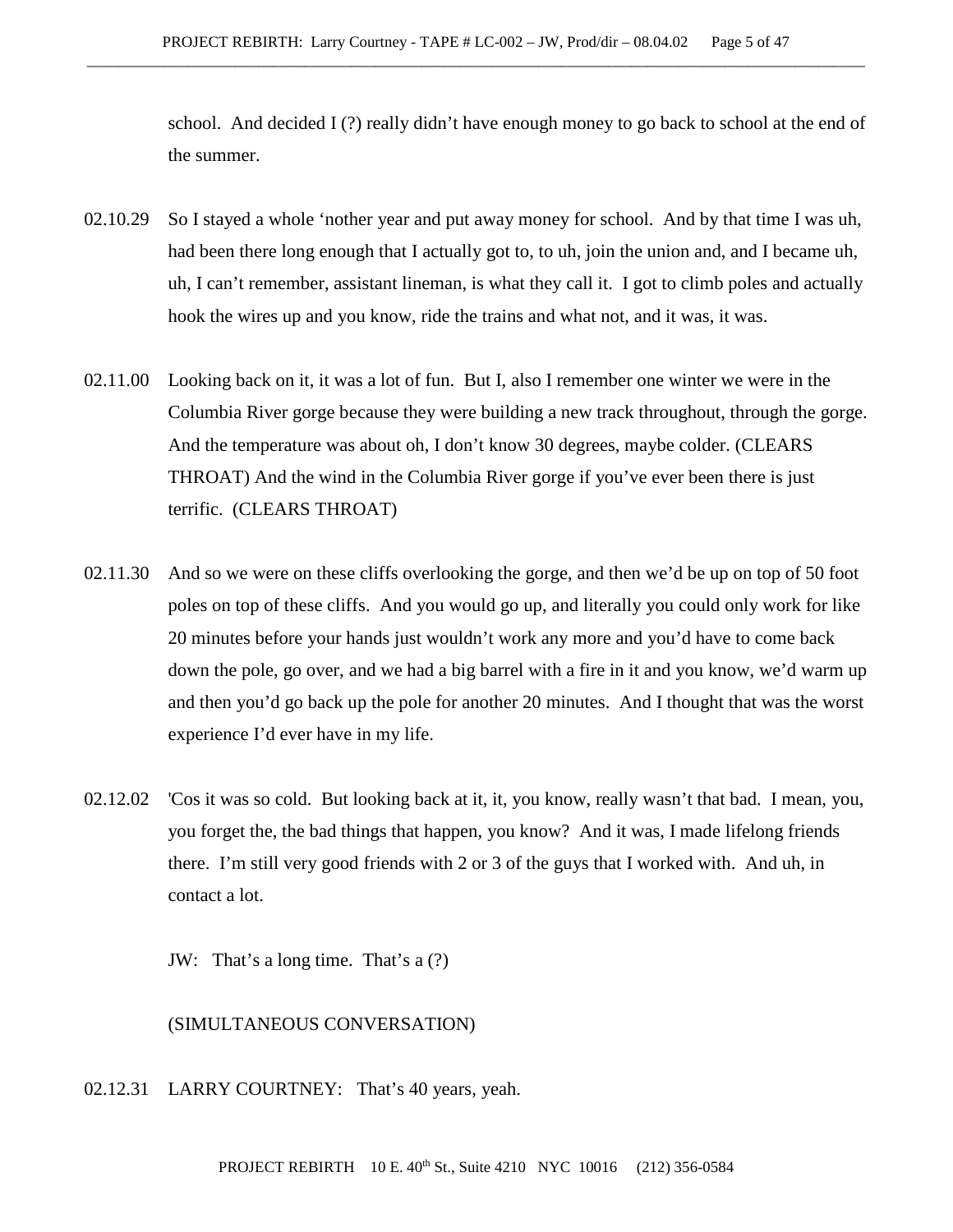JW: Uh, and then what, what was the sort of path for you after that (?)

- 02.12.42 LARRY COURTNEY: Well, after, I was working to you know, to pay my way through college, because I, we didn't have, we weren't wealthy. My father was an electrician by that time and by that time we lived you know, on uh, lower middle class kind of uh, existence.
- 02.12.57 And so I worked my way through school, either (?) for the railroad for a while uh, I worked as uh, you know, busboy and as a waiter and uh, cleaned and did whatever I had to do to pay tuition uh, at Portland State. And then uh, it was at the height of the Vietnam uh, War and so I received a draft notice.
- 02.13.57 Because they were drafting people, they uh, you know, they kept lowering the standards because they needed more people, so uh, they drafted me, and I thought, I don't really want to go carry a gun through the jungle. So I went and talked to the Air Force recruiter. And I had talked to the Air Force recruiter once, before thinking that this might be a possibility. And so I talked to the Air Force recruiter, and they said well, if you enlist today we can delay your enlistment and you can finish uh, school that year.
- 02.14.09 And then you'll go into the Air Force and you know, we clear it all through the army and all of that. So that's what I did. So then I went into uh, the Air Force.

JW: And did you, so did you go into the Air Force and end up going to Vietnam?

02.14.25 LARRY COURTNEY: I actually did not. I spent 4 years in Texas, actually. I went to uh, you know, basic and to tech school in Texas. And it was hot and windy and dry, 'cos it was mid-summer. And when we all finished tech school, everybody was praying for wonderful assignments somewhere. And my assignment came, and it was Austin, Texas. And I thought (LAUGHS) some of these guys got to go to Germany and to France and I mean, they were going everywhere. And I was going back to Texas.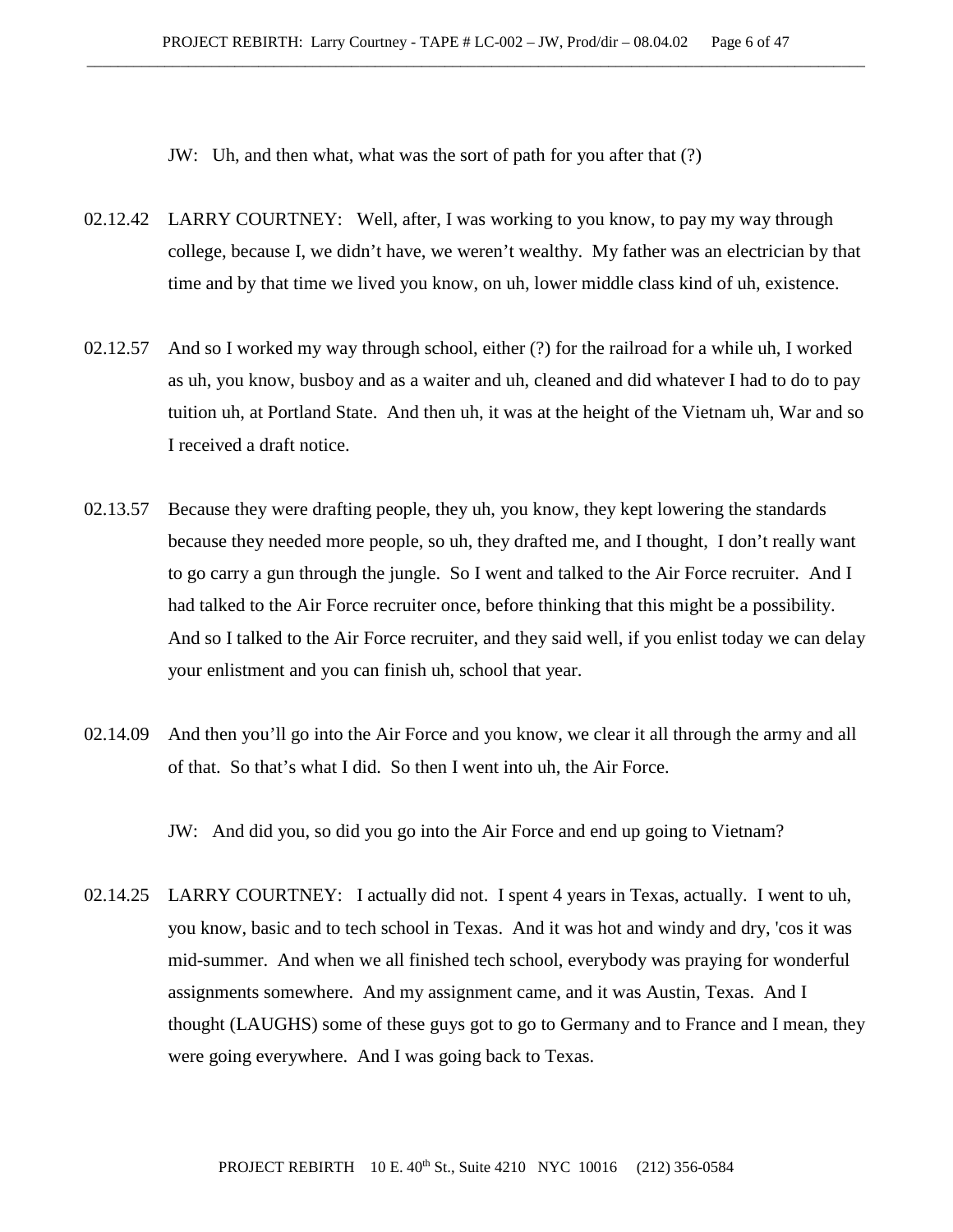- 02.15.00 So I spent the rest of my time in the Air Force in Austin. Which is a beautiful city and uh, I loved it. Uh, I met a girl who was going to the University of Texas, and we dated and then eventually married before I got out. And she uh, we got, she got pregnant (CLEARS THROAT) with our first son. And my name came to the top of the list as rotation for Vietnam tour.
- 02.15.33 But because she was already uh, what was she? Four months pregnant, I think, uh, they moved me down until after the baby came. And then by the, actually by the time he came uh, I didn't have time left. I mean, they could have still sent me to Vietnam and extended my tour. But uh, my four years were up, well, like within 6 months.
- 02.16.02 And the Vietnam tour was 13 months. So they didn't do it. And so I stayed in Austin. I had a lot of friends go do Vietnam and my younger brother. Uh, one of my good friends from like I said from the Union Pacific, he went. And uh, but I uh, something I did not do.

JW: And uh, and then you, your, you had 3 children, is that right?

- 02.16.30 LARRY COURTNEY: Right. (~JW~) We had uh, my oldest son while we were in the service. And then my, the second son was born about year and a half later. Uh, by that time we were out of the service and home. And then uh, (LAUGHS) and we said, this, two's enough, two is absolutely enough. And then my wife kept thinking, well, we don't have a girl.
- 02.17.00 You know, so we decided to try one more time, and I have a daughter. (PAUSE) Sorry. They're, they're all really close. Uh, very special kids. And they're all you know, 28 to 32, so they're grown and on their own and doing their own things.
- 02.17.28 And uh, I have a granddaughter and a, my son's stepdaughter is my granddaughter, so. It's pretty amazing.

JW: (?) you are close to your granddaughter, as I understand (?)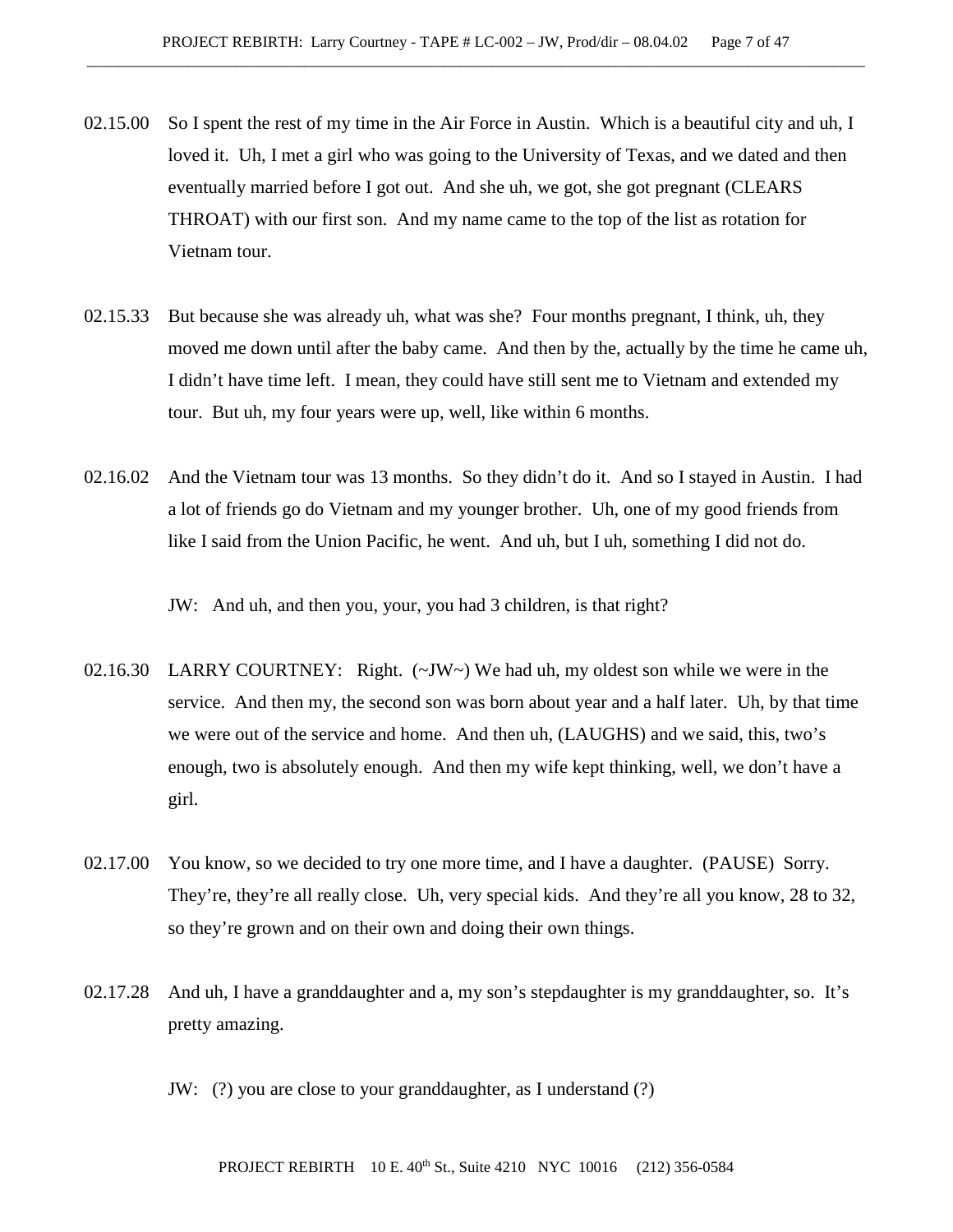- 02.17.44 LARRY COURTNEY: Yeah, I uh, she's been really terrific at uh, when well, she uh, she always loved to come to New York and stay with Grandpa, Gene, and uh, she never quite knew what to call him, 'cos she had Grandmas on both sides and then us and you know, so there was a lot of people.
- 02.18.16 But she always used to like to come and uh, after uh, Gene died, she and her father came up one weekend by themselves.
- 02.18.31 And we had a good time and, and she was just very loving but she didn't say much. And then one, the, the (?) Sunday morning, I think, she uh, came into the kitchen and she said, (PAUSE) Uh, Grandpa, where is Gene?
- 02.18.59 And so I said, well, Gene's gone, but he's with his, his mother and uh, with my grandpa, or my father who would have been your (?) great-grandpa. And with a lot of friends and people that he loves. And that's all she said. And she was, that was it. And then about 2 months ago, or 3 months ago, she and her step-sister and mother and father came up.
- 02.19.35 And spent the weekend and we uh, at that time there was a, an empty apartment in a uh, ground floor. And so I put beds, air mattresses and stuff in the apartment so they could kind of have their own place for the weekend. And so uh, when it got to be bed time, I, I said I'll put the girls down and put them to bed.
- 02.20.01 'Cos Katie's 9 and uh, Taylor is 7 ½, going on 20. She's uh, they're both very bright. But uh, so I took them downstairs and uh, we talked, and I told them some stories, and then we decided that I (?) you know, just doing Grandpa things, you tickle them and you, you become a monster and you know, that kind of thing.
- 02.20.32 And then (PAUSE) just out of the blue, I mean, having a good time, and uh, Katie said, I miss Gene. (PAUSE)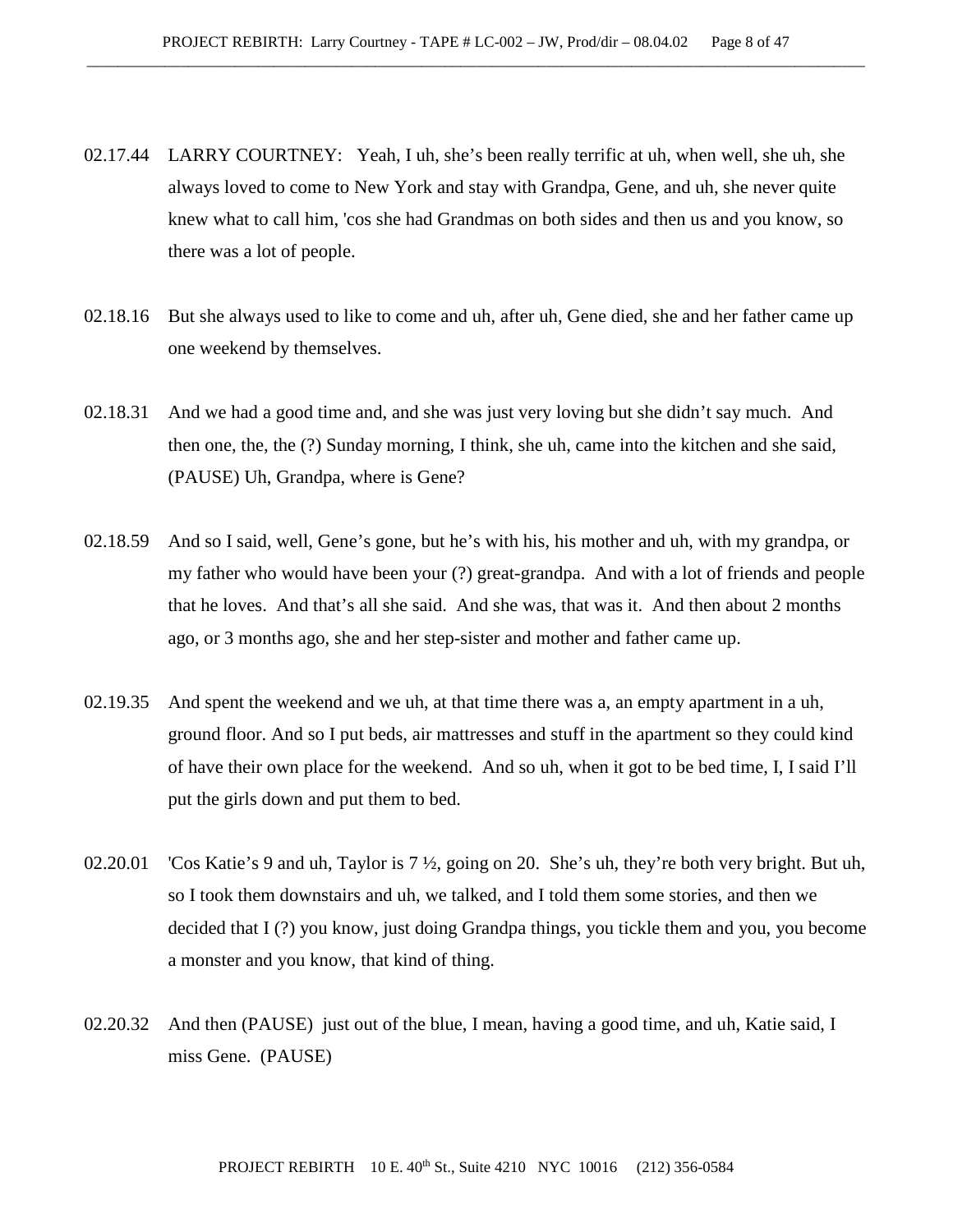- 02.21.00 And we talked for a little while about it. And it was so funny to see this 9 year old having that much emotion about this man that she just knew as my lover, my, you know, I, I don't know what concept she had as to our relationship. Never questioned it.
- 02.21.28 But uh, we spent nearly a half an hour just holding each other and talking and crying. And then uh, and then it was, you know, we kind of got through it. And uh, she's been up once since then and we just had a wonderful time. She loves to go to Chinatown. 'Cos she loves Chinese food.
- 02.22.00 And she loves chopsticks and all of the paraphernalia that go with Chinese food and uh, she loves the little silk dresses and parasols. So we always end up going to Chinatown when she comes.

JW: So uh, she I mean, she sounds wonderful. Tell me about Washington, D.C. and Gene. Washington, D.C.'s my hometown, so I have a good sense of the city. I know the people I have uh, I have a pretty strong hold on what the city's like and you tell me a little bit about it.

- 02.22.41 LARRY COURTNEY: Well, after my divorce uh, I had always kind of felt that I was living a lie. And uh, so I decided to see what the gay life was really about.
- 02.23.00 And Washington, D.C. has a fairly active gay population. And so I found some of the clubs and uh, I found a particular piano bar that I liked a lot. And, and I got to know the piano players very well. And it was very quiet and it wasn't a, wasn't a young, hustler kind of bar. It was just a very comfortable kind of bar. And I was, so I was very comfortable there and I'd sit at the piano with them and we'd sing and uh, they had stools around the piano.
- 02.23.32 And uh, one night uh, a mutual friend came in, and Gene was with him, and I had never met him. And uh, I remember Mark bringing him up to the piano. And saying, this is somebody I think you need to meet. And it was Eugene.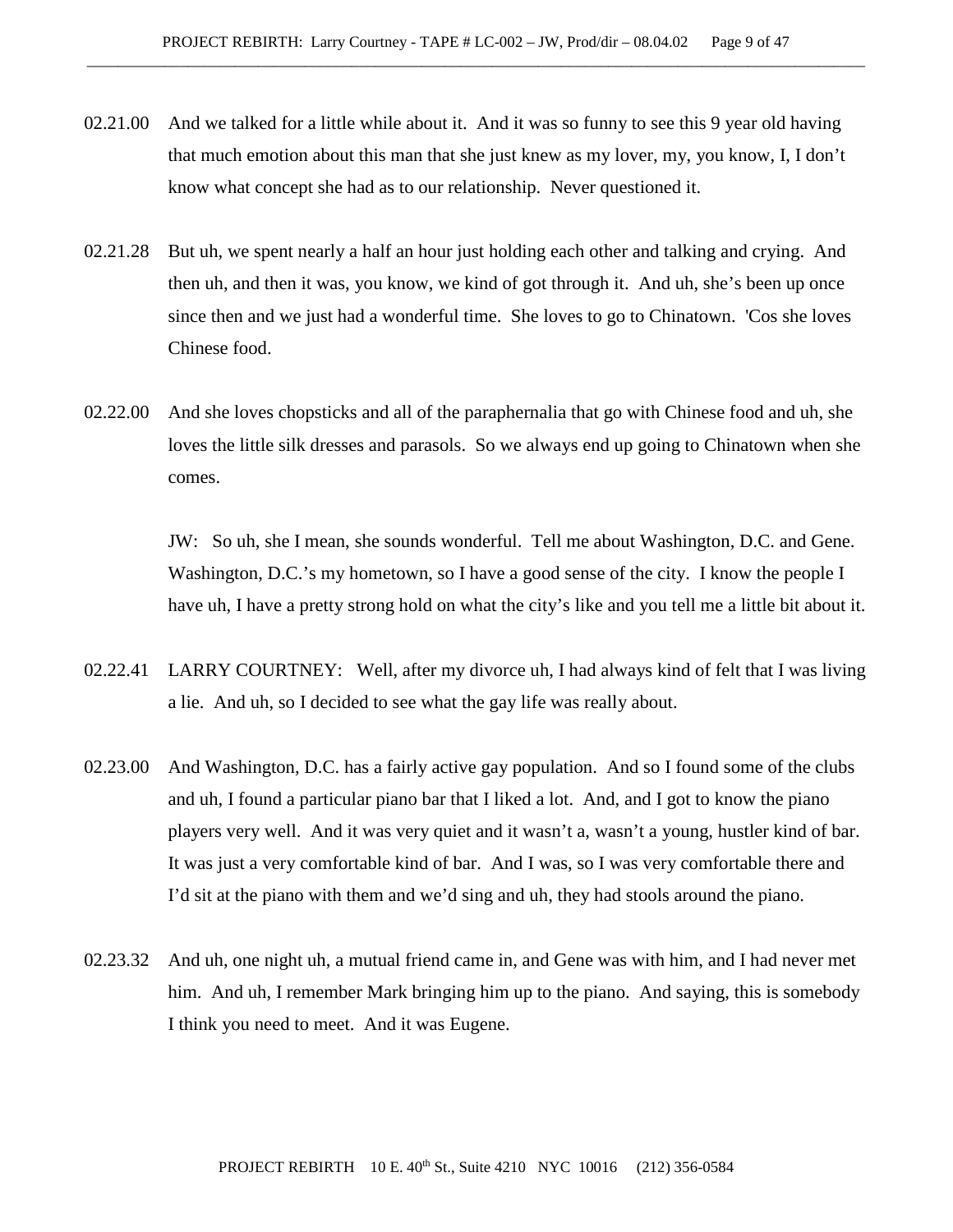- 02.23.58 And so he sat uh, next to me at the piano and we talked and laughed. And uh, sang with the piano player and joked with the people around the piano, 'cos we all knew each other fairly well. I mean, by name. And uh, I just was absolutely, that was it. I just was smitten. His, his eyes, his smile. Uh, everything about him was just life.
- 02.24.32 Just I mean, it was like pouring out of him, it just enveloped you. And uh, we stayed at the bar until it closed, and in Washington that's uh, you know, on Friday night or whatever, it's 4 o'clock by the time you get out of there. So I (?) gave him a ride home, and I took him back to his apartment. And then we made a date for the next night.
- 02.25.00 And the next night uh, we went out to dinner. And then we went back to the our favorite piano bar. And we went to a couple of other clubs and just walked around and talked. And I told him that night, which was October  $30<sup>th</sup>$  that (PAUSE) I was in love with him and (PAUSE) and he just laughed.
- 02.25.35 You know, he said, you can't. this is, I mean, you can't be in love with me, you just met me. So and I said, well, you watch. And so we continued to date. Uh, until I got a job offer in New York City. And I asked him if I moved to New York would he come with me. And he said absolutely.
- 02.26.01 So we moved to New York in April of 1988 and set up our apartment together. And that was the beginning of when we lived together.

JW: How long was that after you met?

02.26.17 LARRY COURTNEY: We met in October of '87. End of October of '87, and moved in together in April of '88. It was quick (LAUGHS) But I, I knew. You know, and I never doubted it, and I never, never wavered in the, the fact that we were uh, a couple and we were meant to be a couple.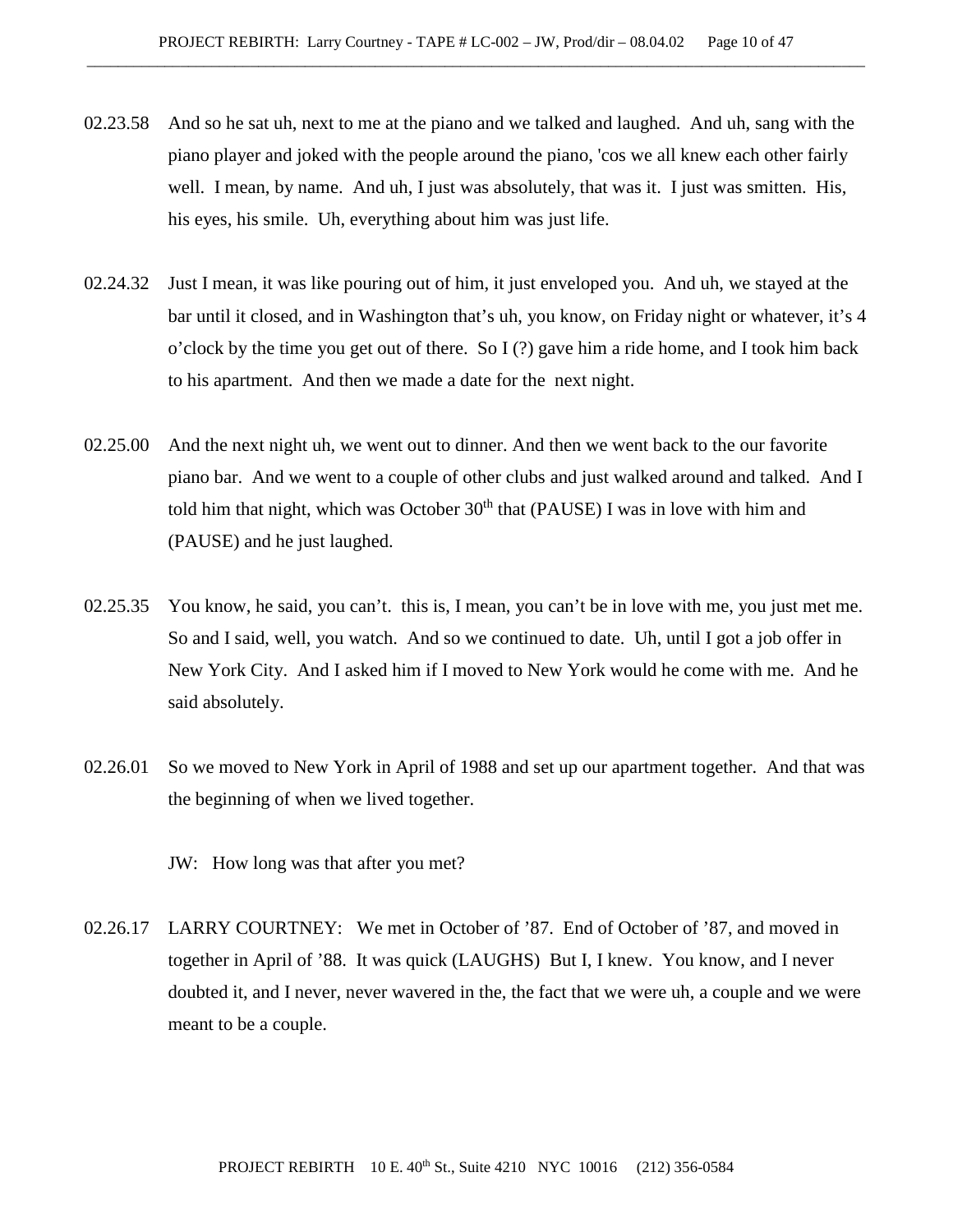- 02.26.38 Uh, I don't like the term soul mate 'cos it's used so often, but if anybody knew me it was Eugene. I mean, and I like to think that I knew him as well. Uh, maybe I didn't, but I like to think I did. But he knew me inside and out.
- 02.27.01 Uh, and it just, we were just together. I mean, it just worked. I'm not saying it was perfect (LAUGHS). No relationship is, but you know, we had our disagreements, but uh, I was speaking with Oliver yesterday about relationships, and (?) we were talking about Eugene and myself.
- 02.27.28 And he said, oh, I remember you guys fighting all the time and you were, this was gonna happen, and that was gonna happen, and then the next day everything was fine. And well, you know, that's, that happens in relationships, you do that. But uh, it was never, I mean, it was just, we always knew it was Ok. We could disagree and, and it would still be all right. (CLEARS THROAT).

JW: When you got uh, here to New York, tell me about where you guys moved to and.

- 02.28.02 LARRY COURTNEY: Uh, when we, I first came up I uh, came up and stayed with somebody I didn't know. Actually I, I didn't know about (?) you know, I'd never been to new York. So I had called a church, a Lutheran church up here, and uh, that was affiliated with some people I knew. And so, and I just asked them if they had anybody in the parish who had a room that they would be willing to rent for a couple of weeks while I found an apartment.
- 02.28.38 And this one guy uh, he didn't have a room, but he said I've got a couch, and you know, I'm willing to share my house with you if you want to come up and live on the couch for a couple of weeks while you look for an apartment. So I did that, and that was a clear up on  $200<sup>th</sup>$ Street. Uh, very tip of Manhattan.
- 02.29.00 And so I did uh, every night I would go apartment hunting. And uh, on the weekend and then I finally found an apartment, actually in Jersey City. Uh, and so I signed the lease on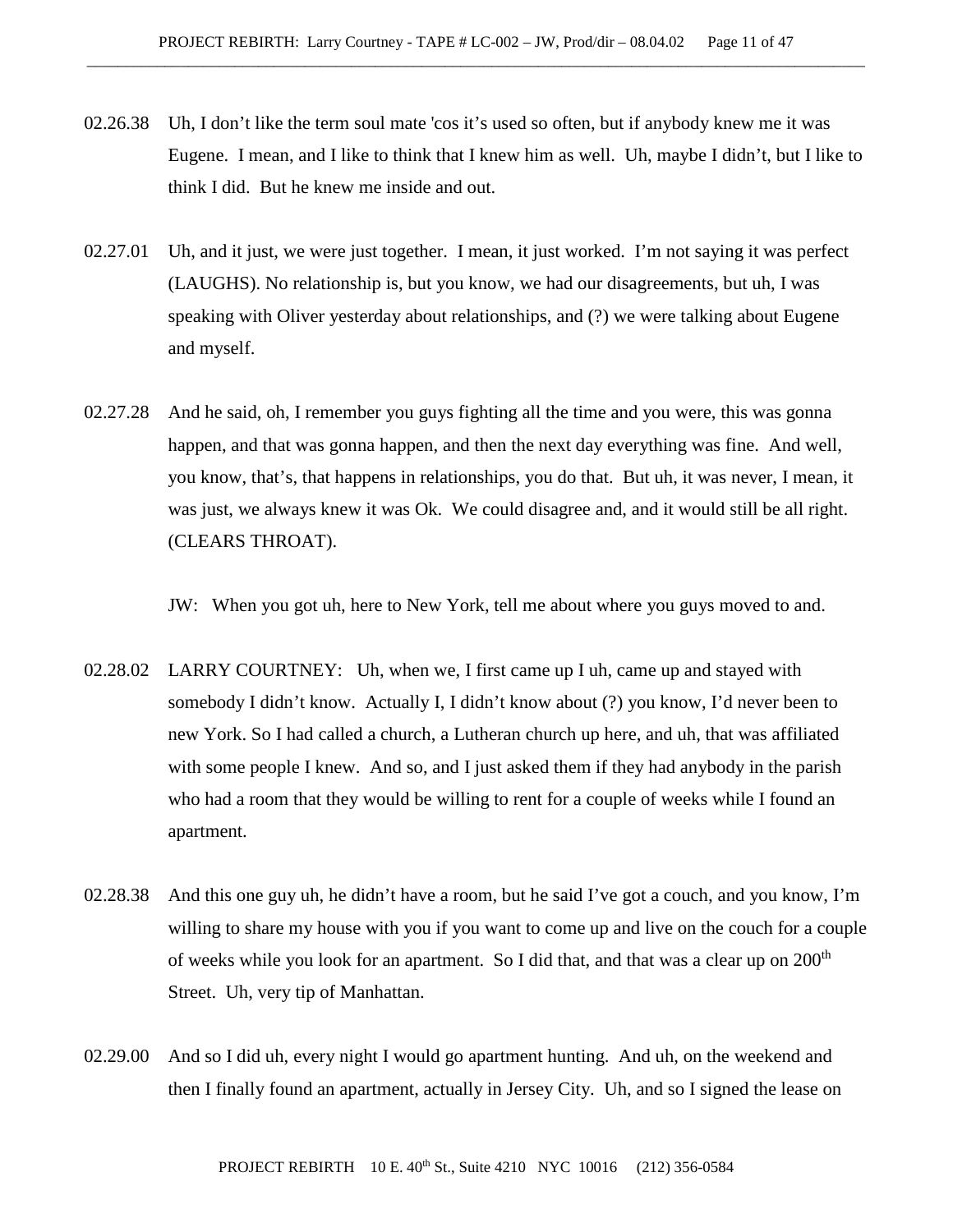Friday night, and then drove, uh, took the train down to D.C., and rented a truck, and we put all our stuff in it and drove back up on Sunday.

- 02.29.31 And uh, so we, and we lived in Jersey City from April to December. Uh, all, I was always on the lookout for an apartment in, in the city. And we looked at a lot of them in the village. And but what we could afford we wouldn't live in. You know, a lot of the apartments in the village are (LAUGHS) really bad. You know, students, I guess, going to college can handle it. But you know, at my age I wasn't going to have the toilet out in the hall and a communal situation and the bathtub in the kitchen.
- 02.30.06 So uh, finally found an apartment on  $42<sup>nd</sup>$  and  $8<sup>th</sup>$ . It was a small, really small, one bedroom. But it was really cute, and uh, the queen sized bed just fit in the bedroom and you could, you had about 6 inches on each side of it, and about 3 feet on the end of it. That was it. That was, that was the bedroom.
- 02.30.30 But the living room was descent. And uh, uh, the kitchen, living room, dining room was all one big room. So that, that was a nice apartment. We really loved it. And (?) then uh, a nicer, larger one bedroom became available later uh, on another floor, and so we moved into that one.
- 02.30.55 And then when the, what they called the penthouse became available, we moved into that, which was a nice duplex with two bedrooms and two baths and a terrace. And it was really uh, a beautiful apartment.

JW: Is that what I saw yesterday?

02.31.12 LARRY COURTNEY: Yeah, from the (?) from my window you could see the, the terrace of the duplex. (?) the kitchen and dining room and terrace are on the second floor, actually. And then uh, living room and two (?) bedrooms uh, on the first floor. But yeah, that's what, what you could  $(\sim JW)$  see from there.  $(\sim JW)$  Right in the middle of Times Square, which is noisy and hectic, but uh, it's a wonderful place to live.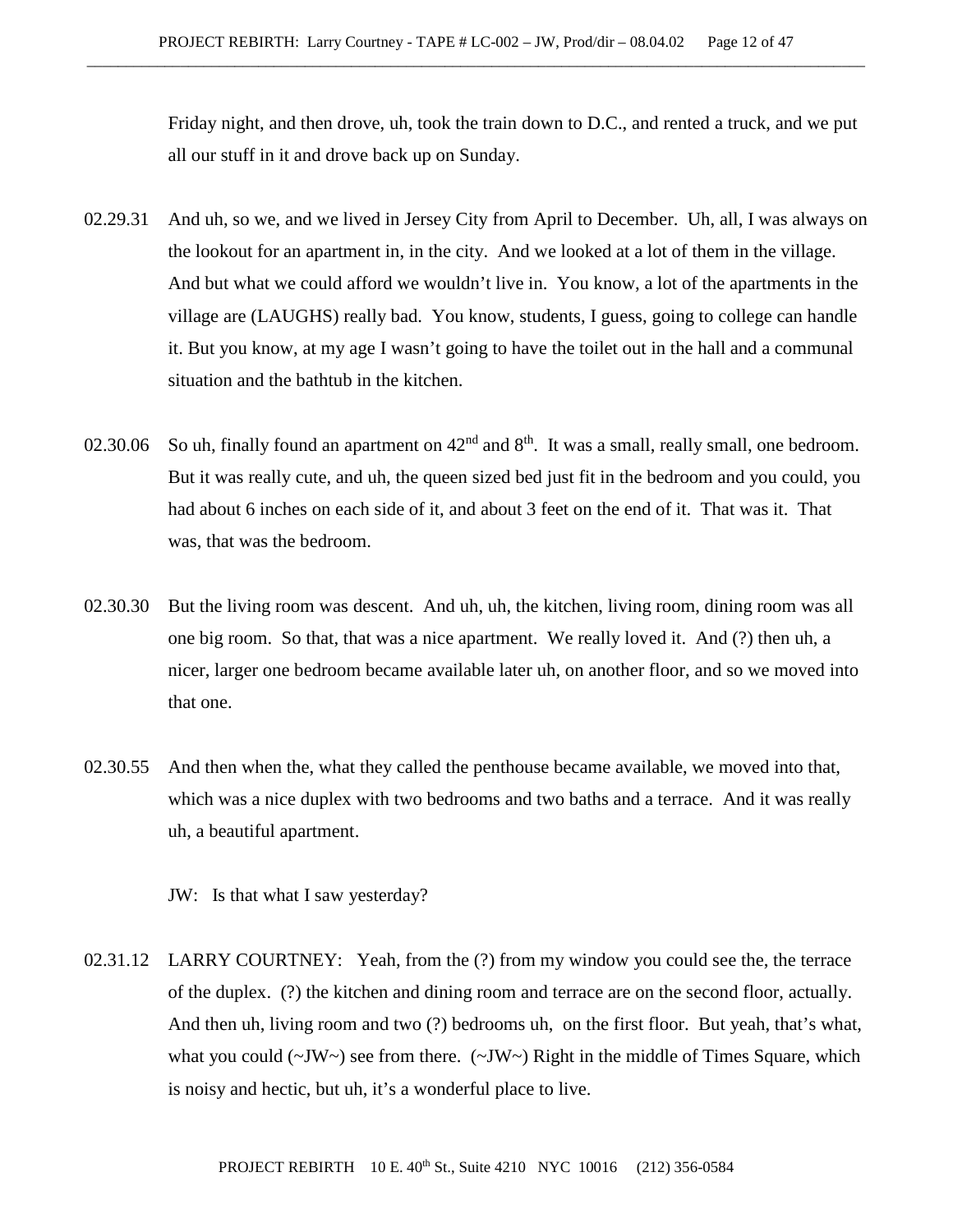- 02.31.40 Particularly if you like theater. Eugene was uh, absolute theater buff. He took all the theater magazines. Uh, we went as often as we could, as we could afford it. Uh, we actually worked for a year as volunteers for an off-Broadway uh, company.
- 02.32.05 And uh, worked backstage and we got to know a lot of wonderful people who were in the business. And later when we uh, after that uh, sometimes some of those people would be like dressers backstage or stage managers for a Broadway show, and they'd (STUMBLE) call and say, I have house tickets for tonight. You guys want to go? And so a lot of times we got to go for nothing or for you know, ten, twenty dollars.
- 02.32.35 And then uh, we found the half-price ticket booth. So we, we loved to go to the theater. And Gene bought every soundtrack (LAUGHS) I think, every CD uh, of theater sound track uh, that he could find.
- 02.32.59 He loved music just of all kinds, but being right there uh, with the theater district, it was just, it was just so fun. You know?
	- JW: You mentioned the music corner yesterday?
- 02.33.13 LARRY COURTNEY: Yeah. We had, when uh, I can't remember which apartment we were living in, but we bought a new stereo, a big stereo with the five CD changer thing and uh, we kind of began to, it was in one spot, and we kind of began to build around that as our music center.
- 02.33.44 There was a bookcase full of CD's and there were, and then we bought pictures or things of interest that was musical, that we tied into that, and then friends kind of got into it, and they would give us uh, somebody gave us a bust of Beethoven, and some uh, nice uh, paintings and things like that.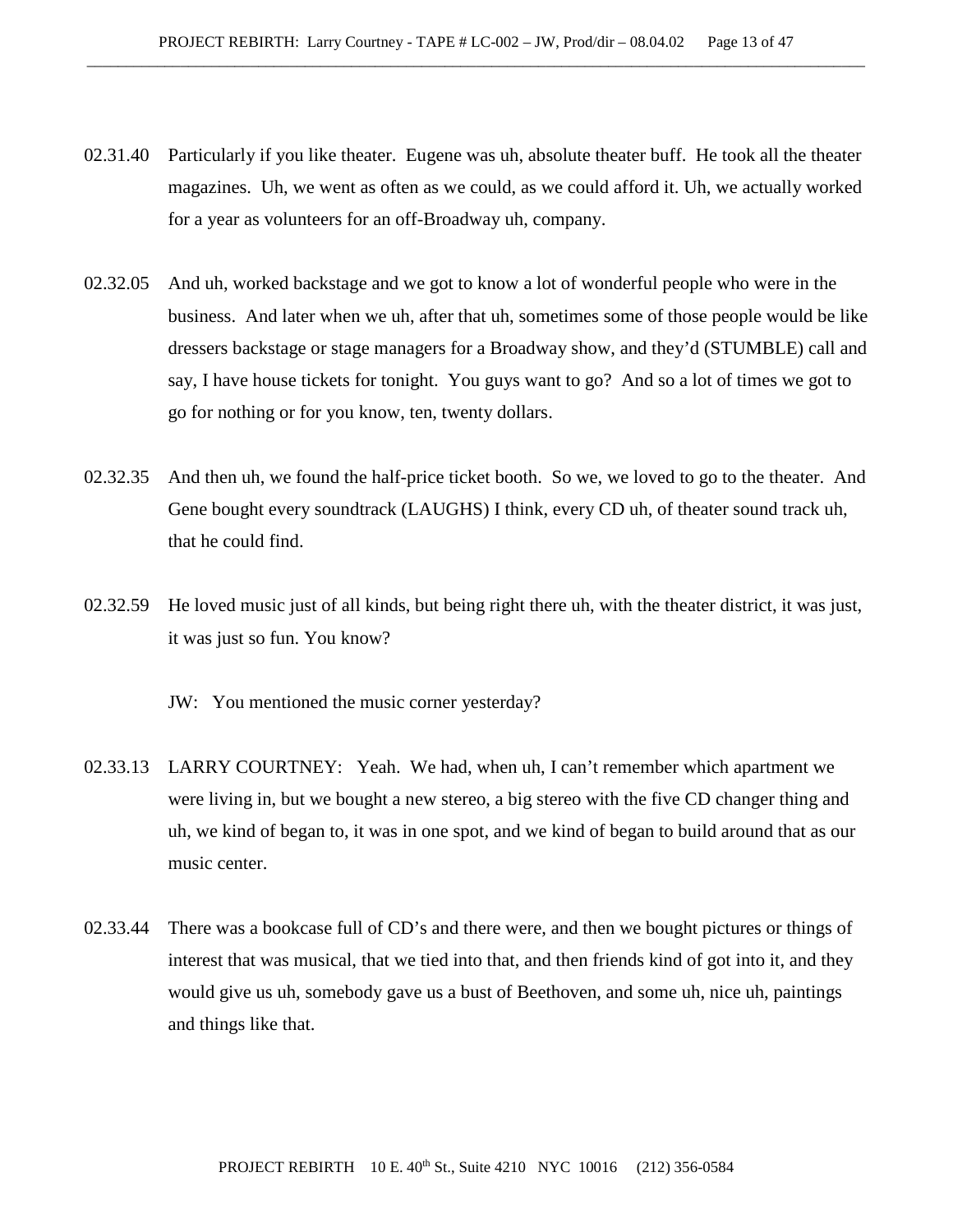- 02.34.10 And figurines that were angels that had music, trumpets or tambourines or something. Uh, and, and because Gene liked all kinds of music. It, it was amazing. Uh, if you look at his CD collation it's (?) he, he bought the music.
- 02.34.32 I you know, that was Ok, you, you know what you're doing I (?) you know, uh, and I, I couldn't even buy him a CD for a gift because he probably already had it, or he had ordered it, 'cos he belonged to the CD clubs and what not. But there's everything in that collection from uh, opera to rap uh, gospel uh, he loved gospel music.
- 02.35.00 And one year as, for his birthday, I gave, well, I gave us both, but I gave for his birthday, uh, season tickets to the Met. And so and I think that entitles to seven operas for the season. He loved it, just absolutely loved it. And then uh, when the season was over, we just decided we really couldn't afford another, another season the next year. So we didn't do it again, but he, he loved opera.
- 02.35.33 And we went when we could. Uh, but he also uh, we went up to uh, there's a, a little theater on (?) just off 125<sup>th</sup> Street. It's not, not a big theater, but uh, they had a gospel concert. And uh, we went up there and uh, it was supposed to be like an hour and a half and it turned into a 3 hours. You know, and it was (?) wonderful.
- 02.36.02 It was wonderful. But he could, he could sing, he could dance. Uh, he taught ball room dancing for a while when he was younger. And Gene was just, you know, that kind of a person, but I think music was such an integral part of his life. Uh, maybe with the dancing and everything by (?) , it just, it's just sort of, he could absorb it. (?) he's like a sponge for music. He could just absorb this music. It uh, it meant a great deal to him.

JW: I was talking actually to a friend of mine last night about a guy in Scotland who was, he could hear any song, and he could just play it or hum it (?) or uh, he had a great voice. He was, you know, great with the piano. He could do all the uh, I just (STOPS)

#### (OFF CAMERA REMARKS)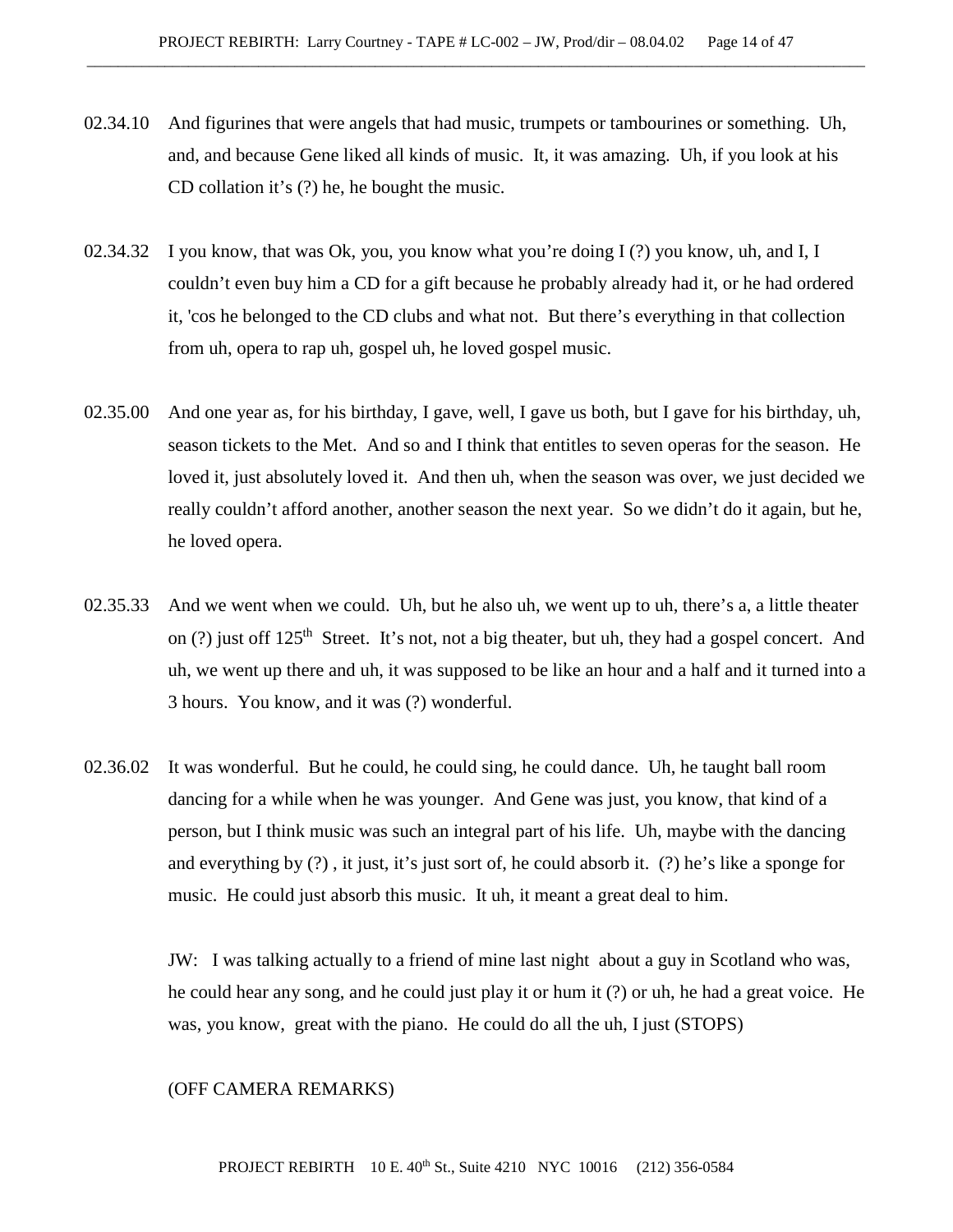JW: You were describing the things that he loved, which uh, and I guess I'll ask you that, what are the other things, what are the other things that come to mind when you say these are the things that uh, Gene (?)

- 02.37.31 LARRY COURTNEY: If we had been wealthy, Eugene would have had us booked on travel flights uh, every week, because he loved to travel. Uh, absolutely loved to travel. He kept trying to talk me into a cruise. I don't like water. I don't even watch boat movies. You know, I'm not a water person. And but he had been on a couple of cruises with uh, when he was a ball room dance, dancing instructor.
- 02.38.02 These groups would get a cruise and you know, all these dances and they'd have contests on the, on board and whatever. So he'd been on a couple and he kept, that was one thing he wanted me to do, which we did not do. But uh, we both loved to cook. Uh, it kind of got to the point that I did the cooking. Uh, and I, I liked to try new things all the time.
- 02.38.34 Uh, if I see a recipe on television uh, you know, I'll download it from the computer and try it. But he was a good cook and he liked to cook. Uh, we, when we first came to New York, New York was all new to us, and he had never lived her, either.
- 02.38.57 And so Gene and I would go uh, every weekend we'd go somewhere to see what was happening in the city. Uh, street fairs. Uh, to, to the village, to Chelsea, to you know, we just tried to explore the city. And then uh, as we developed and, and as the years went by, we kind of became homebodies and we had people in.
- 02.39.29 Because we liked, we just enjoyed having company and, and having uh, you know, having a dinner party or, or uh. We used to uh, we had five years running at uh, during the Christmas season. We would have a Queen's High Tea on Sunday afternoons uh, in mid-December, after we had the Christmas decorations up and everything.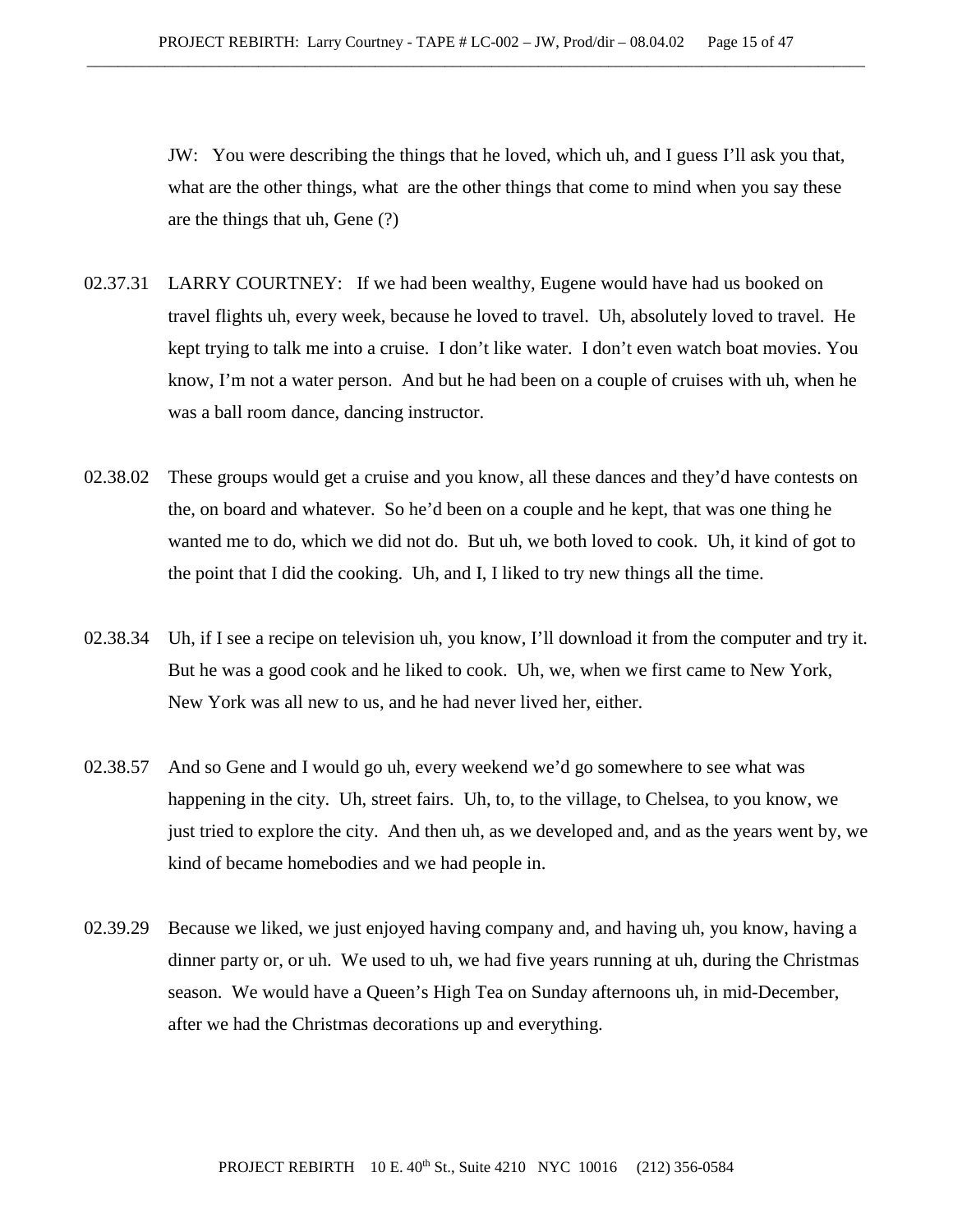- 02.39.55 And I had all of these recipes for actually the Queen's high tea that was prepared for Charles and Diana when they came to Washington to visit the U.S., uh, I mean, the British embassy in D.C. and all of that. And uh, so I had all of those recipes. So I would fix scones and uh, uh, quiche and trifle and you know, we'd have smoked salmon and everything.
- 02.40.30 And we did it for 5 years. And the first year we had I think about 20 people. And we were in a really, that really small apartment. And the last year we did it, we had 65 people. So we had a, you know, we enjoyed it, but it was (?) a lot of work. And then we decided uh, we just, it was a lot of work and a lot of money, so we decided we wouldn't do that. We'd have smaller gatherings.
- 02.41.00 And then after we moved up to the uh, uh, duplex apartment with the terrace, the first two years that we lived there, you could see the ball drop in Times Square at, on New Year's Eve, because you had a straight of vision to uh, Number One, Broadway. And so we decided to have a New Year's Eve, you know, an annual New (?) Year's Eve party, which we did for uh, I think four years.
- 02.41.33 Together. Uh, the first few years, like I said, we could see the ball drop. And then the Reuters Tower went up in between us, so we just decided we'd have New Year's Eve Party anyway. And uh, so we did that, like I say, for four years together. And the year after Gene uh, the New Year's after Gene died, uh, many of my friends called and said uh, are you doing it this year.
- 02.42.08 And I said you know what? We are doing it this year. It'll be very small, very scaled down, but I don't think Eugene would have been happy if I hadn't done it. You know. So we had uh, a really wonderful kind of love fest for New Year's Eve.
- 02.42.32 And we all you know, my close friends and, and loved ones spent New Year's Eve together. And it, in our tradition you know? And I'll do it again this year.

JW: It's sounds like (?) much obviously (in his memory?)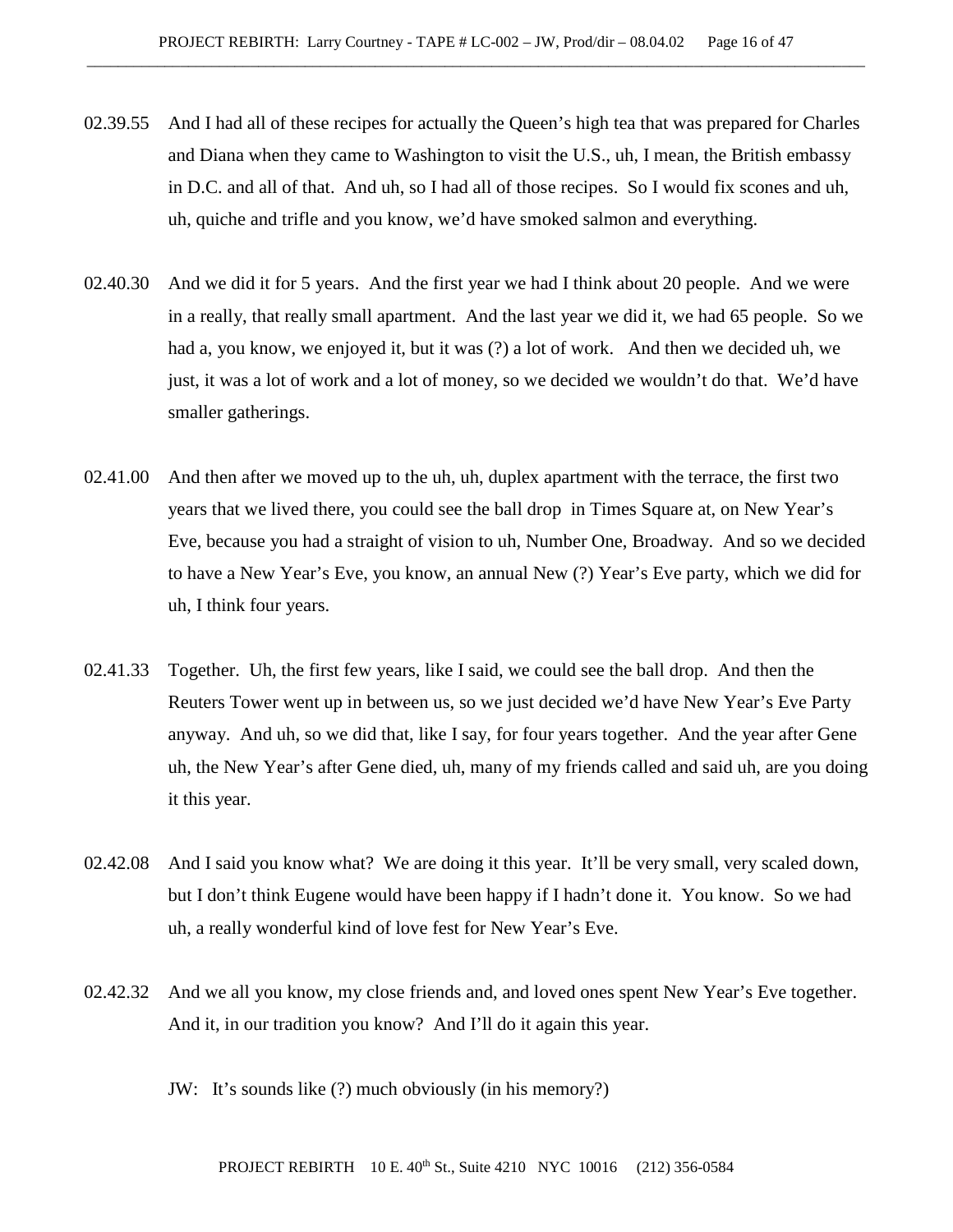- 02.42.51 LARRY COURTNEY: Yeah, it was. It was uh,  $(\sim JW \sim)$  We had uh, I had Gene and I had talked a lot over the years about life and death and you know, as married couples do, what uh, we were gonna do wills, which we didn't do. But we knew what you know, we both talked about cremations, and no sad memorial services. No where everybody's crying and carrying on. We said after, you know, a month or so uh, a party, to celebrate the life of the person, not to cry over the death.
- 02.43.38 And so actually uh, in (?) the end of October I did have uh, a celebration of life for Eugene. Uh, and it was amazing. Uh, I had a guest book and 96 people signed the guest book. (PAUSE)
- 02.44.07 A lot of the, the actual party I don't remember. I uh, it was kind of a blur. It's just uh, it was so soon after he died. Uh, I mean, I mean, it was a month after he died, but. I still wasn't really uh, things weren't sinking in, and I know that I mean, I, I his, his co-workers came.
- 02.44.33 And many of them had actually been in the building that day. And had gotten out. Uh, our friends from all over came, family came. It was just, it was really an amazing, amazing affirmation of how Gene touched people. (PAUSE)
- 02.45.01 Gene was the kind of person that had never met a stranger. He could, he could sit on the subway and just strike up a conversation with anybody. Uh, he, he just, he could talk to anybody. It just, you know,  $I(?)$  always was in awe of him. If we went to somebody's house for a party or something, and there would be people that we didn't know.
- 02.45.26 He knew (?) them by name uh, within 5 minutes and was laughing and talking, and I'm not that kind of an outgoing person. And I tend to stand back and kind of watch what's going on. But not Gene. You know. And if there was dancing, he was dancing. Uh, so he was just, he was just that kind of a person.

#### (OFF CAMERA REMARKS)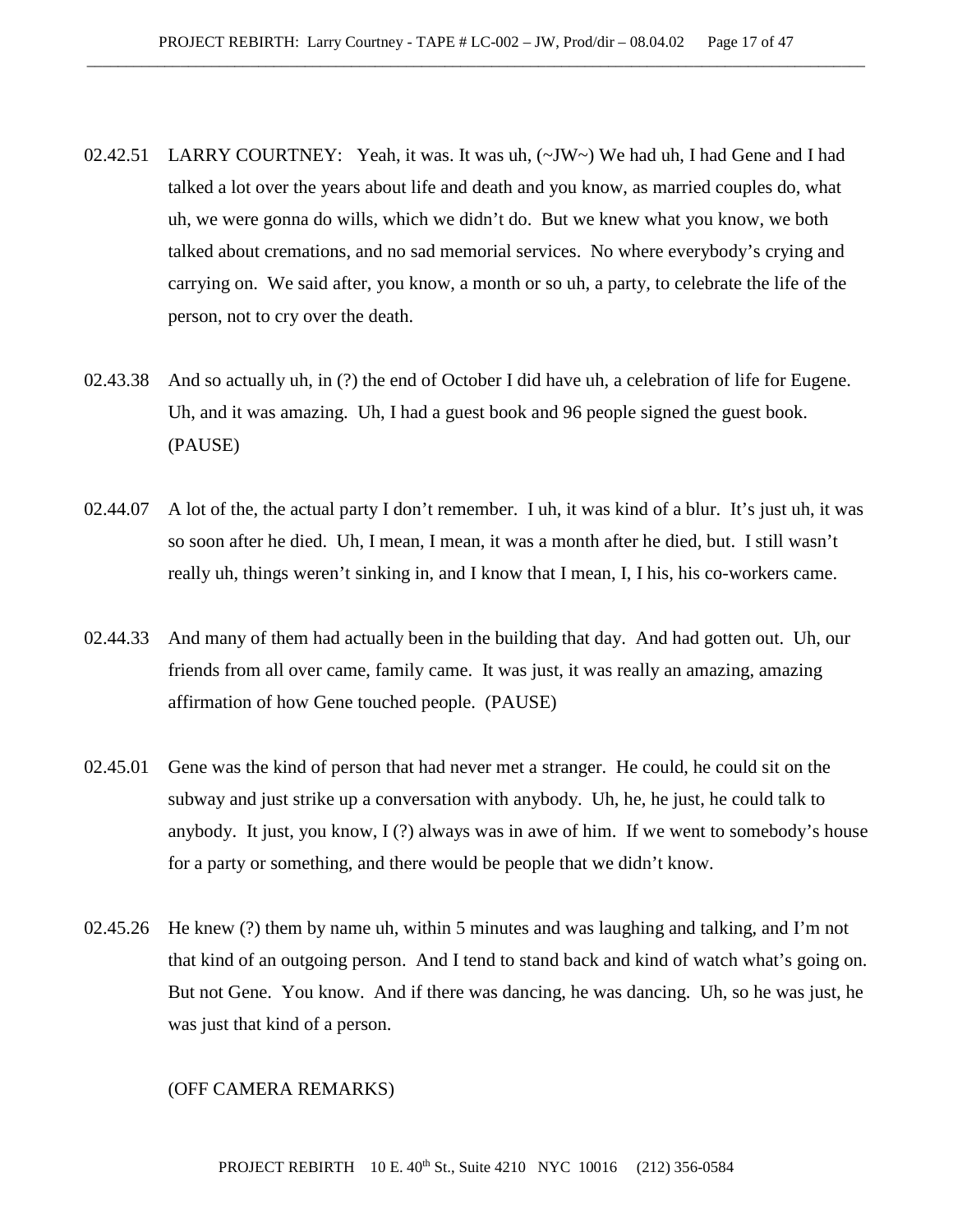02.46.04 END OF TAPE # LC – 002, 1 of 3

# **TAPE # LC – 003, 2 of 3 LARRY COURTNEY 08.04.02 JIM WHITAKER, Producer/Director PROJECT REBIRTH**

### 03.00.30 PICTURE UP

## (OFF CAMERA REMARKS)

JW: It sounds like, you know, like in any good relationship there's a uh, compatibility but a complementary nature, where one might be extraverted uh, as you put it?

- 03.00.54 LARRY COURTNEY: Uh, and, and Gene was really that. He was an extravert. And me and all of my friends, we used to call him my Social Secretary. But he wasn't only my social secretary, he was social secretary to (LAUGHS) other people, too, because I just had a call the other day from a very good friend of mine, and she said, you know what? I totally forgot somebody's birthday because Gene didn't remind me. But that's the kind of person he was, I mean, he had his book and everybody's birthdays, anniversaries, everybody was in it.
- 03.01.28 And the week before he would make sure that the cards were there and, and sent, and if there was an event uh, he was the one who organized it, and you know. And it, even if I suggested something it would be, finally it would be him actually doing the, I mean, he would go online and get the tickets.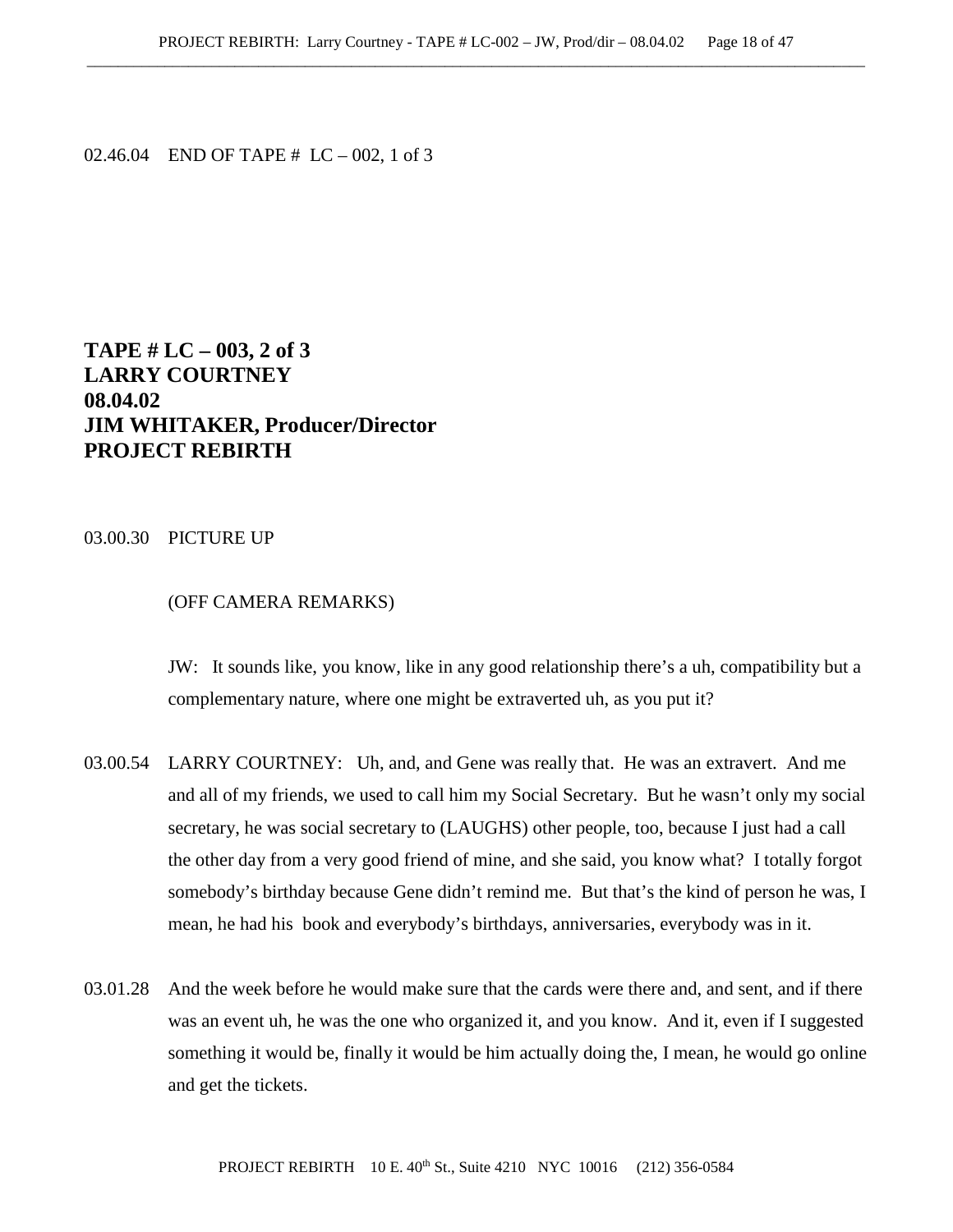03.01.56 Uh, we went to Paris a couple of times and he  $(\sim JW)$ 

JW: What was that like?

- 03.02.01 LARRY COURTNEY: Oh, that was wonderful. T hat was absolutely incredible. Uh, like I said, Gene, Gene loved to travel. He would have traveled all the time if we'd had lots of money. Uh, we had actually met some people here in the United States through another mutual friend, and they had stayed with us, (?) and they were from uh, actually Normandy uh, in (Ruwan?)
- 03.02.27 And uh, they stayed with us for a week, and they invited us to come uh, to France uh, the next year. Which we did. And uh, they had a little really tiny little flat in Paris that they kept. And so we stayed there, and for the first few days they were with us and then they went, they had to go back to Ruwan to work. And uh, Gene and I explored Paris.
- 03.02.59 And just had the most wonderful time. We spent 8 hours in the Louvre one day, and uh, it was just incredible. We spent a whole day at Versailles. Just walking around the gardens. Uh, and just soaking it in, you know? And then uh, couple of years later we were able to go back.
- 03.03.28 And really enjoy it with having been there and having a little bit of knowledge of where things were, and you know, seeing new things. And then in 1999, uh, my cousin and his wife who we're very close to, live in Connecticut (CLEARS THROAT) they had never been to Paris, and they wanted to go. So the four of us went.
- 03.03.59 And just had uh, it was so much fun to, it was almost like we had turned into tour guides, 'cos we'd been there a couple of times. And you know the, you got to go see this, you got to go see this, you got to do go this. (?) and we enjoyed just, just sitting on the sidewalk uh, at the cafes, you know, and having a glass of wine and watching the people go by and just wondering what they were doing, you know, where they were going.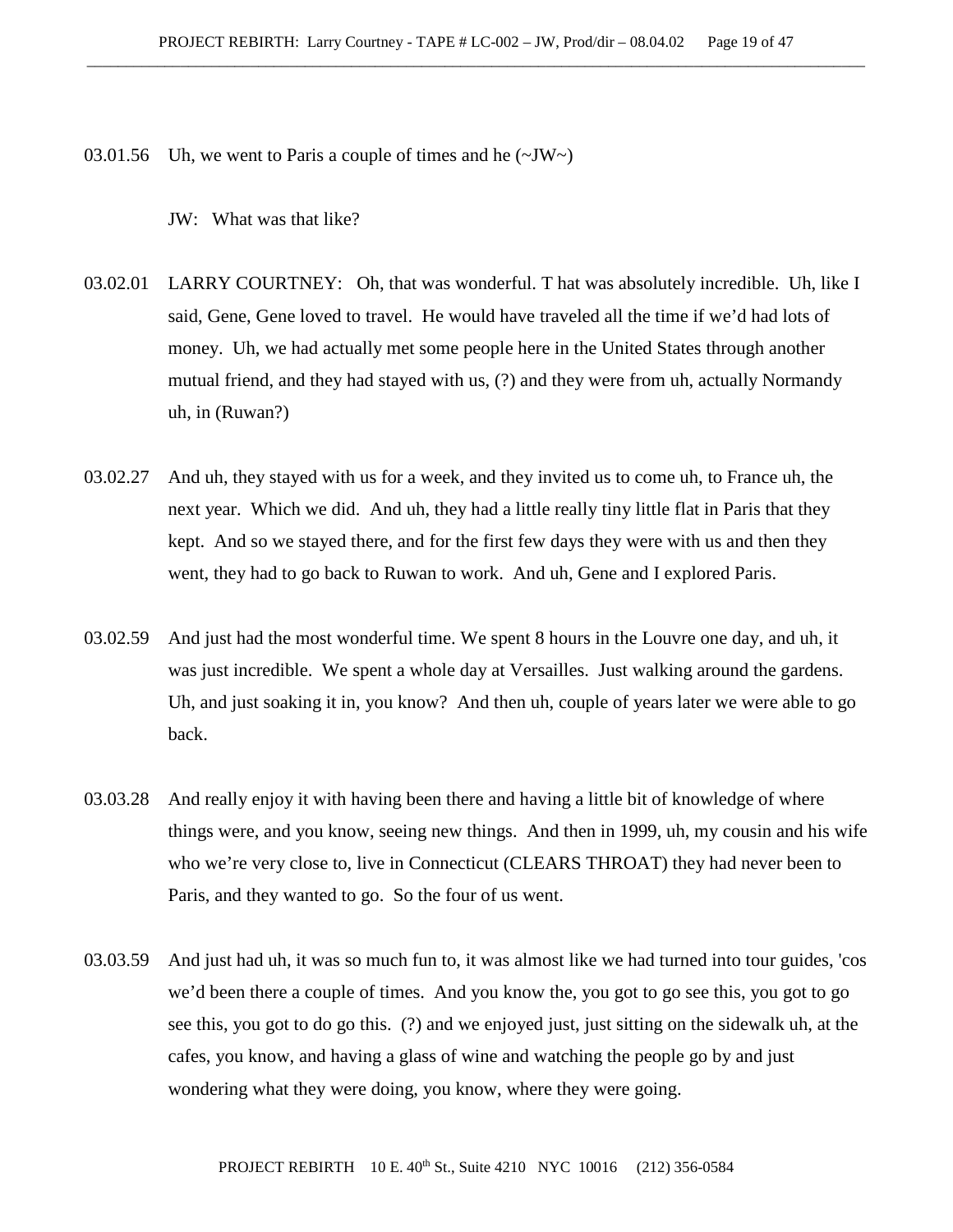03.04.29 And uh, uh, it was uh, it was pretty, pretty incredible.

JW: Sounds like you guys also shared uh, kind of an intellectual curiosity.

LARRY COURTNEY: Yeah, in a sense (~JW~)

JW: Spending 8 hours in the Louvre

(SIMULTANEOUS CONVERSATION)

- 03.04.51 LARRY COURTNEY: Yeah, it uh, there was, I think both of us are, were very curious. And both of us had studied art in college at one point or other. And music and dance and what not. So we were really compatible that way. And to see in person all of these things that we had studied, you know, and whatnot, it was, it was pretty amazing. And just, just to go to places, uh, we didn't even go to the Moulin Rouge uh, as, as going in.
- 03.05.30 But we, we had to go see it, you know, the actual building where it was, and that kind of thing. We did actually go in in 1999, when, when my cousin and his wife were there. Uh, we went for the show. And uh, but it, it just, there was always something uh, even if we were just sitting at home watching television. Uh, you know, I was, uh, Gene loved Biography channels and History channels, and so did I.
- 03.06.03 And so we uh, you know, we had a real uh, communion of, of souls in that sense. And then, then there were the times when we didn't, and he wanted to watch football. And I have no interest in watching football on television. I like, if I'm in a stadium, I get really carried away, but I have no interest in watching it on television.
- 03.06.27 But you would think he was in a stadium when he was watching it, 'cos he was screaming at people as they were running and or whatever they were doing. But it got to the point that he would watch (?) he would watch football, and he loved college basketball. And so it just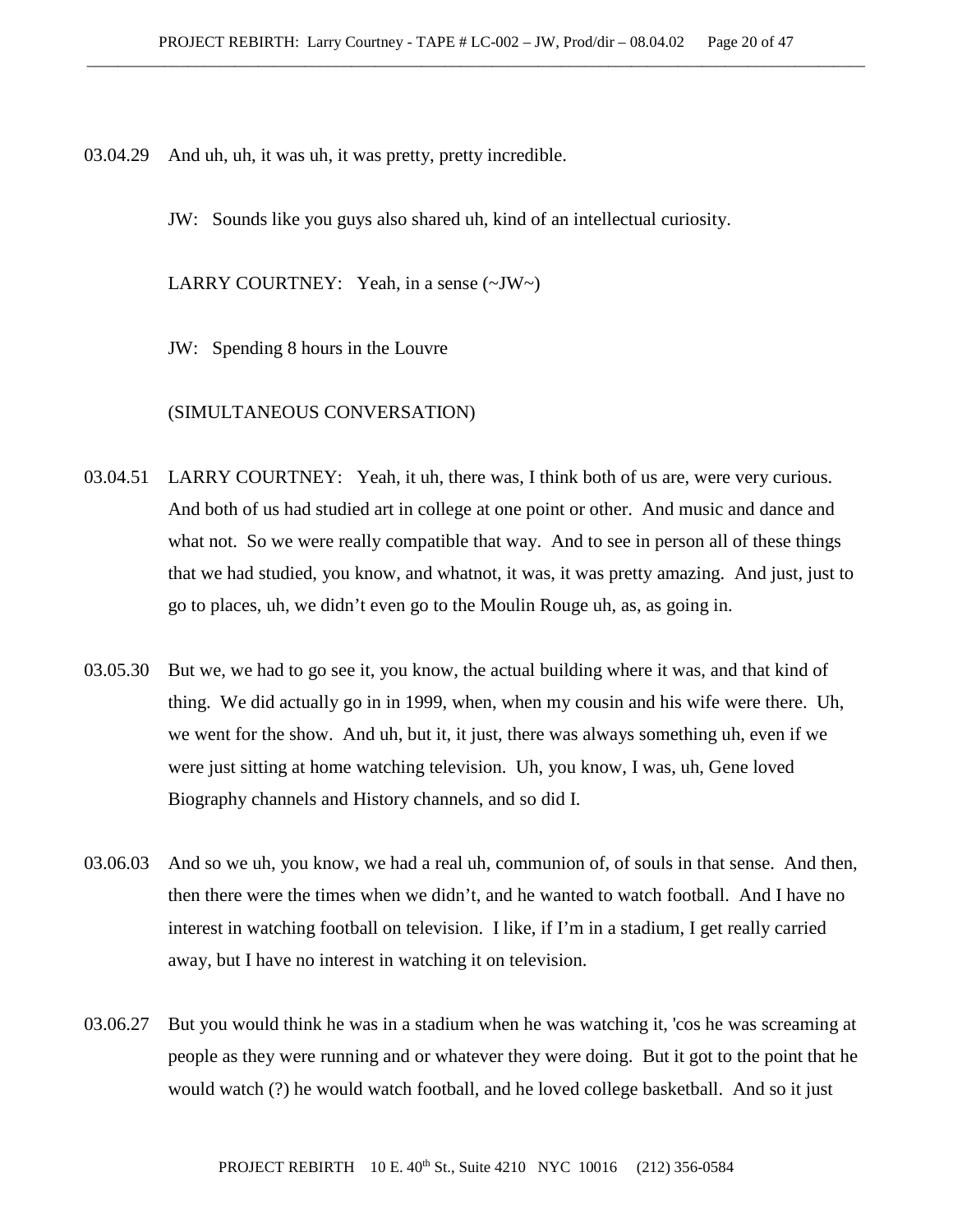didn't interest me, so I would go upstairs to, and turn the food channel on and I would watch cooking shows and learn all these new recipes while he was watching football.

- 03.06.56 So it wasn't uh, we didn't share everything. I, I enjoyed sports to a point, never, never played them uh, in my life. But uh, he just, he could watch any sport on television and just be delighted. But you would think he was there. 'Cos he was yelling, you know, he was cheering or telling the umpire where, where he could go or whatever. You know. But he, he just enjoyed.
- 03.07.27 Uh, and then after the, after the football game he could watch opera on PBS. You know, and tape (Tourinndot?), and just. I, I uh, actually thinking about it, putting it into words, he's maybe one the most interesting people I've ever met. And (?) (PAUSE) I really didn't think about that 'til now, because he, he just uh, he liked everything.
- 03.08.03 I (?) can't imagine anything that he didn't enjoy. Uh, he could be a severe critic. I mean, if we went to a play for instance and he thought it was bad, he could, he would tell you know, I mean, he would tell people uh, this is what I thought of it. But he enjoyed the, the uh, act of actually going and, and being there, even if it was bad.
- 03.08.33 You know? So I remember we went to one uh, with two friends who were up from Washington. Actually it was the piano player from the piano bar, and his friend. And uh, I, by intermission, I just, well it was before intermission. I said, I just, this is horrible.
- 03.09.01 I'm just not, I'm not gonna watch this. I just am not gonna stay for this. So since we only live 2 blocks away from the theater, I said I'll meet you guys after the show. And then we'll go out to dinner or go have a drink or whatever. So I did, I just went back to the apartment. And I, you know, listen to music and what not, and when it was time for the show to be over, I went back.
- 03.09.28 And they had stayed through it all, but they, they thought it was horrible as well, but they were willing to stay to see if maybe it was gonna get better at the end. And I, I just couldn't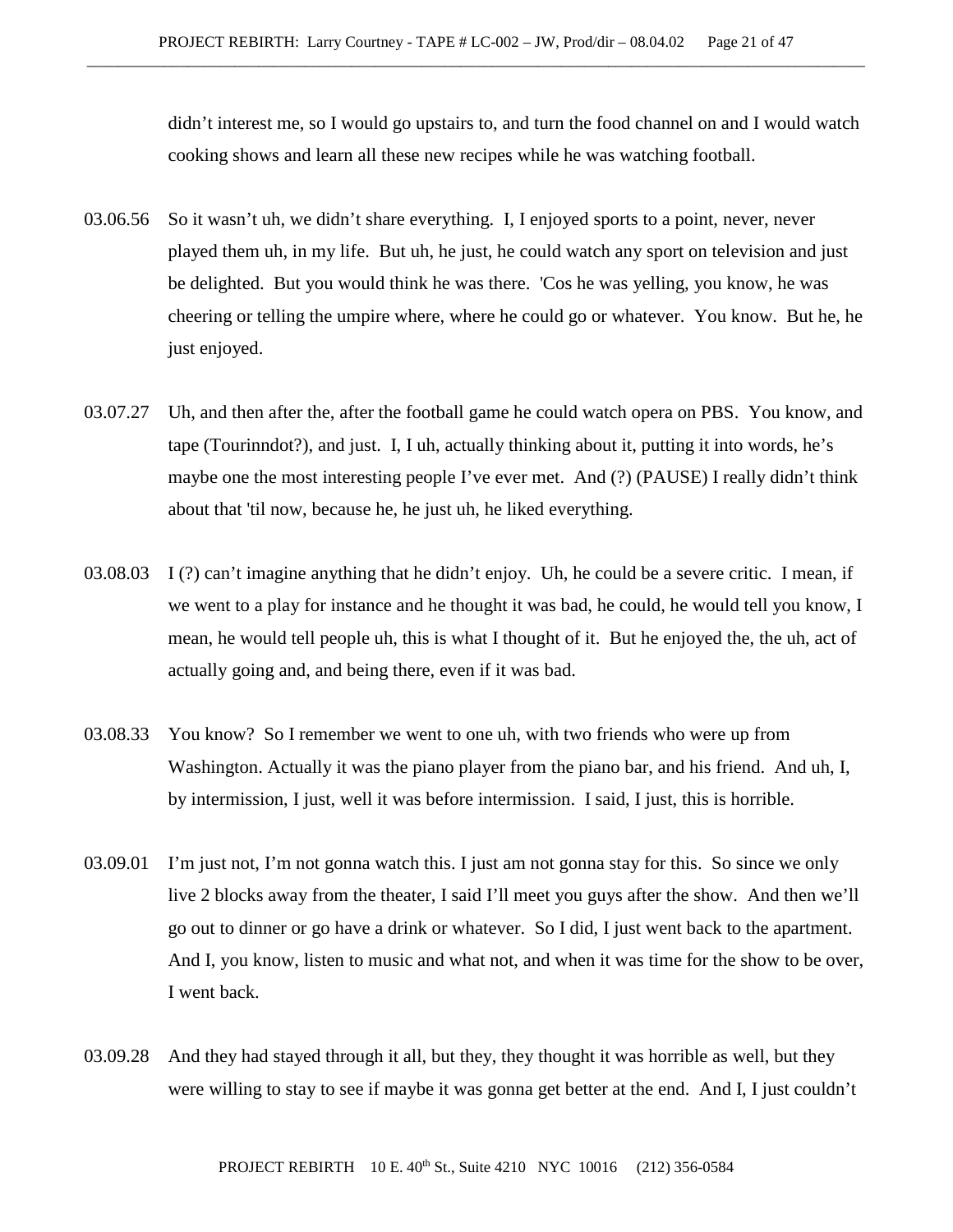be bothered. It just, it was wasting my time, I thought, you know? But uh, he really could uh, could absorb uh, I guess that's the best way to say it. He really could absorb what was around him. And he did that with people.

- 03.10.02 Uh, I can't, I can't even imagine the number of people uh, lives that he's touched in one way or another. And I mean, for two weeks after September  $11<sup>th</sup>$ , no for a month, at least a month, I kept a phone log.
- 03.10.35 Uh, the first two weeks I kept it hoping that I would be able to show it to him, to tell him (PAUSE) how many people cared, and were concerned. And then after two weeks, when I gave up hope that he, that Gene was coming home, uh, then I kept it for myself.
- 03.11.05 And just uh, I have pages and pages and pages and pages of just people calling, and even if I didn't get them, get the phone, the messages were don't bother calling back, we're just calling to make sure you're OK, and if you need anything. And it just, and that went on (PAUSE) that went on for a good month.
- 03.11.34 And then it began to taper off as you know, things like that do. But it was, it was amazing to me. 'Cos some of these people I had met maybe once or not at all, some of his co-workers. I'm still in touch with one of, two of his co-workers that I had never met before he died. And uh, one was one that he used to go down and have his cigarette breaks with uh, twice a day.
- 03.12.04 And she's just (LAUGHS) she's, she's a very funny person. And uh, she called Gene her Hoochie-mama. 'Cos she said, he, he always, he could give her a snap like that if she needed it. And uh, so uh, actually we're going to lunch together next week.
- 03.12.29 But it, it was incredible the number of people that he actually touched and uh, I mean, personally. I (?) mean I've seen, you know, I've been to a lot of things where there was an enormous crowd because they knew of this person, or knew about this person. But I mean, these were actually people that he, that he had touched. Whether I knew them or not. And it was, it's (?) pretty amazing.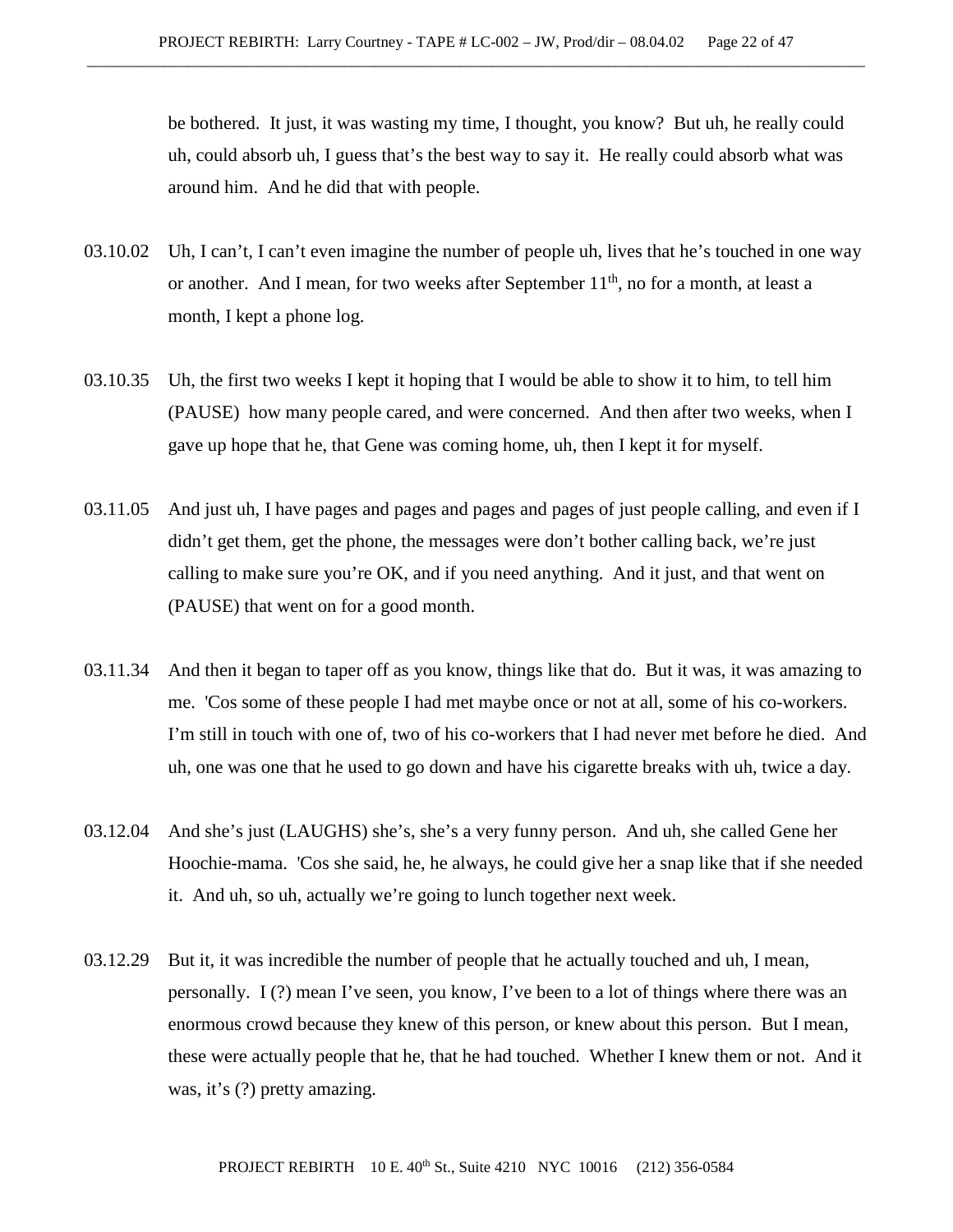03.13.02

JW: Was there a, you sort of articulated it, was there a theme to, I don't know, (?) to what they were saying?

- 03.13.20 LARRY COURTNEY: I think the, the theme uh, was that uh, Gene's joy of life, (joi de'vive?) was infectious. Uh, (CLEARS THROAT) might not always agree with him. You might get really angry with him, but in the end, you would, you would still be friends, and not just me, but I mean, other people. And because he would just, he'd tell you the way it was as he saw it.
- 03.14.02 There wasn't this way or that way. This is the way Eugene saw it, and Eugene would tell you, this is it, you know. You look like crap in that color, you know? That is not a good dress for you to wear. Or you know, or that's, that's the most fabulous thing I've ever seen. Or, that piece of music is you know, disgusting or it's wonderful, or. But it was, it was something that, and it was not a causal uh, just something out of his mouth.
- 03.14.37 It was something that he meant. It was, it was real. And he could tell somebody that you know, green makes you look like a toad. And the next day, that person would not wear green any more, and they would be just as close as they were before, you know?
- 03.15.00 It just, he, they knew that he was not mean. Uh, I never saw him being mean in my life. In his life. Uh, but he was honest. Truthful. Loyal. He, if you were Eugene's friend, you were his friend for life. It would just, there was no question.
- 03.15.31 No matter what you did, you know? Uh, we've had some friends that we had problems with and even though it might, we might be estranged for a little while or whatever, Eugene would always manage to get it, get it back in place. Because he just, uh, he valued people. You know?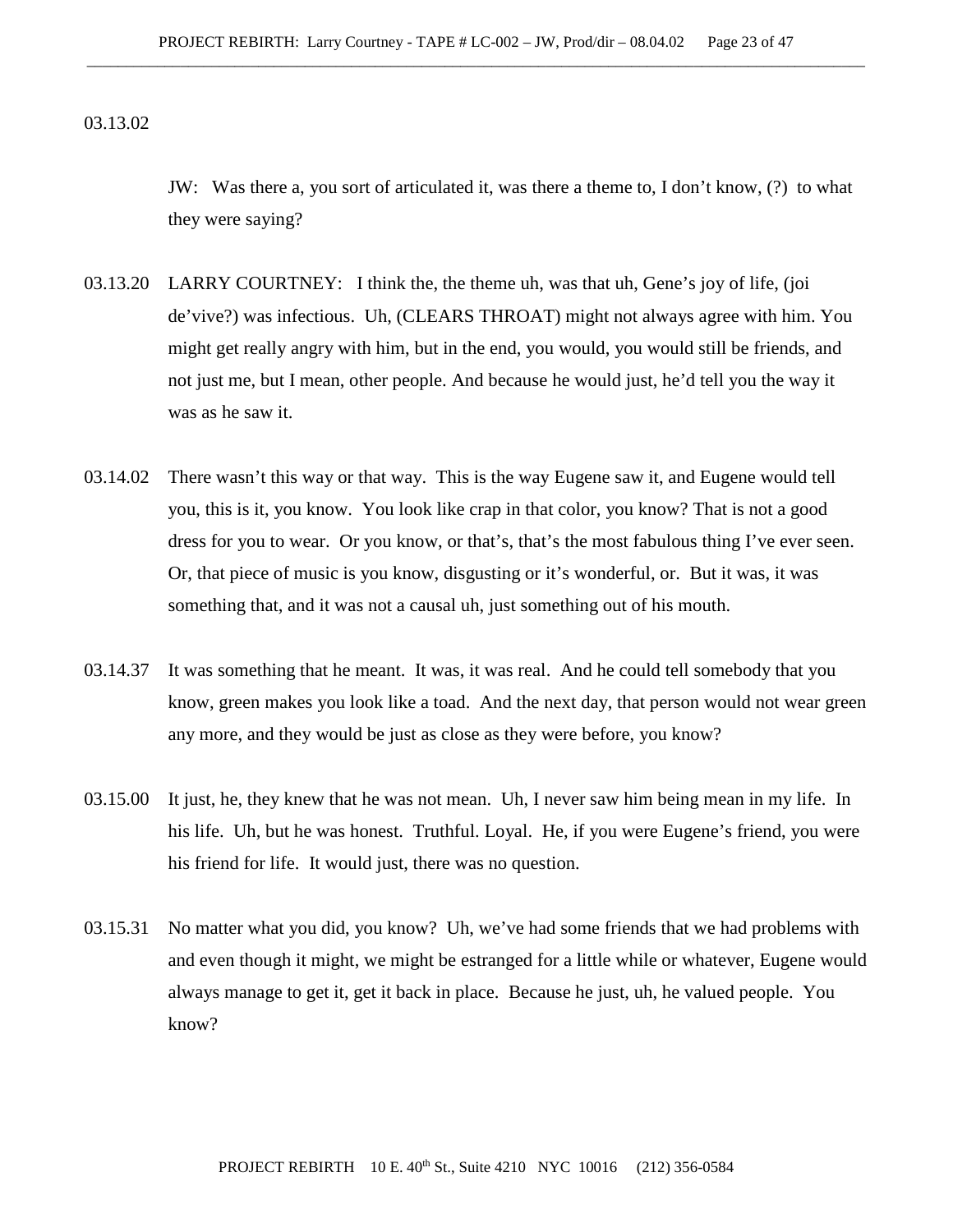- 03.16.02 It, it amazes me that someone as full of life and someone who loved life so much only had 47 years of it (PAUSE) I can see Eugene at 90 years old, organizing ball room dancing at the nursing home.
- 03.16.38 Getting all of these old people out of their chairs, because he wanted to dance. I, I you know, that's what, that's the kind of life he would have had, had he lived his normal life. You know? He never would have uh, I don't think he would have ever stopped. It was, that's, and just to have it end like that is, is so, it just, hard to comprehend.
- 03.17.07 Uh, there are still days uh, a year later, that I turn around because something uh, and I just expecting, expect him to be there. Uh, I still sometimes come home from work and why isn't he watching the news uh, on the sofa?
- 03.17.28 You know, I just, that that much energy and that much life just to be gone is, is kind of, you know, it's incomprehensible. That's all I got to say about it. It just doesn't make any sense to me.

JW: Can you tell me about the day, September  $11<sup>th</sup>$ ?

- 03.17.55 LARRY COURTNEY: Ok. Let me start on (CLEARS THROAT) Monday night. Because for some reason, let's start it on Sunday because Gene decided that. Gene did a wonderful Southern fried chicken, 'cos he, his roots were in North Carolina. And when he did fried chicken he also did something called fried cabbage.
- 03.18.27 And you always do fried cabbage the night before you do the fried chicken, because it's always better the second day. And for some reason, on Monday night, he wanted me to learn how to do the fried cabbage, because on Tuesday night we were gonna have, he was, we had bought all this chicken on Sunday and he was gonna fry chicken. And we were gonna have fried cabbage and chicken. So he taught me, and this is like a family recipe, but for some reason Monday night, we spent the whole night chopping cabbage, and it's a long process.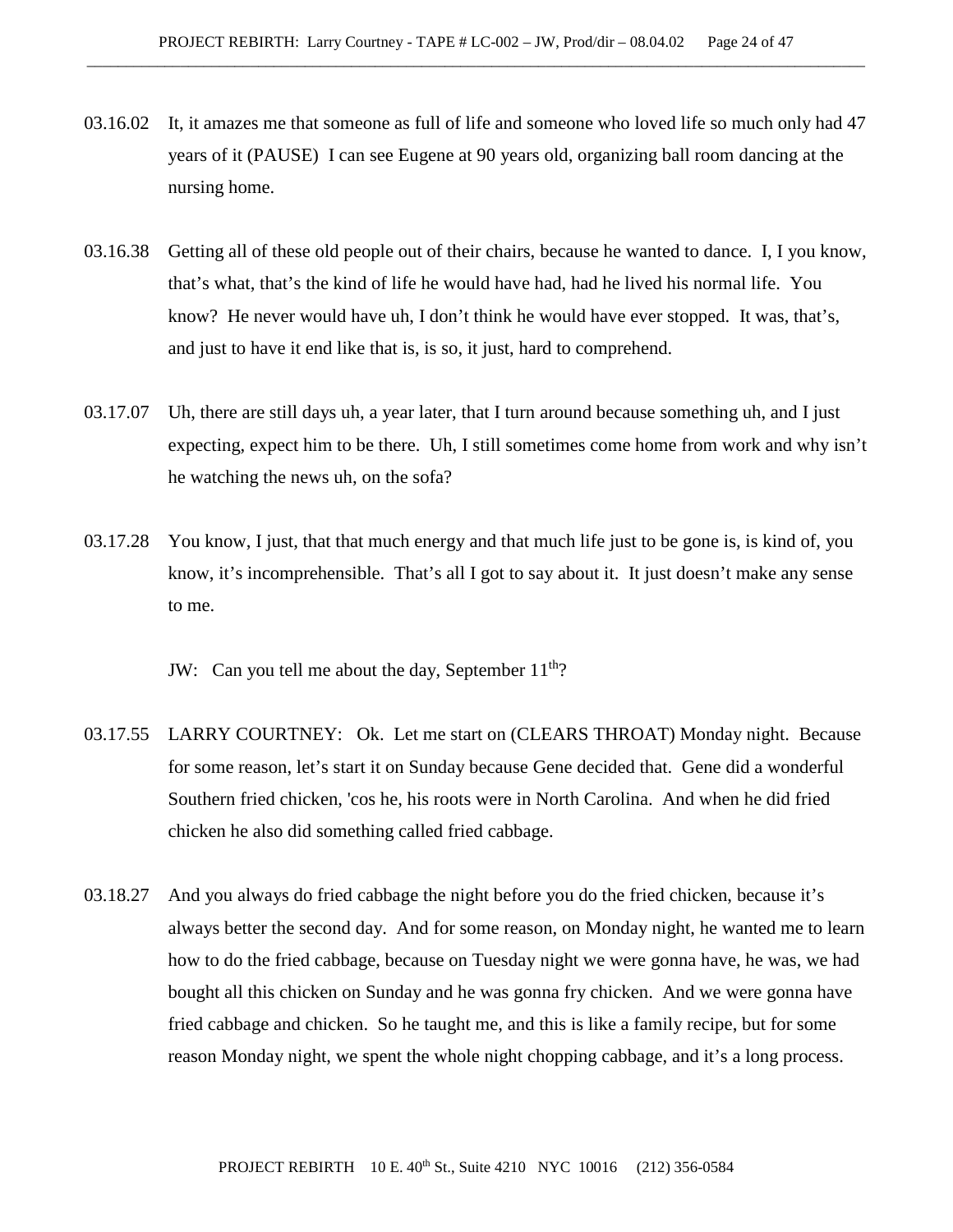- 03.19.08 But it's not complicated, it's just a long process. And laughing and watching TV and whatever, but spent the whole night getting this cabbage going. Meanwhile I had stuff in the oven for dinner. And so we, we spent the night with the fried cabbage, and he approved of you know, he walked me through it and tasted it and said, OK.
- 03.19.32 So we put it in the refrigerator, had dinner and went to bed. And Tuesday morning we got up a little early because uh, it was primary day in New York City. And Gene always liked to go to the poles before he went to work, because there usually wasn't anybody there and it didn't take long. So we had coffee and then uh, (PAUSE) uh, he kissed me goodbye.
- 03.20.05 He said, I'll see you tonight. And uh, he left. And so I continued getting dressed. Uh, Eugene had to be at work at 8:30. I didn't have to be at work until 9. So I got dressed and I, I took the shuttle over to Grand Central and then walked to my office.
- 03.20.29 And I got to my office about 8:55. And my message light was blinking on my phone. And if, if that's, you know, there's a message, a light blinking, that's the first thing I normal do is get my messages and you know, and then like e-mails and that kind of thing. And it was Eugene. (PAUSE) And he said, don't worry.
- 03.21.01 The plane hit the other building. We're evacuating and I'm OK. And hung up. And I thought, what is he talking about? What plane hit what building, what is he talking about? Well, just at that time, uh, a good friend and co-worker who was also a friend of Gene's, she came in and she said, Larry, did you get your message from Gene?
- 03.21.30 Because he called me to make sure that you (PAUSE) to make sure that you knew that he was all right. He, she said, I talked to him and he said that the plane hit the other building and they were ok, and, and but the alarms were going off so they were evacuating. And so she said, I told him to get out of there as quickly as possible.
- 03.22.00 So I said, would you please tell me what's happening. (PAUSE) (CLEARS THROAT) And she said, a plane crashed into the north tower, and uh, nobody knew what, you know, why or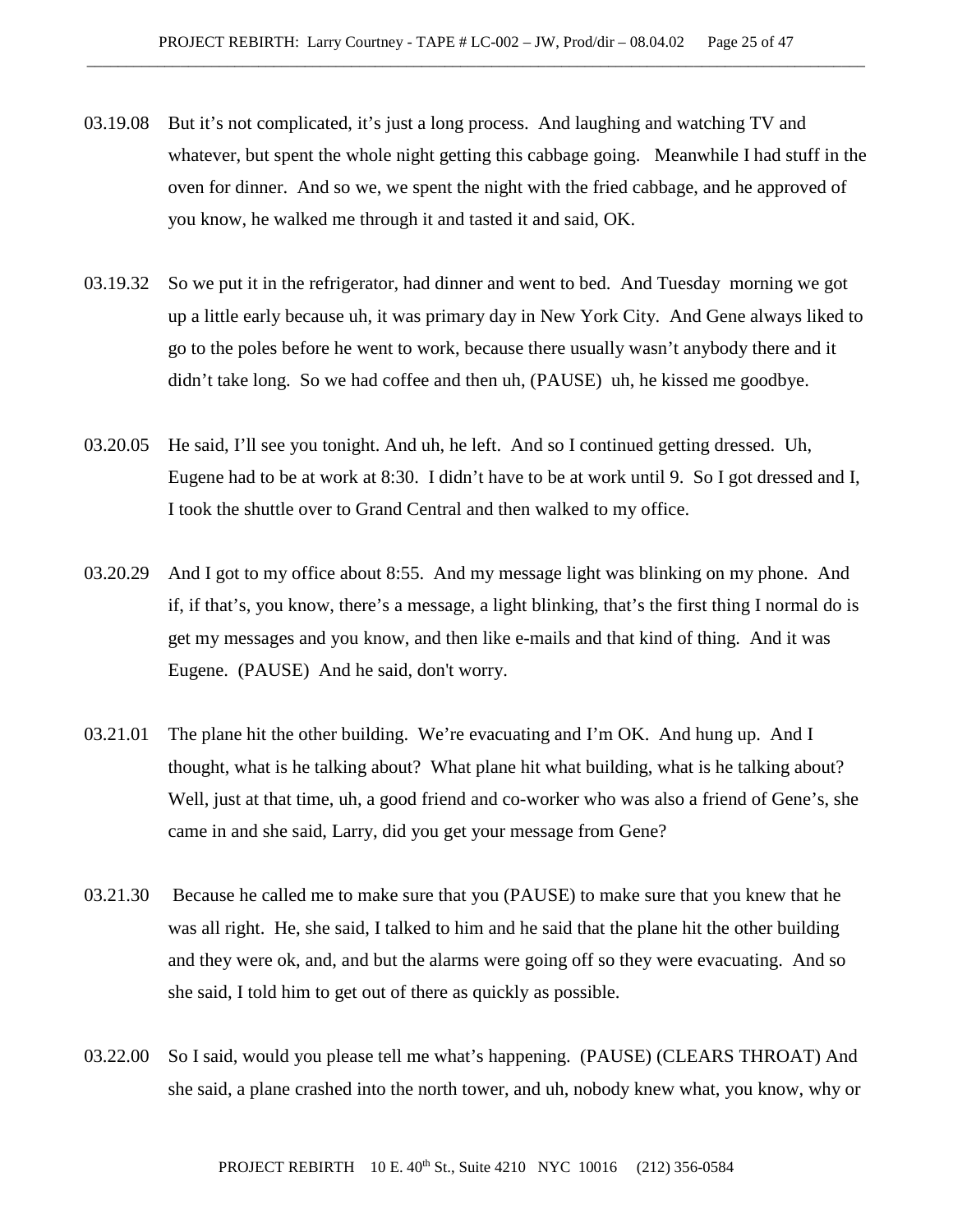how, maybe there was an accident, what was going on. And so we all went into the trading floor of, of where I work, because there are big monitors up.

- 03.22.32 And I could see the north tower on fire, and you know, they said uh, just unbelievable, just absolutely unbelievable. And there must have been almost 40 of us in that room watching the monitors. And it wasn't uh, just a few minutes that I, standing there, and all of a sudden this other plane came out of nowhere and hit his building.
- 03.23.02 And there was a collective uh, 40 voice chorus of Oh, my god. 'Cos there were several of us who had, knew people or had people uh, some, one of our (?) people in operations her husband worked there. Uh, one of the, the guys in finance, he has a father and a brother who worked in the buildings.
- 03.23.28 So we, you know, uh, it's just incomprehensible. And I was just so stunned and, and just absolutely shaking. So my supervisor who's also a friend uh, came and she, she said I, I think you need to go back to your desk. I don't think you need to watch this. Let's just go in and see, you know, just get away from the TV.
- 03.23.58 So we did, and I went back to the office, and I called home. And I left a message on our phone at home, for him to call me as soon as he got in, because I was worried. And a little while later, uh, someone came by the office and said that the, his tower had collapsed. (PAUSE)
- 03.24.29 And then, of course, the second tower collapsed, and finally all of the other people in the office who had people there heard from them, and they were all safe and they were away from the buildings. And uh, of course, at that time Wall Street shut down. And uh, they kind of locked down the city. The bridges got, were closed, the tunnels were closed and everything.
- 03.25.00 And so our CEO said, why don't we just order pizza and have lunch here, like, 'cos by this time it was 11, 11:30 and uh, we finally found out everybody was ok, and I was, I kept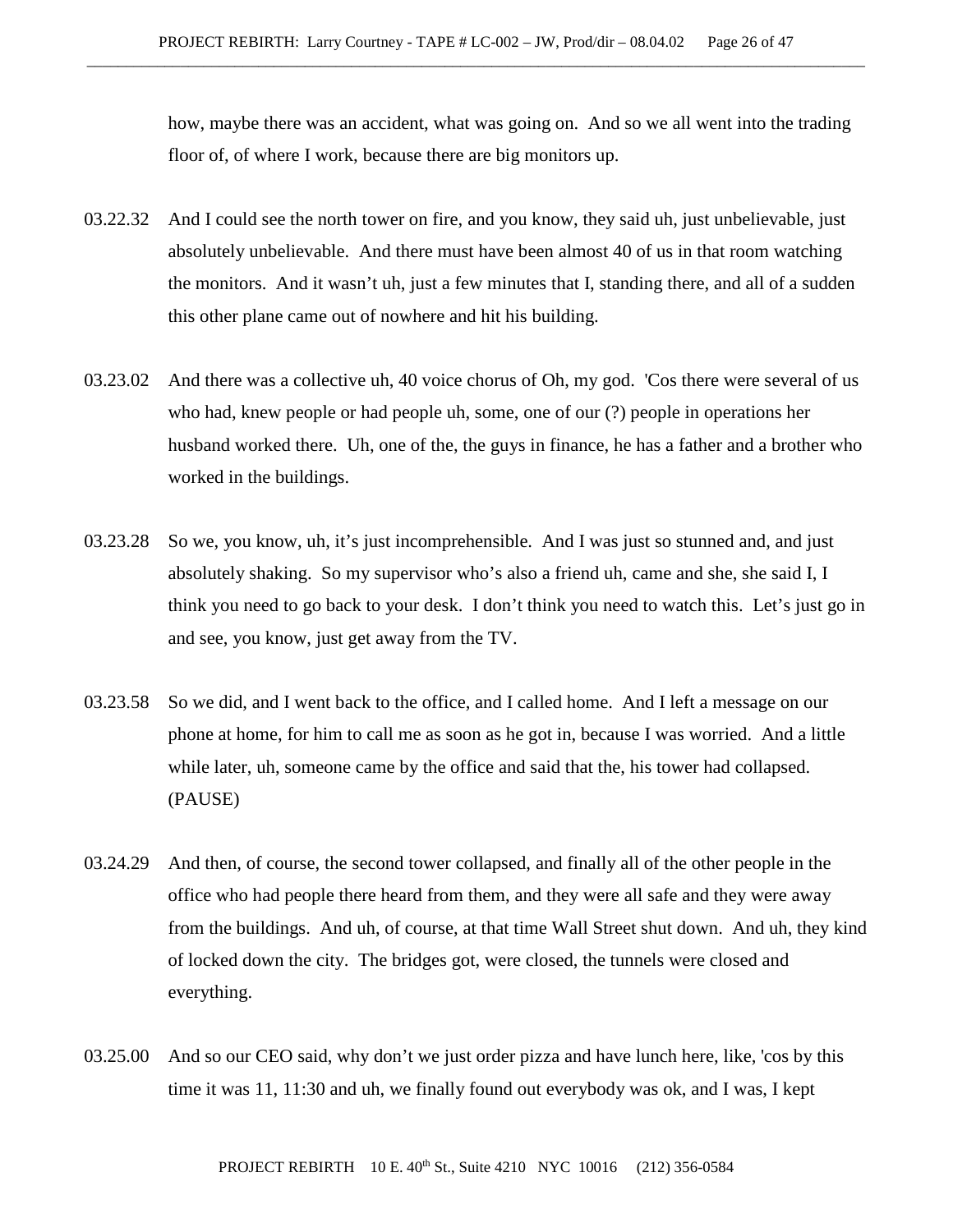expecting a call from Gene. And so he ordered in pizza and we, all 40 of us, basically. But he said before that, he said anybody who is scared or who wants to leave, can leave now.

- 03.25.35 You know, you don't have to stay. Uh, so I thought, well, I may as well stay by the uh, here, as to go home and, and wait. So I told several of my co-workers, who I knew lived in New Jersey or Long Island or whatever uh, I said, uh, if you can't get home tonight, then come to my place, because I'm, I'm within walking distance.
- 03.26.08 I have a separate bedroom. Gene and I will make up the sofa bed uh, we'll put down blankets on the floor if we have lots of people. Uh, 'cos if you can't get home, uh, you know, and uh, so actually one of my co-workers then came home with me, because she lived in New Jersey.
- 03.26.30 And then my direct supervisor, who was the one who took me out of the thing came home uh, came a little bit later. But when we got back to the apartment uh, again, I opened the door and expected Eugene to be sitting there waiting. He wasn't. And that's when I turned on the television and actually saw the towers collapse.
- 03.26.57 Because they were replaying you know, at every 5 minutes they were replaying what had happened. And uh, I turned it off and I didn't watch it again. But then a couple of my other friends came over. Oliver, who you met yesterday, and another friend. And they actually stayed with me for two or three days. So that I wouldn't be alone.
- 03.27.29 And uh, uh, the day was so surreal uh, by the time I got home in the afternoon, they were talking about people going to, being taken to hospitals. And actually being ferried over across the river to New Jersey hospitals and that kind of thing. And, and so I started getting all this information.
- 03.28.00 And I got a call from Gene's direct supervisor. She had been at a seminar that day and had not been in the building. And so, of course, she called. (PAUSE) And uh, I told her that he hadn't come home.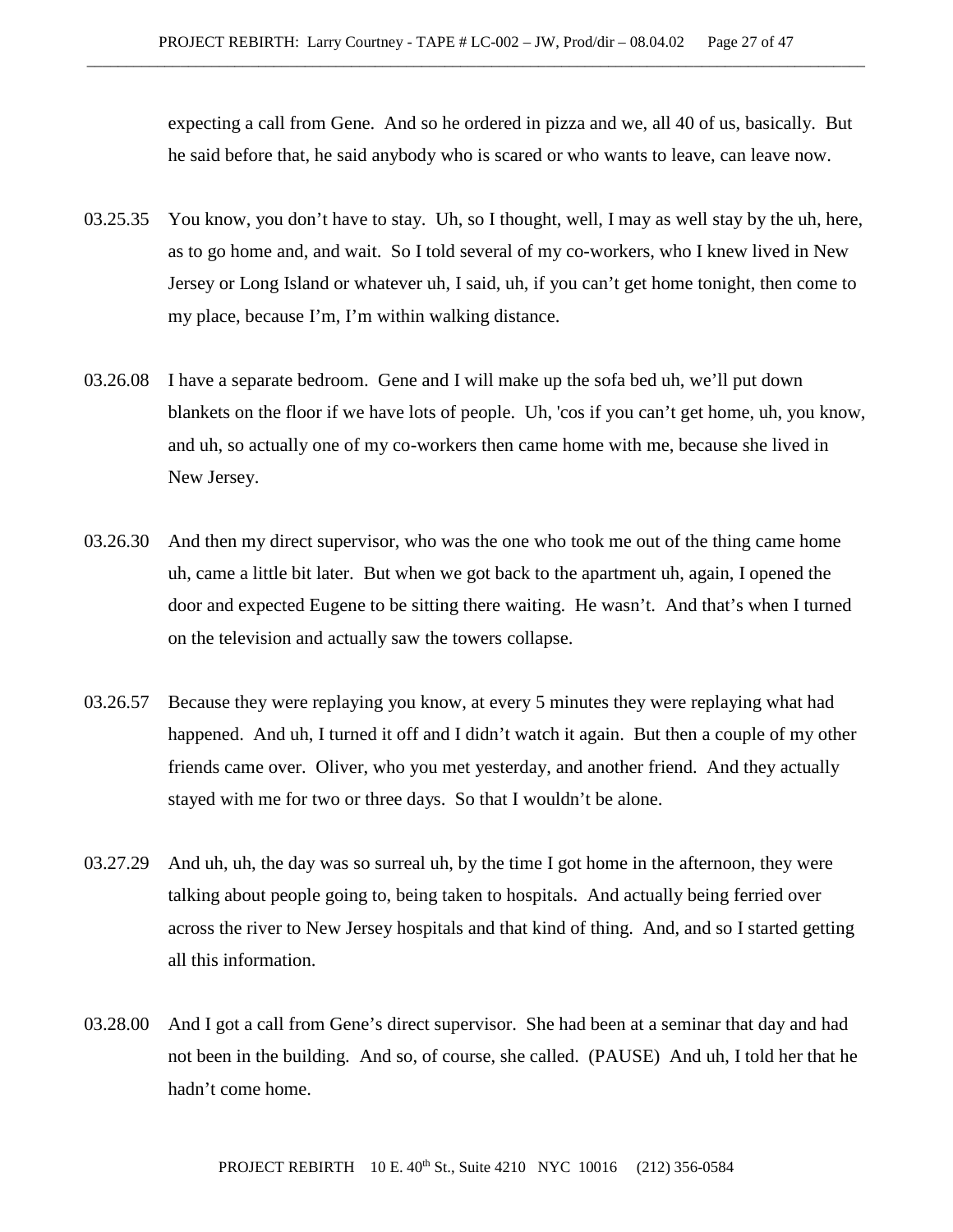- 03.28.28 And so uh, we started calling all the emergency rooms uh, of all the hospitals that had been mentioned, or any hospital I could find in New Jersey or in New York. And it was amazing because there really weren't that many people taken to emergency rooms. I mean, the St. Vincent's was ready for, they're very close, and they were ready for all this emergency work and they got 2 or 3 patients, you know.
- 03.29.04 But I called every emergency room. And then the next day I spent the day on the phone calling, trying to contact anybody who might know where he was. And his company actually organized a search party to actually go into the hospitals to, because they lost 200 people in all.
- 03.29.34 And in case this person was unconscious or unable to identify themselves or whatever, and they actually went to emergency rooms. And  $(\sim JW)$

JW: Which company?

- 02.29.47 LARRY COURTNEY: Uh, A-On Corporation, which is a large insurance company. But they did not uh, they had 1300 people in the, at, I mean, at the World Trade Center.
- 03.30.00 Uh, they probably weren't all there that day but uh, and out of, they lost 200 people out of uh, the 13. But uh, there was uh, there just was never any news.

JW: (And?) At what point did you (?) let me ask you this question, you had friends with you that (heard from other people?) at A-on. So you must have just uh, I gather it makes sense for you to assume that Gene got out?

03.30.50 LARRY COURTNEY: One of Gene's co-workers uh, called to ask, you know, if he was home. ( $\sim$ JW $\sim$ ) And she actually saw him on the 102<sup>nd</sup> floor, helping people get on the elevator. And he said, I'll, you know, I'll take the next one. Well, evidently there wasn't no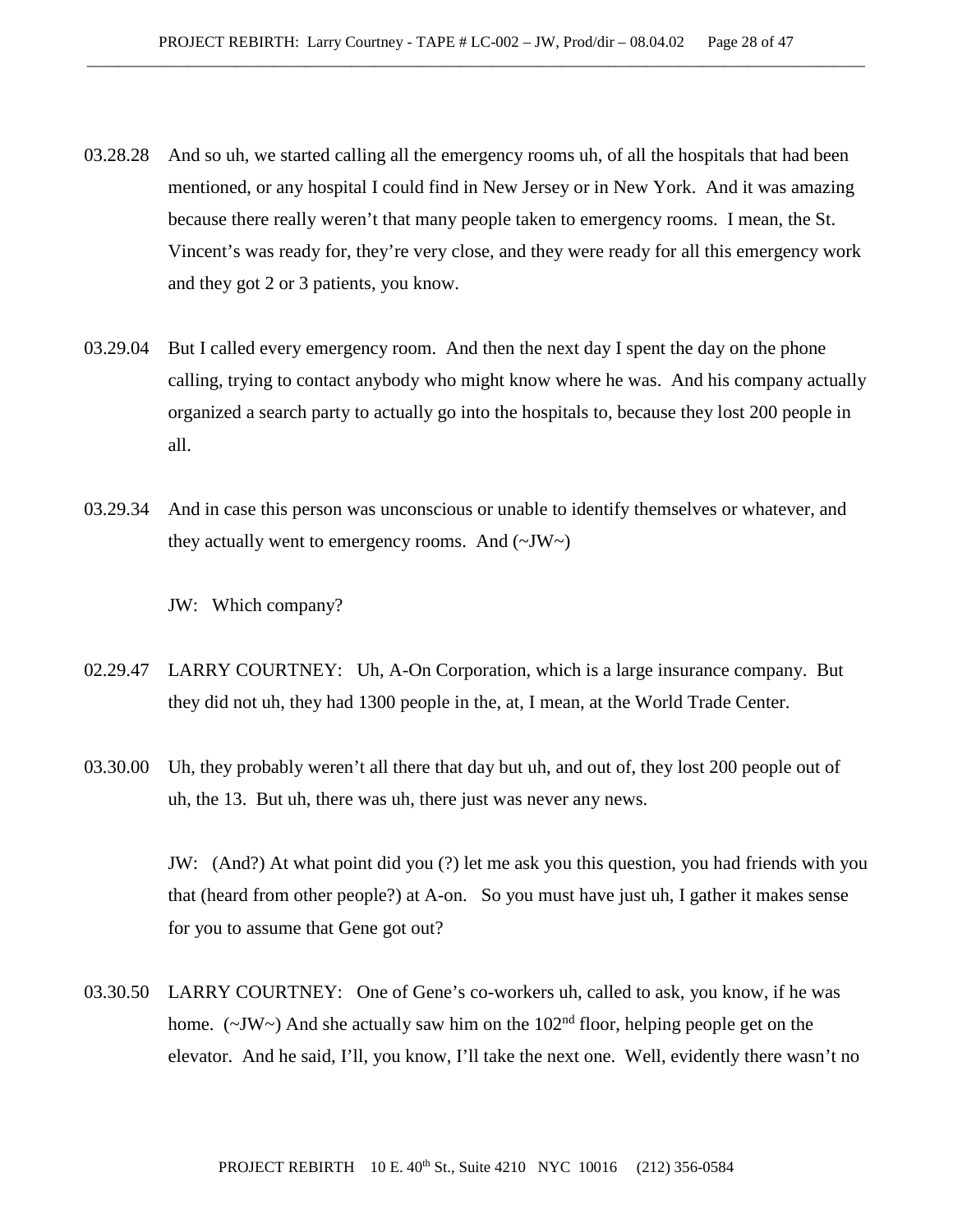more, there were no more. Because she actually got down on the elevator after the plane hit, or before, I'm sorry, before the plane hit their building.

- 03.31.28 And she couldn't figure out why he wasn't out. She said, I know Gene, he's not, you know, he's not a hero, but he uh, he was helping people onto elevators, but I know him, he (LAUGHS) he would be out of there. And uh, she said, I think he's probably, he went down for a smoke and got hit on the head and he's unconscious somewhere. And uh, I basically kept up that hope (CLEARS THROAT) for, well, that was Tuesday the  $11<sup>th</sup>$ .
- 03.32.08 And my friend, my friend, Oliver, talked me into going to the Armory where they had set up emergency uh, police stations for filing missing, missing person reports. Uh, thinking that uh, if I filed a missing person report, then the police are looking at it, you know, it was, it was very busy, and there were a lot of people there.
- 03.32.36 And the, the police department was just incredible. I don't know how they were so calm. It was the, it was so calm in that armory, so quiet. People were being escorted to different tables and they wouldn't leave, let you wander off by yourself. You, they wanted to be right there with you and uh, and they would have you wait and a detective would come and pick you up and take you over to this table.
- 03.33.06 And he actually filled out the report. All you, he just asked you the information. (CLEARS THROAT) And I think that was Friday. Then uh, the weekend was very difficult.
- 03.33.34 Got through the next week. And I went to church. (PAUSE) The second Sunday after that. And uh, (PAUSE) while I was at the uh, communion rail, (PAUSE) I just let him go. (PAUSE)
- 03.34.16 And I made my decision that he was not coming home. (PAUSE)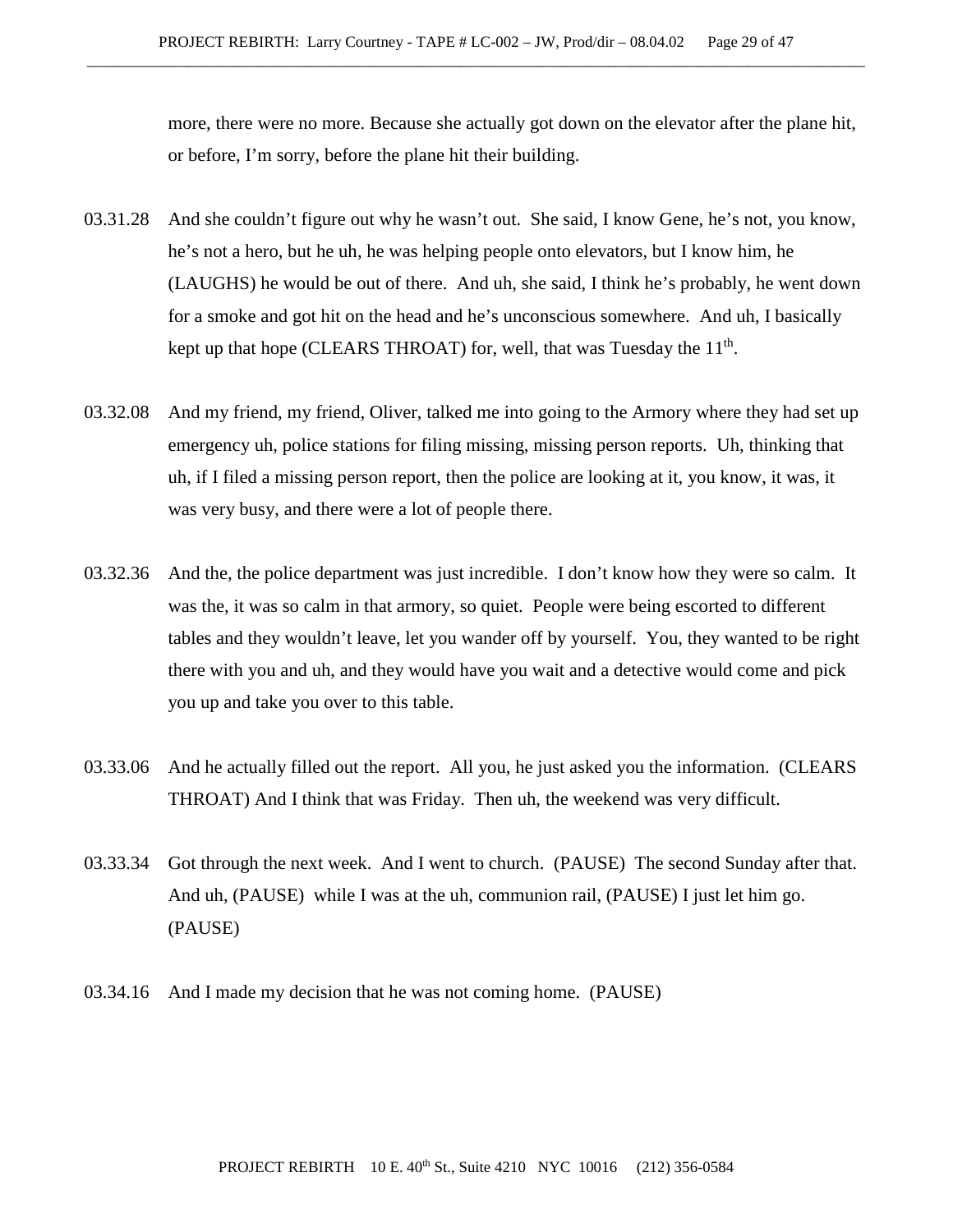- 03.34.32 Uh, so then the next week, I went to the pier where they had set up the family uh, I can't remember now what they called it. The Family Center uh, sorry. Uh, they had taken over all of Pier 94. Enormous space.
- 03.34.57 And uh, I was advised, again, by several friends uh, Rosanna, who is my cousin's wife, is a paralegal in Connecticut. And she said, I heard that they are now you are, you can go file an affidavit for death certificates to get this, the process started.
- 03.35.27 And so I went to the family center that next week, and again, it was just uh, with that many people in one place, because it was, it was mobbed, absolutely mobbed. I was astounded by the organization of it all. They carpeted this whole pier in soft blues.
- 03.35.57 They had blue curtains hanging, just everything soft and uh, it was just amazing. And then the volunteers who were there to uh, when you walked in, you registered at the table and they assigned you a person who took you to this person and that person. The first person you went to see was the lawyer, who actually filed the affidavit for you for the death certificates. And then after he was finished, then the person would come back and they would take you to the next station, which might be the Red Cross or the Crime Victims' board or whatever it was.
- 03.36.35 Uh, it was an amazing process. Just amazing. And my impression of that day, 'cos I spent almost the entire day there was, it was like being, actually being in heaven, surrounded by angels. (PAUSE)
- 03.37.00 These people had come from all over the country as volunteers with the Red Cross or with United Way or with Salvation Army. Uh, the woman who took, who I talked to at the Red Cross was from uh, Seattle, Washington, and she was there for 3 weeks. Just for this purpose. And the kindest, gentlest people
- 03.37.31 Uh, you were offered water every, by everybody or soft drinks or coffee or you know, they had a buffet set up for family members, and then eventually they had a full dining area for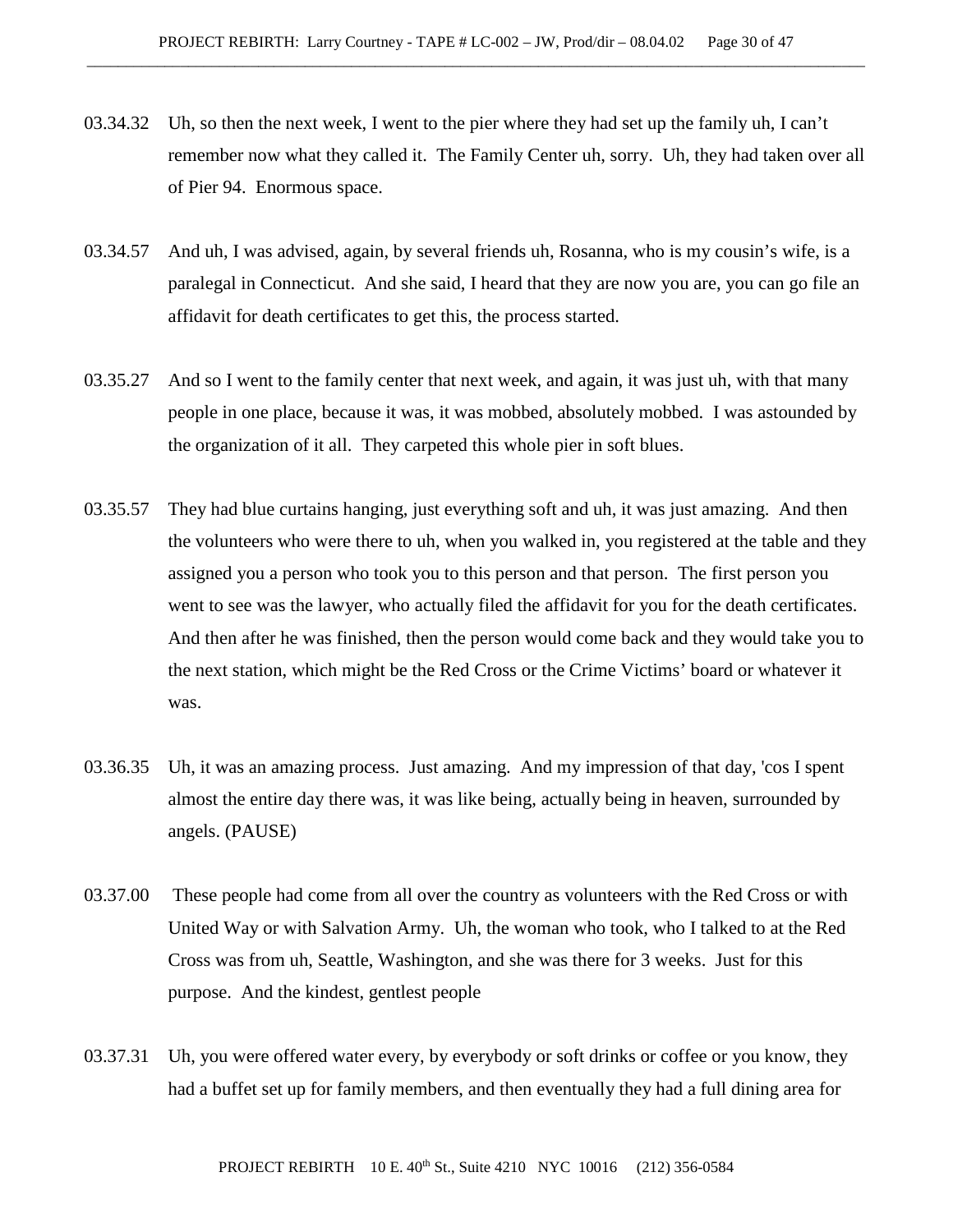family members and, and uh, the caterers were from every big restaurant in New York. The food was (?) absolutely incredible.

- 03.38.00 I just was stunned. Uh, but it was that night after I left the family center, even though I had really let Gene go, but the act of filing for a death certificate. And then I walked from the family center and I decided I had nibbled on things all day but I hadn't really eaten.
- 03.38.35 So I decided I was going to go to our favorite restaurant. (PAUSE) Uh, and we'd been eating in this restaurant ever since it opened (CLEARS THROAT) It's a wonderful, wonderful place, and we had gotten to know most of the staff over the years.
- 03.38.58 And uh, the first waiter who ever waited on us was now the maitre 'd, and uh, I walked in and uh, he was, how are you and you know, let's uh, just you? And I said, yeah, I've been at the family center all day. (PAUSE)
- 03.39.29 And he said, did you lose somebody? And I said Eugene (PAUSE) And he just grabbed me and cried. Gene being the social secretary had always called, you know, and talked to Michael and made the reservations, you know.
- 03.39.56 And, and just said, this is Gene you know, two of us for dinner. So Michael just, and he's the first person (PAUSE) I think he's the first person I actually said it to. The first person that I (PAUSE) I said he was gone.
- 03.40.30 Took me months to be able to use the word dead, but. (PAUSE)

### (OFF CAMERA REMARKS)

JW: What's next?

03.41.39 LARRY COURTNEY: Uh, next? Trying to move on. And then you know, make all the arrangements that have to be made, finding out uh, going to close out his bank account and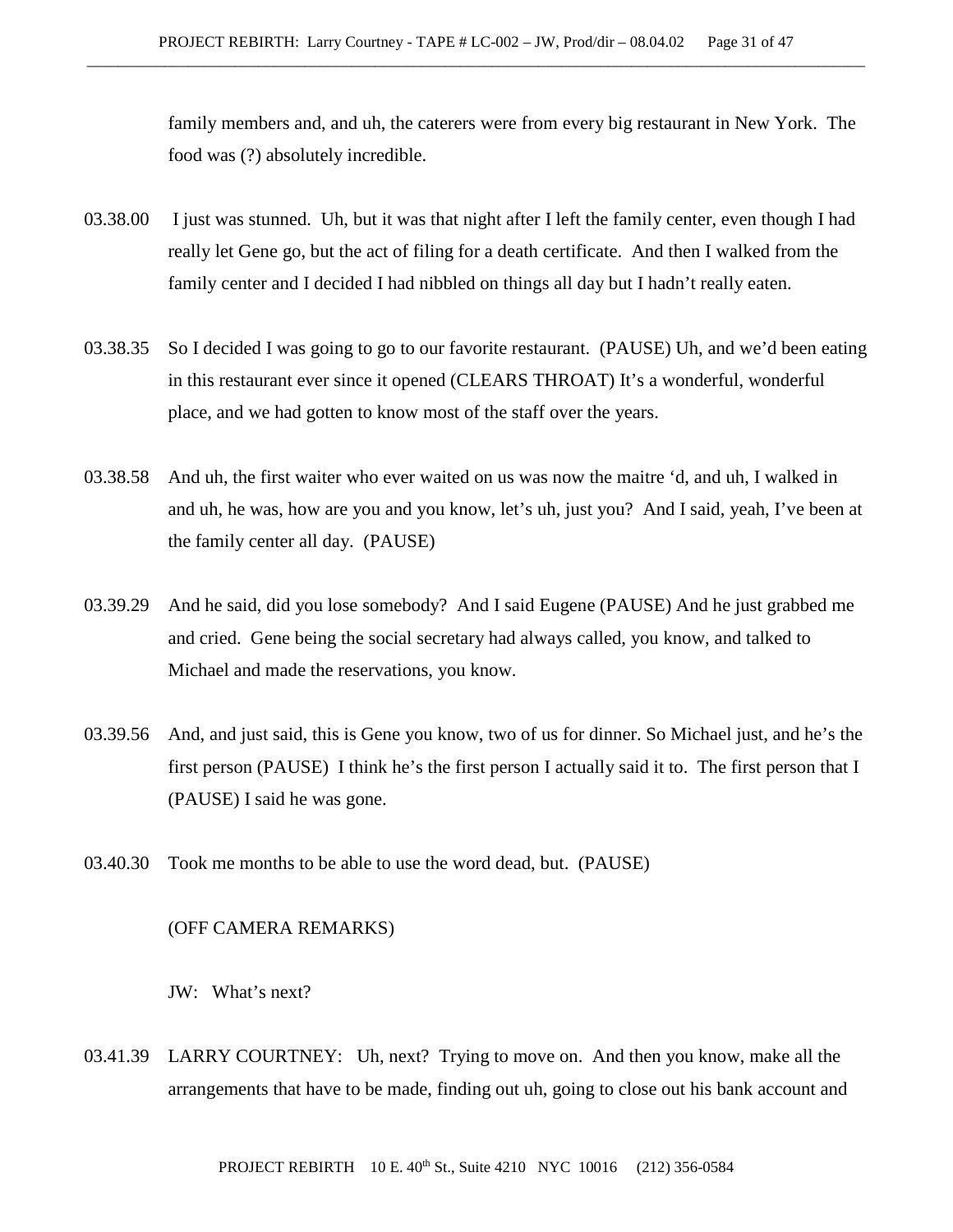finding out that I can't do that because I am not the executor of his will because he didn't have a will.

- 03.42.08 And uh, doing some things that I knew I you know, I could do. Then my brother's wife died of cancer.
- 03.42.31 And we had been out to see them in April and uh, knew that she was not going to make it. And we had gone out really to just kind of say goodbye. But. (PAUSE) She died within 2 weeks. And I was talking to my brother and asked, he lives in Portland, Oregon.
- 03.43.06 And I said, I'll try to get a flight and be there, you know, for the funeral and be with you. And uh, he said I think I would rather you waited, because right now I've got all this support and all this family and he said, I know that you still have things to do for Eugene that you haven't finished.
- 03.43.33 So why don't you wait 'til say the end of October. So that's when I decided that uh, I had to do some things. So that's when I started to arrange the celebration of life. Uh, (CLEARS THROAT) still not knowing whether there'd ever be uh, they'd ever find his body.
- 03.44.05 And what we might need to do at that point. But at some, at some point I had to do something to testify to his life. And uh, so I organized an open house, and I called everybody and I asked everybody that I called to call everybody.
- 03.44.32 And uh, Rosanna and, and a couple of other friends started organizing people to bring food and they said, I don't want to you to do anything. You just be there. And so uh, we had his celebration and it was, it was wonderful.
- 03.45.02 And it was very hard. Uh, but I had put together uh, an album of photos of my favorite photos of Gene. And I asked people if they had any favorite stories if they'd just jot them down and uh, and we (?) you know, I interacted with everybody, but on the other hand I wasn't there.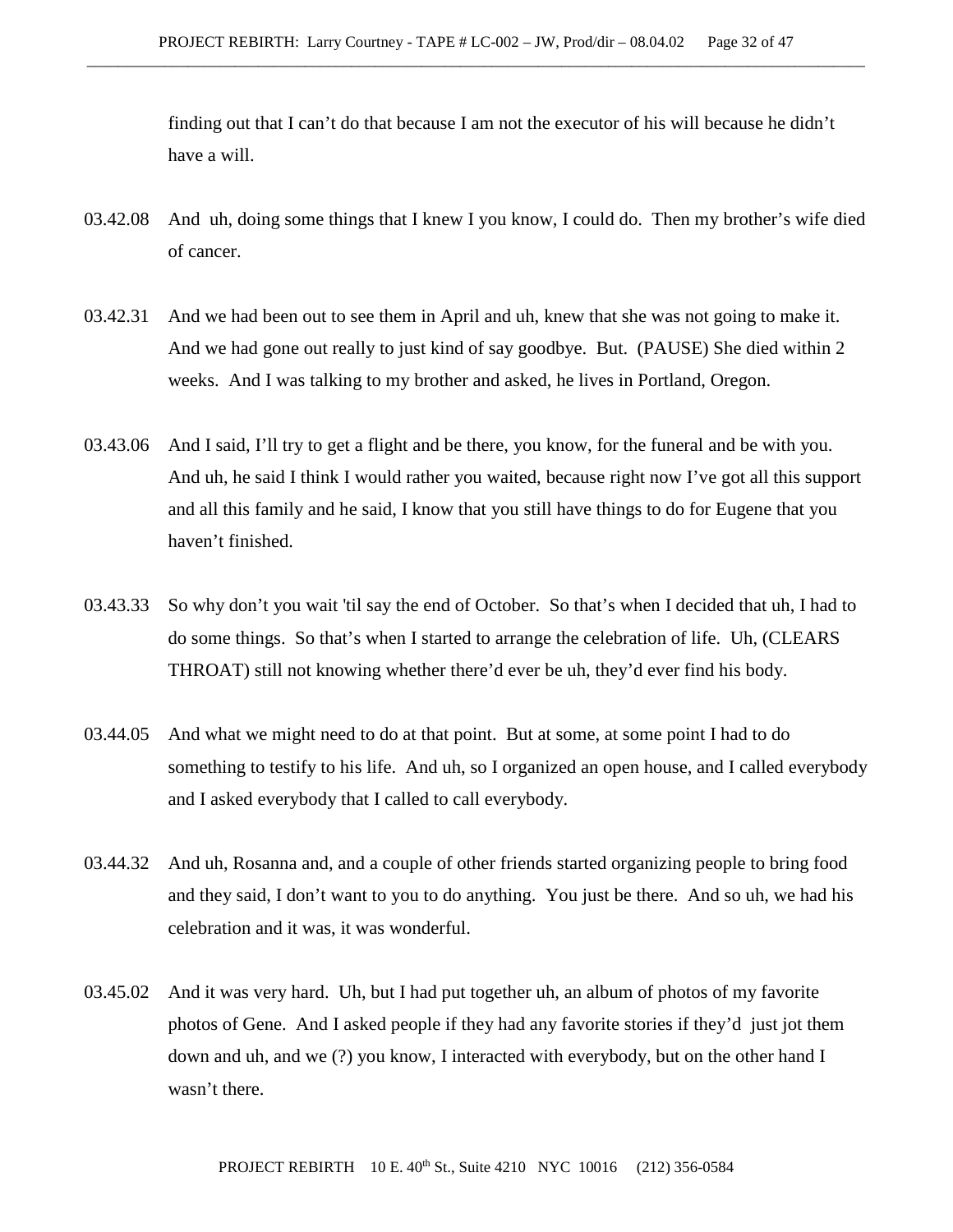- 03.45.42 Uh, and luckily it (?) I have it on video. So uh, after about 6 months I was able to look at it, and actually see, and (?) it amazed me. I couldn't remember actually greeting some of these people when they came in.
- 03.46.03 I didn't remember them being there. But uh, then the day after Gene's celebration, (?) celebration (?) the, I don't know, a day or two afterwards, I went to Oregon and spent a week with my brother. And my sister flew out from Nebraska.
- 03.46.27 And the three of us got in his motor home and went to the beach. And it's amazing, because uh, we stayed in a, an RV park one night. And there was uh, and it's a big RV and there's a queen sized bed in the back and then a pull out couch in the living room.
- 03.46.59 So my brother and I took the bedroom and my sister had the couch in the living room. And it's the first night that I slept. I mean, I just, from the time I went to bed 'til morning. Did not wake up once. And that's the first night that I hadn't been awake until 2 or 3, and then up at 5 because I just couldn't uh, my mind just was too much.
- 03.47.34 And it, and my brother said it was the same. And we finally decided it's because there was another person in the bed breathing. We actually had, we could hear that other person breathe all night long. And uh, so that we had a really wonderful uh, time there.
- 03.48.01 And then I came home. Back to New York. (~JW~)
	- JW: You shared the bed with your brother who had lost his?
- 03.48.10 LARRY COURTNEY: With his wife, yeah. You know, we shared the bed that night, and it was the first night either one of us had slept.
	- JW: That's pretty poetic.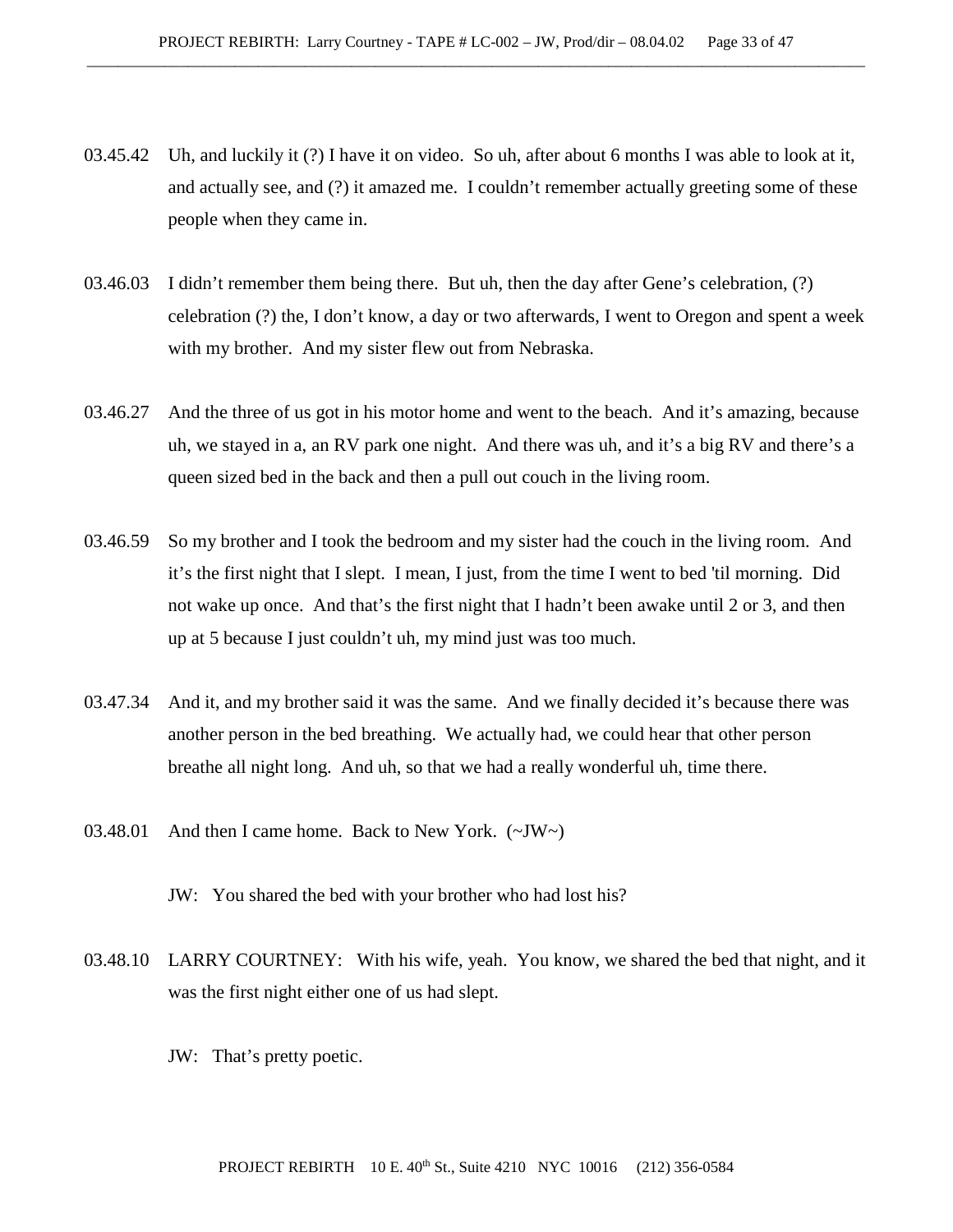- 03.48.19 LARRY COURTNEY: Yeah, I, you know, we, we got up in the morning and we, I said, you know, I slept. I slept all night long. And he said, so did I. And we talked about it for a while and, and my sister, I think, is the one who said I'll bet it's because you actually heard that other person breathing in the bed, you know?
- 03.48.43 Because we'd both been sleeping alone since we lost our partner, our mate. And not sleeping. You know, there was no one, there was no. Gene had this very distinct little snore, not a loud snore.
- 03.49.04 And I always would lay in bed (CLEARS THROAT) and wait for that snore. And once I heard that little soft snore, I could go to sleep. Uh, and everything was OK. And when he wasn't in that bed, I didn't have that. And I couldn't sleep.
- 03.49.27 And I guess my brother was the same way. So. Uh. Of course, then I came home. I tried to go back to work. Uh, (?) it was just, yeah, sometimes I could concentrate, sometimes I couldn't. Uh, some nights when I didn't sleep uh, you know, I'd have to call in.
- 03.49.56 And uh, they were very understanding, very understanding about it. And while I was in Oregon with my brother, we went up to visit my mother, who had, was in a nursing home at that point. And, not in a nursing home, but in a uh, this, this friend of ours uh, has a license to have 3, she's a licensed nurse and she has three  $(\sim JW \sim)$  elderly people (STOPS)

### (OFF CAMERA REMARKS)

03.50.36 END OF TAPE # LC – 003, 2 of 3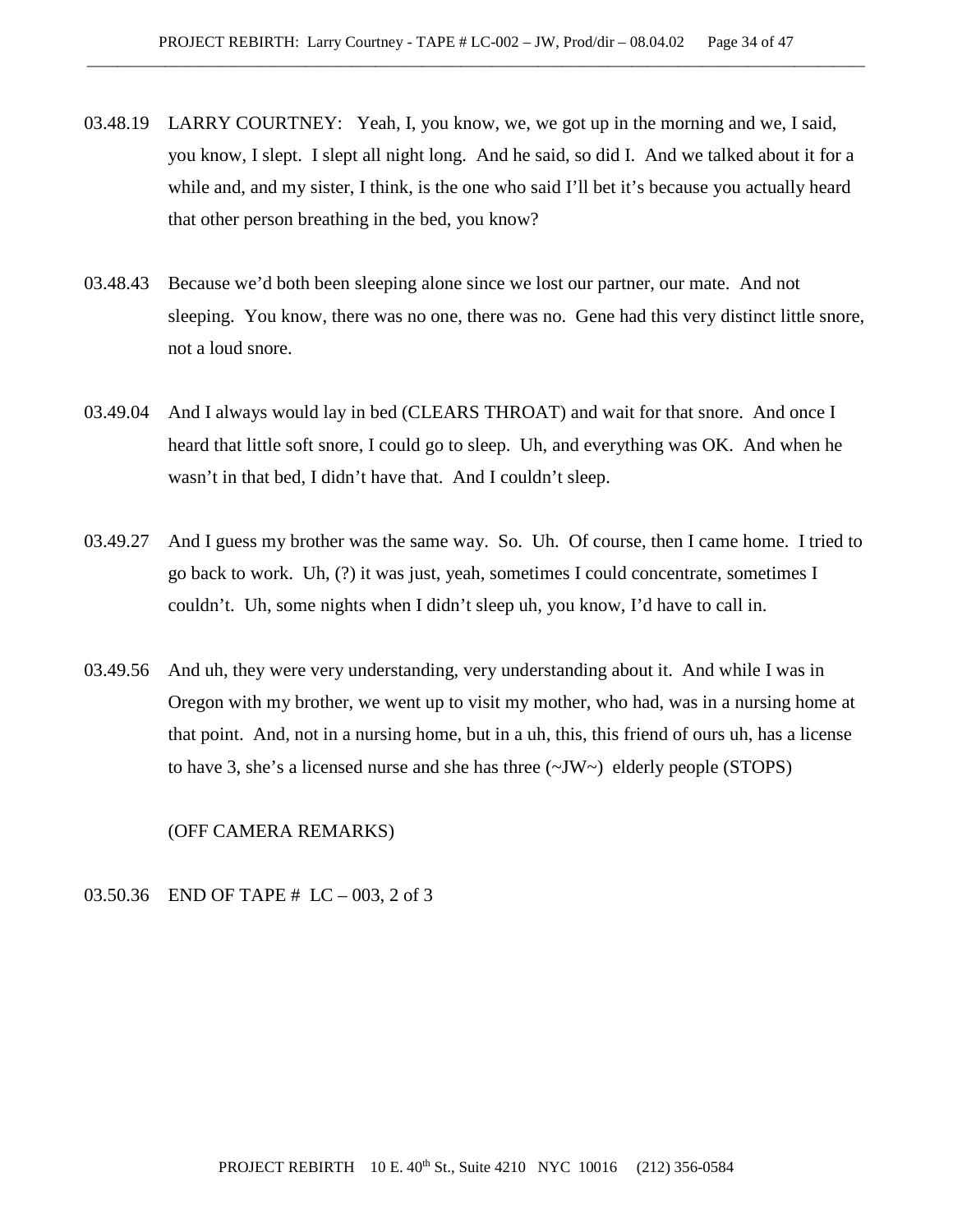# **TAPE # LC – 004, 3 of 3 LARRY COURTNEY 08.04.02 JIM WHITAKER, Producer/Director PROJECT REBIRTH**

### 04.00.35 PICTURE UP (NO AUDIO)

04.00.54 LARRY COURTNEY: (MID-STATEMENT) This new life, you know, in this situation, but you know, after thinking about it, talking about it uh, we decided that the baby didn't need to be exposed to all these different people when it was so young, 'cos it would only have been a week or two old at that point, and didn't need to be out with all those people. So she didn't make it. But I thought it was so amazing that there was new life you know, I just, I get so excited when people tell me that they're having a baby, 'cos it just.

## (OFF CAMERA REMARKS)

JW: How is it right now?

- 04.02.01 LARRY COURTNEY: Right now is easier, maybe, in some ways than it was six months ago. Uh, but I kind of, I, I after Gene died, I had an opportunity to move in with some other people uh, to cut down on expenses, and to not be alone.
- 04.02.39 And uh, but it turned out that it wasn't a good experience for me, and in the, during that period of time I sort of had to suspend the grieving process that I think everybody has to go through.
- 04.03.01 And uh, when I'm moved out and came back to my own place uh, which is actually the first time I've ever contemplated living alone for any length of time, uh, it was like it all was starting all over again. It was fresh, because uh, I guess I didn't really have a chance to finish the process.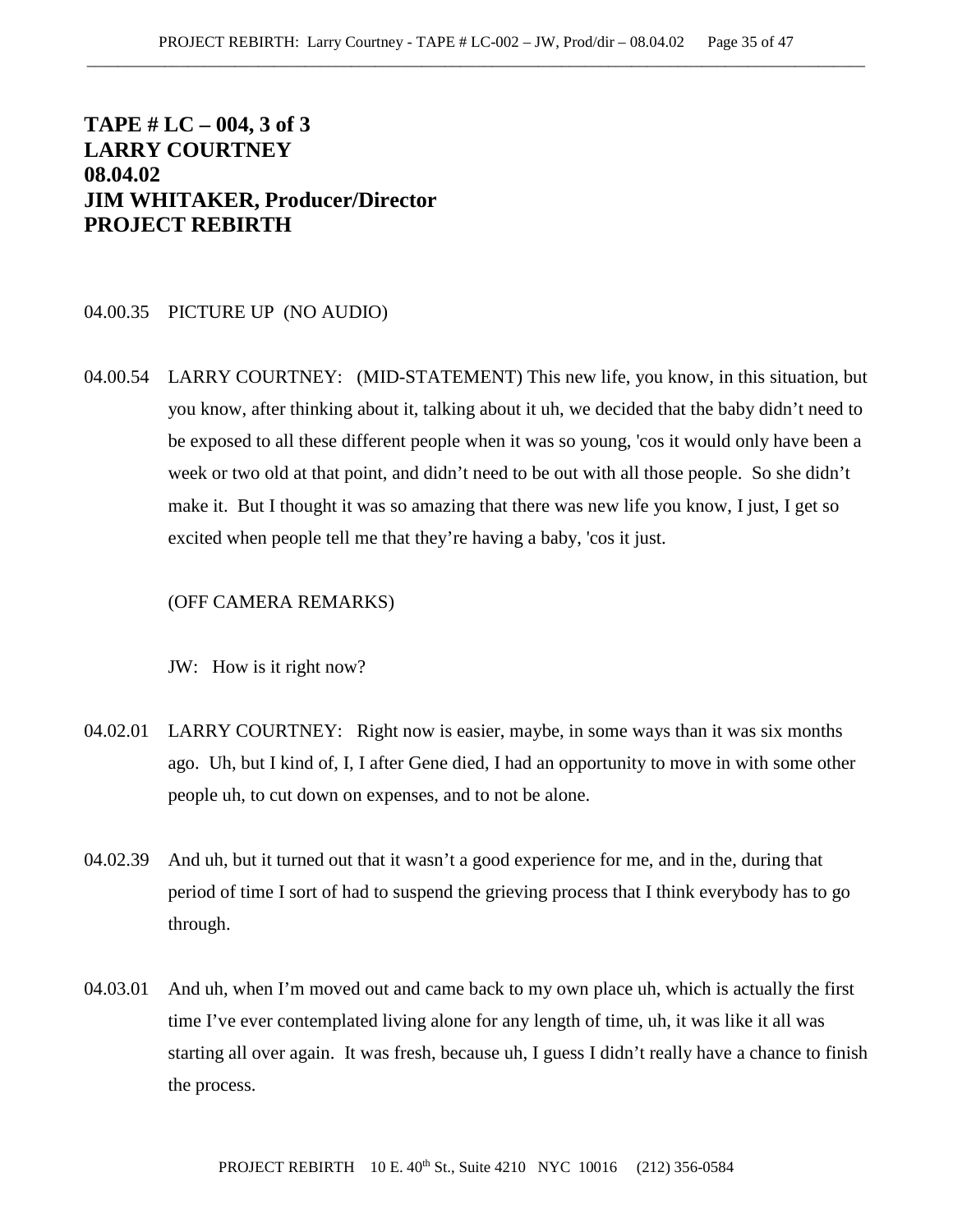- 04.03.35 Uh, I'm not sure you ever finish the process, I'm not sure. I don't know, my sister's husband died many, many years ago, and she still buys him a birthday present every year. And she goes out (LAUGHS) and on her birthday, she buys herself a birthday present from him.
- 04.03.59 You know, and the process uh, I think everybody's process is different. Uh, people say, well, uh, eventually you'll meet somebody. And that maybe true. But I'm not, I'm not a never say never kind of person. Or I am a never say never kind of person, I mean.
- 04.04.27 So but right now, uh, moving back in and opening the boxes of the things that we had collected and cherished together uh, it's like uh, it's very fresh. Uh, I can sleep at night. That, that I can do. But there's always uh, he's never that far away.
- 04.05.00 You know? Uh,

JW: What do you mean when you say that?

- 04.05.09 LARRY COURTNEY: There are still uh, it's, uh, there are still, I just expect him to be there. I just, it's not like I can say (?) he's gone and, and I mean, intellectually I know that that's true. And having uh, being a person of faith that I am, I know that I'll see him again.
- 04.05.40 But emotionally he's not gone. He's just right there. It has, I don't think I've had the time to let the distance happen. And so sometimes it's so raw.
- 04.06.07 I've always been an emotional person uh, that's just my makeup. I cry at movies, you know? (CLEARS THROAT) And so I do, I do cry a lot. Because emotionally I have not let him go, I think.
- 04.06.30 Uh (PAUSE) I can't. There are days that I just can't imagine living another ten years without Gene being there. And then rationally I come to the point oh, well, yes, you can. You have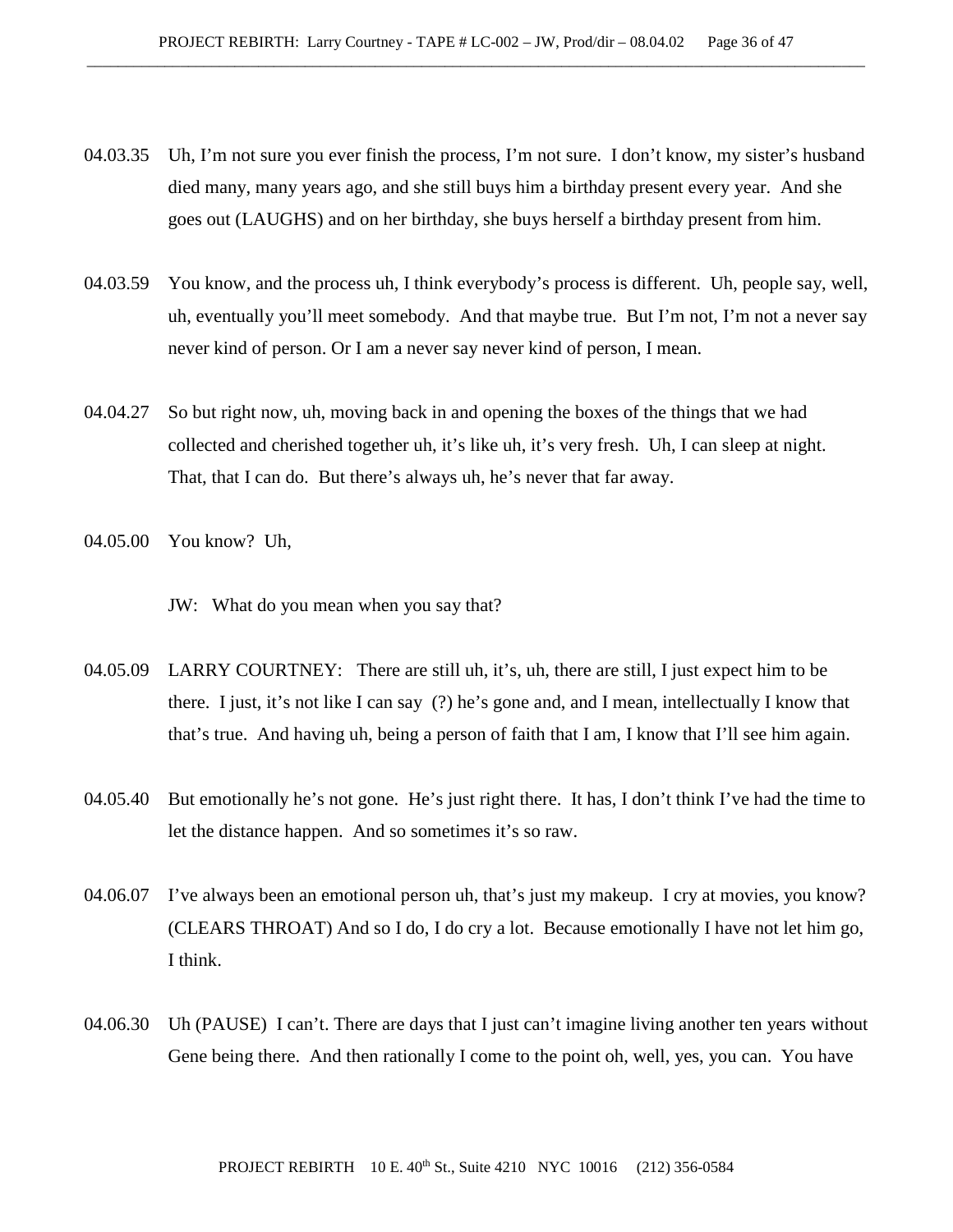to do that. You know, you have to go to work, you have to put one foot in front of the other one, and you have to do this and you have to do that.

- 04.07.03 And there are, there are very good days where that's, that's the side that I, I operate on. But uh, it's not always the case. It's (PAUSE)
- 04.07.28 Yeah, I uh. I don't know. I, this (PAUSE) I mean, we had such a good time Monday night and, you know, we thank God that we, we he left that morning with us and you know, that we weren't having a fight or disagreement or something or unfinished something, you know?
- 04.08.04 And I, I hold onto that. But then I think is there, could I have done something else? (PAUSE) Just to let him know how much I loved him. If, did he know that? (PAUSE)
- 04.08.43 I think he did, I think (?). (PAUSE) And I don't let myself think about it too much, that part.
- 04.09.07 This is uh, there's nothing I could have done. He just went to work. That's all he did.

JW: Do you believe in God and fate?

- 04.09.34 LARRY COURTNEY: I do. Uh, I uh, was baptized as a Christian. I've been considered myself a Christian all my life. I've attended church most of my life. Uh, I don't necessarily attend church all the time any more, but I consider myself as a spiritual person and I believe that uh, my faith, that I will see him again.
- 04.10.09 That he's safe with his mother, with my mother now. Uh, with my sister-in-law. I (?) have faith that someday I'll, I'll be there, too. And I know that that, having that faith has gotten me through a lot of days.
- 04.10.37 Because there are days when you just can't understand why, when you've got murderers and rapists on the street, and then you have this wonderful man, full of life who just went to work one day and was destroyed.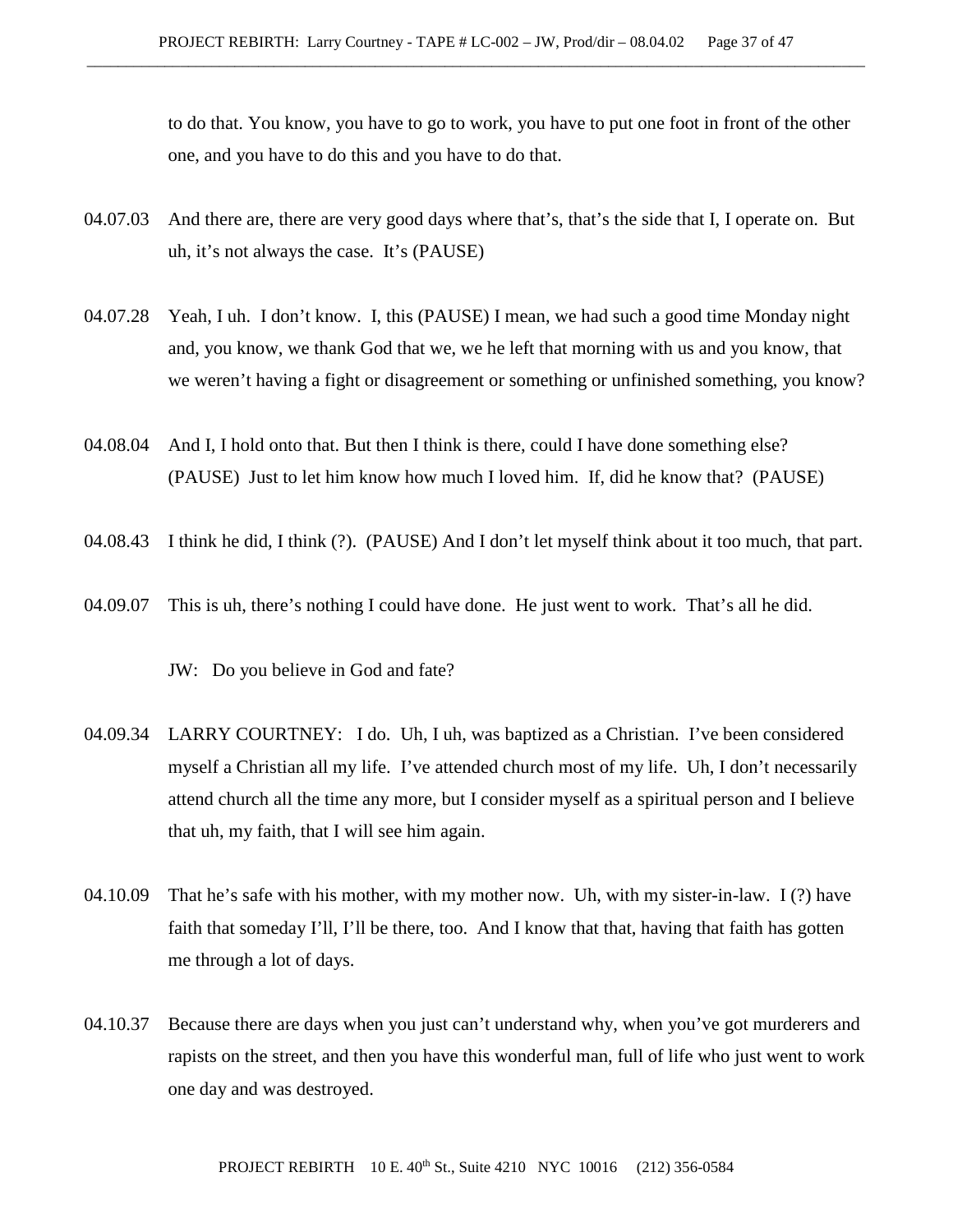- 04.11.06 I think if I didn't have that faith, my, I, I just wouldn't be able to cope with it. It would be too irrational to deal with the fact that good people don't always live, and bad people don't always get what's coming to them, you know?
- 04.11.35 But it's not, that's not in my control. And as I said, I can't imagine living another ten years without him, but on the other hand, uh, if I do, and if I live 20 or if I live 30, uh, I'll still see him eventually.
- 04.12.07 And we'll talk about it all. And he'll give me a (LAUGHS) my daughter used to call them bitch snaps. She, she wrote uh, a letter to him (CLEARS THROAT) after his death. And she was talking about her tears and how much she missed him.
- 04.12.33 And she said, and I know what you're saying, just suck it up, girl, suck it up. And she said, Gene, I'm trying (PAUSE) And that's what we all do, we try. (PAUSE)
- 04.13.14 In 1993, we went to uh, Washington for uh, the gay march on Washington.
- 04.13.30 Uh, and my daughter was just about to get married. Uh, I think there's, the march was in June, I think and, or May and, and she got married in September of that year. And lived in Columbia, Maryland. And uh, when she found out we were coming down (CLEARS THROAT) we stayed with some friends who lived on Capitol Hill.
- 04.14.08 And she arranged to meet us at uh, Union Station in D.C. And she came up out of the subway uh, while her, her fiancé came with her. He had to go to work, back to work that day, but he at least he escorted her down to D.C.
- 04.14.28 Uh, she came up out of the subway, and she had this little placard that she had made for the march. And the placard said, I'm proud of my gay dad and my new step-queen. And that's what she called Gene after that. All the time, my step-queen.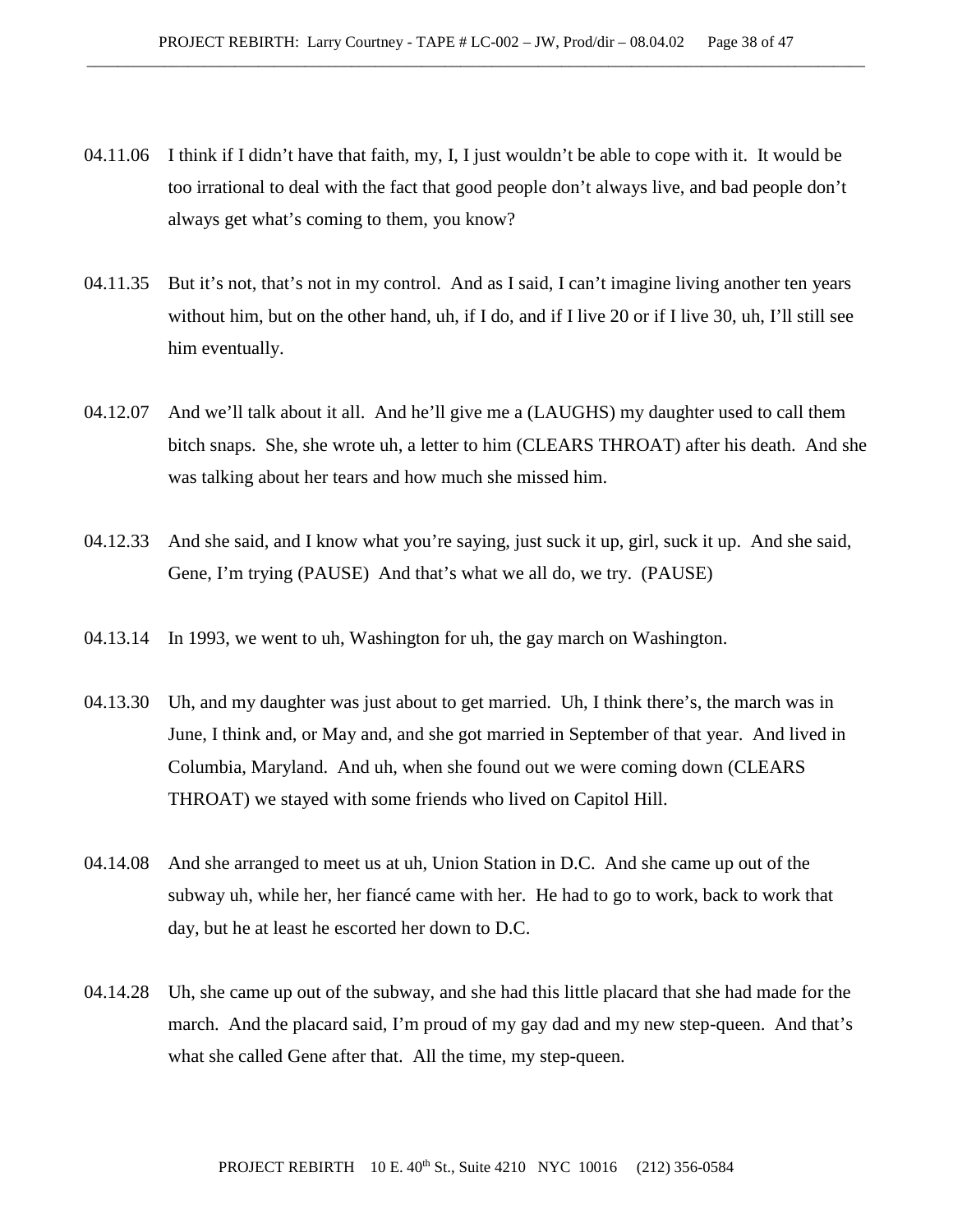- 04.14.56 She marched the entire march with us, and it had been less than a year that she had, since she had been in a really horrible, horrible car accident that had broken her back in 5 places. And she marched with us that day.
- 04.15.27 I am amazed uh, to talk to my kids about how they felt about Gene, or to read some of the things they've written since his death. And the impact that he had on their lives. I, my children would talk to him sometimes because they, they would want his perspective.
- 04.16.07 And I wouldn't, I didn't even know about it, some of the things that I've heard about since he died. Or he would, particularly when they were younger, you know, he would slip them a \$20 bill when I, I didn't know about, you know?
- 04.16.33 And they truly knew that he loved them. And they loved him back. It was uh, it, it always amazes me uh, that a step-parent uh, can come in and be accepted and, and really take on a parenting role.
- 04.17.03 Uh, it's very difficult. I can't you know, I can't imagine doing it. And particularly when you, when you become a step-parent to 3 teenagers, you know, under the age of 18. Who (CLEARS THROAT) you know, are, are just finding out about life and, you know, their father's gay and they're, you know, they're dealing with that, and then this wonderful black man comes into their life.
- 04.17.36 And they are just embracing him because of his spirit. Of his, they trusted him from Day One. It was amazing uh, to see them with him at the very beginning. And uh, I don't think, I mean, they confided in him.
- 04.18.05 Uh, and he never told me. Uh, they would sometimes tell me later, well, I talked to Gene about this, you know. And there were times that he talked to me that uh, you know, I, they confided in me. I mean, uh, there wasn't a one way, just, I mean,. But uh, I just, I was amazed that they had that kind of trust in him.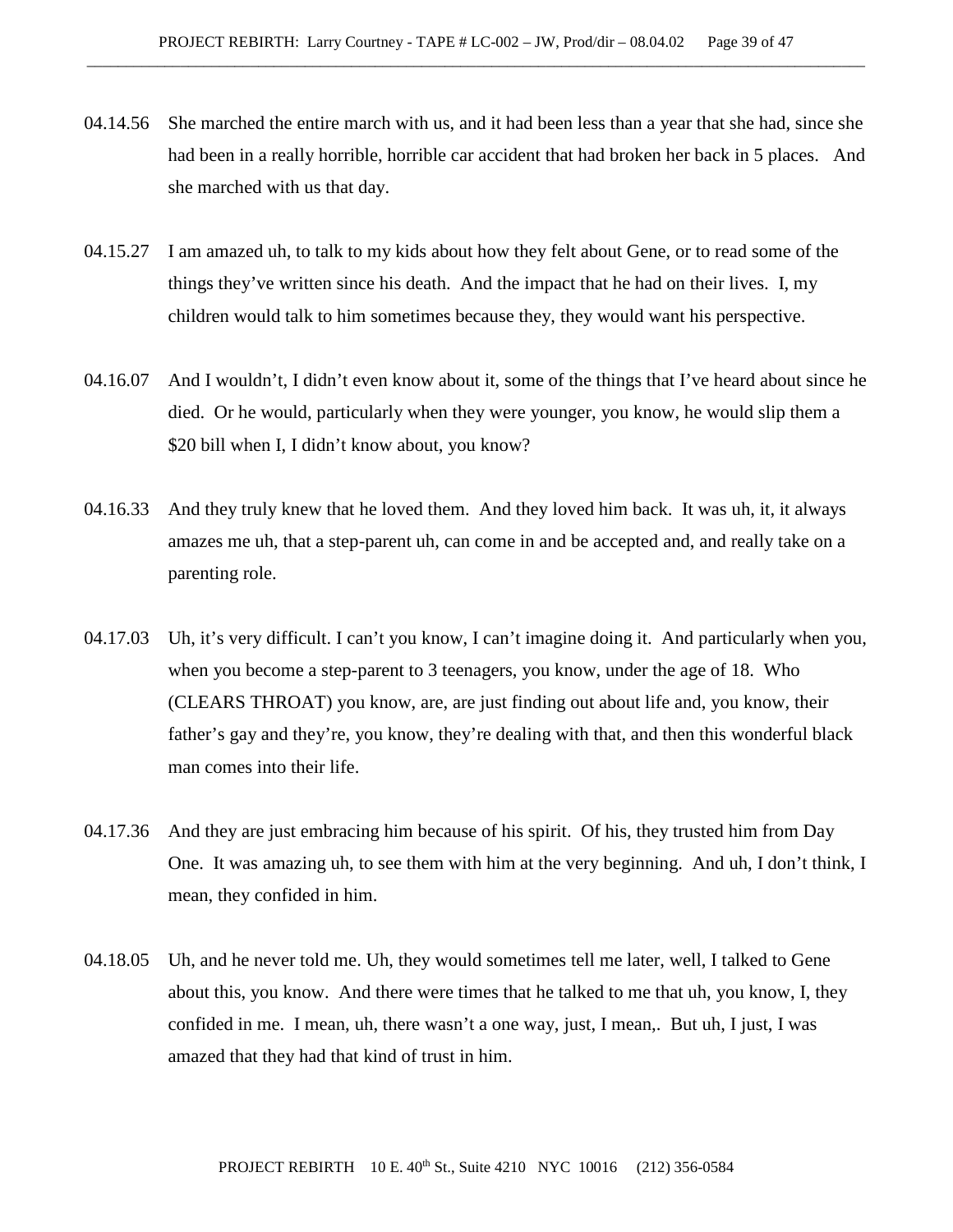- 04.18.33 And that's because uh, they saw honesty and trust and loyalty that I talked about before. And being young uh, maybe they were able to see it even earlier and better than I was. You know?
- 04.18.56 I knew that, but they just instinctively. He was always, being a theater buff and my daughter sings. And she did all of these uh, plays in high school. So, of course, every time she came up, he would make sure that she got to see some show, and particularly if Bernadette Peters was on Broadway, because she loves Bernadette Peters.
- 04.19.38 And so we had seen The Goodbye Girl with Bernadette Peters and Martin Short. And just raved about it. And uh, so she was up about 3 weeks later for the weekend.
- 04.19.58 And I didn't know until that night that Gene had bought her tickets to go see it, or a ticket to go see The Goodbye Girl. And so then uh, we waited, well I don't know, I guess we went, we went and had a drink or we went home, I can't remember what. And then we met her, we went back to the theater and met her as the show was closing.
- 04.20.32 And we went around to the stage door. And uh, finally Bernadette Peters came out, and she was really gracious to the fans. I was uh, really impressed. And I got to take a picture of her standing next to Heather and talking to her, which Heather treasures to this day.
- 04.21.01 And this was many years ago. But Gene would you know, he would do that. He just, he knew. He knew the kids really well. He knew their interests really well. He knew when to push them and when to back off. Uh, sometimes I think he knew that better than I did. Uh, maybe because I, you know, I had been with them all my life.
- 04.21.30 But uh, he just had uh, he had, he had no interest in being a parent. As a gay man. He knew he was gay from Day One. And had no interest in marriage and being a parent. And then suddenly he's got three teenagers. And it was just, it's just like well, that's what he is, you know? He's step mother, that's it.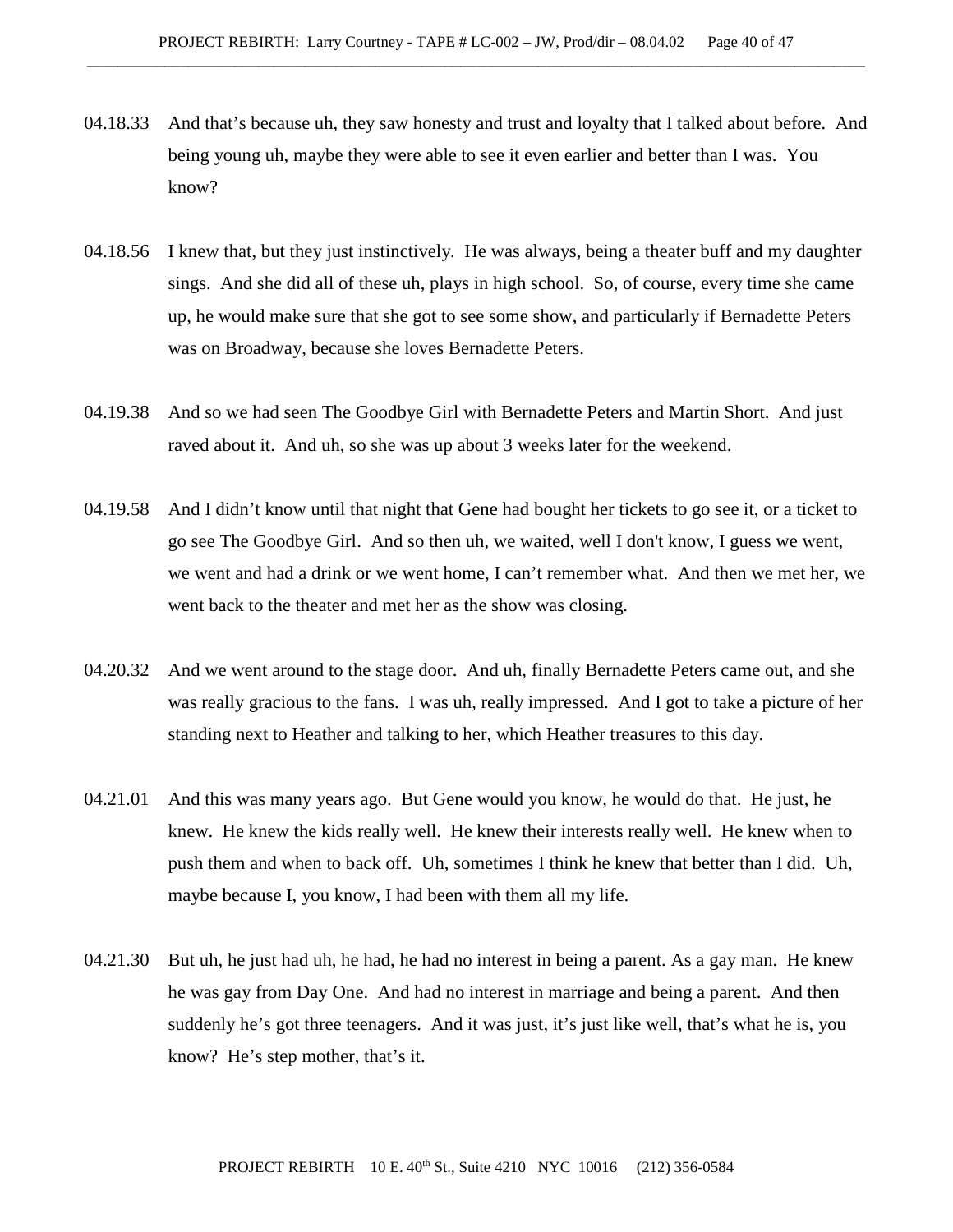04.22.02 And uh, they never, never resented him or uh, it was just Ok. That's it.

JW: Can you tell me a little bit about uh, Lambda?

- 04.22.24 LARRY COURTNEY: After Gene died (CLEARS THROAT) (STOPS) uh, and I did all this paperwork and everything. Uh, I got a notice in the mail from Cambridge Insurance that there was a worker's compensation hearing. Well, I (?) this hadn't even entered my mind about worker's compensation.
- 04.23.02 And so I went to the hearing, and I presented my documentation as the domestic partner, we had registered in the city of New York. And uh, the insurance carrier simply said it doesn't matter. You're not married. You're not legally married. Therefore, you're not entitled to spousal benefits of worker's compensation.
- 04.23.36 The judge said, you know, I don't know all of, being, he's from upstate New York, and he's (?) on a six month, six week rotation because of all the worker's compensation claims that are happening here in the city.
- 04.23.58 And he said, I'm not totally familiar with what is happening in the state as far as domestic partnership, etc., and so I want to have, I want to have another hearing in six weeks. Uh, and Mr. Courtney, I would like you to have counsel present and be prepared to present your argument, because at this point it looks to me that from what you have told me, for the 14 years and the documentation that I have, that the benefits should go to you, but my hands are tied by state laws.
- 04.24.38 So I have to find out. So I had been trying to find an attorney. Uh, since I couldn't close out Eugene's bank account. I was trying to find an attorney, because you have to go to the surrogate court and be appointed administrator when there's no will. Somebody has to be administrator.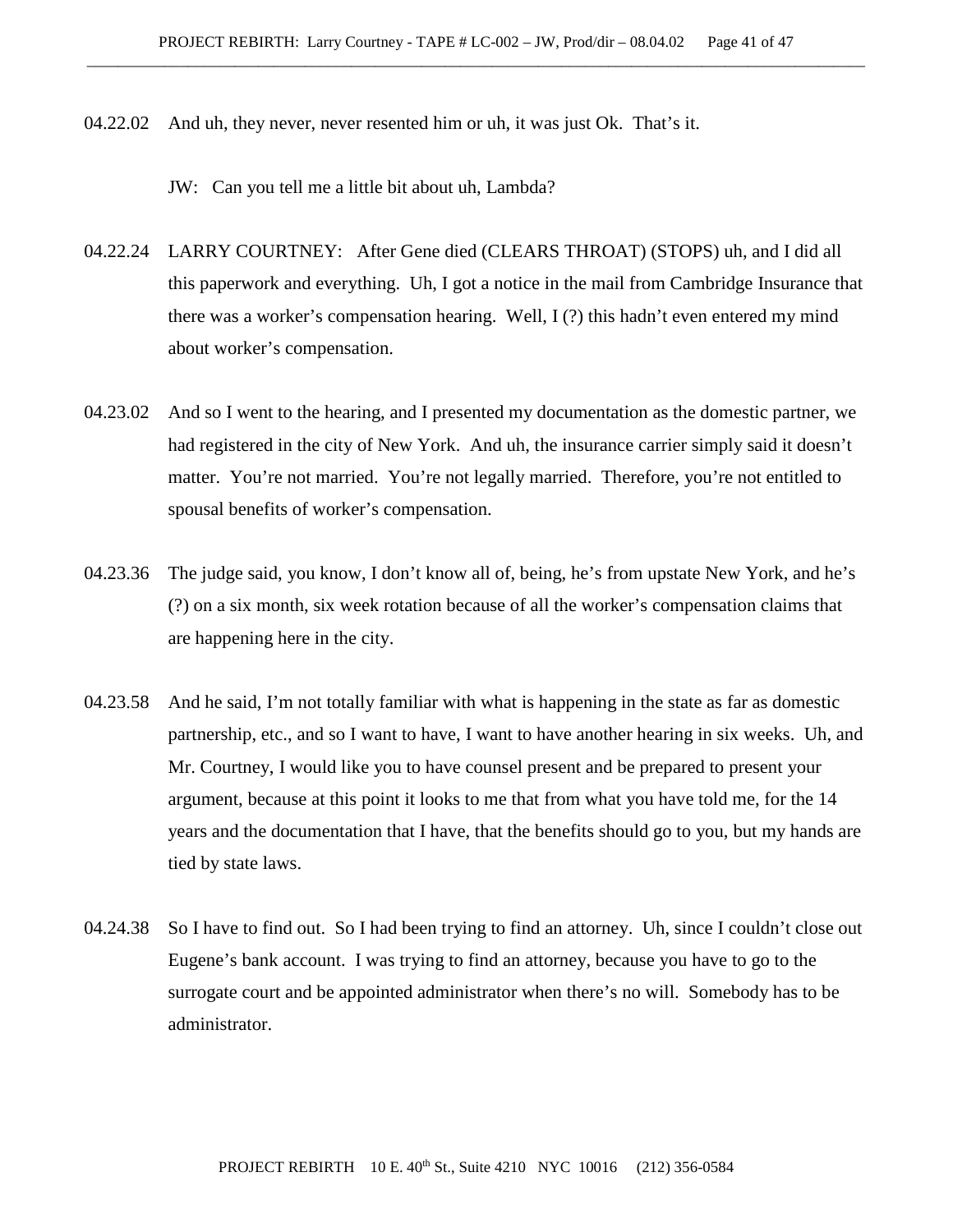- 04.25.05 And since Eugene's father is alive, he is, according to federal government standards, he is next of kin, even though Eugene and he had not spoken in over 20 years. Uh, so, the uh, I was looking for this lawyer to do this, and I came across Lambda.
- 04.25.35 And in the course of conversation we, I mentioned the worker's compensation thing. That uh, I had another hearing in uh, June. And they had asked that I bring counsel and I was trying to find counsel, so they called me back and, and we set up meetings.
- 04.25.59 And it just so happened that 20, about 22 surviving partners have contacted Lambda for help. Uh, Lambda decided that they would help me, because this was important. This was the first time, at least in the state of New York, and as far as we know in the nation, that a gay person has sued for spousal benefits.
- 04.26.43 Because had we been a heterosexual couple, at that first meeting, that first uh, meeting with the judge and the lawyer, I would have had to sign a piece of paper and I would have received spousal benefits for the rest of my life or until I remarried.
- 04.27.09 But they are able to deny me that, since I do not have a marriage certificate and did not file joint tax returns. I do not have a marriage certificate because I'm not allowed legally to have one. I can't file joint tax returns, because I don't have a marriage license. And because I don't have a marriage license and I don't have tax returns, in the insurance carrier's eyes, I am not a legal spouse.
- 04.27.37 So that's what the case is. We had a third hearing (CLEARS THROAT) at which, at the second hearing they, the worker's compensation people informed me that they had found Eugene's father's address.
- 04.27.58 Something I did not have. I don't, I had no idea where the man was. Oh, I had an idea that he was in Maryland, but I had no idea where. So they notified him that the third hearing would be the last opportunity he had to present his case. Because uh, there are no spousal benefits. There's a one time payout to next of kin.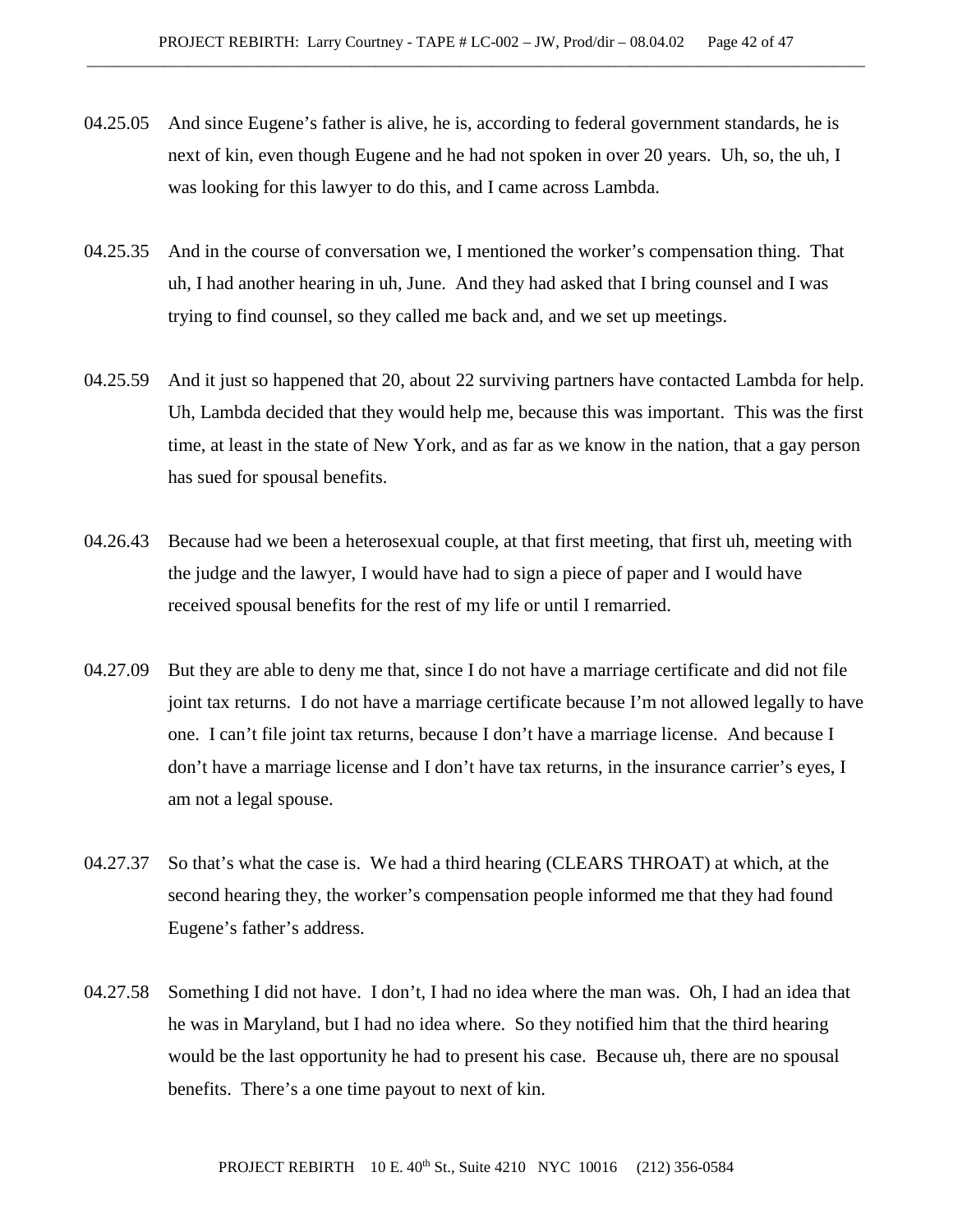- 04.28.33 Uh, he did not respond to the summons (?) or not the summons, it was the, the notice. Uh, and he did not attend the hearing. So we presented our case, that in New York state, the worker's compensation law reads uh, married or it reads spouse, I think is, is the word it uses.
- 04.28.58 We, our argument is that the surrogate court of (?) or the Supreme Court of New York has said uh, that the worker's compensation law is to be interpreted in the widest possible, humanitarian reasons, for the humanitarian reasons.
- 04.29.20 And that under that context, as a fourteen-year lifetime committed relationship, signing up for domestic partnership when it was legal to do it, being beneficiaries of each other's life insurance and pension plans, etcetera, setting up our home together, sharing our (?) finances for 14 years, being interdependent, that that constitutes a spousal relationship.
- 04.29.57 Because the law doesn't say a marriage license constitutes spouse. So we have presented that argument and the uh, judge for the worker's compensation board will be making it, a determination uh, in late August. Uh, we don't know what that will be. (~JW~) State law has not changed.

JW: What do you think it will be, and what will you do if I don't know what the term is, but if it doesn't go the way you want?

- 04.30.46 LARRY COURTNEY: Ok. I best case scenario is the judge would say, from the evidence presented, this is you're the spouse and you receive these benefits.
- 04.31.00 What I actually think will happen is that Governor Pataki has not signed the bill that was passed by both the State Assembly and the State Senate, uh, allowing domestic partners as spouses. And it's on his desk.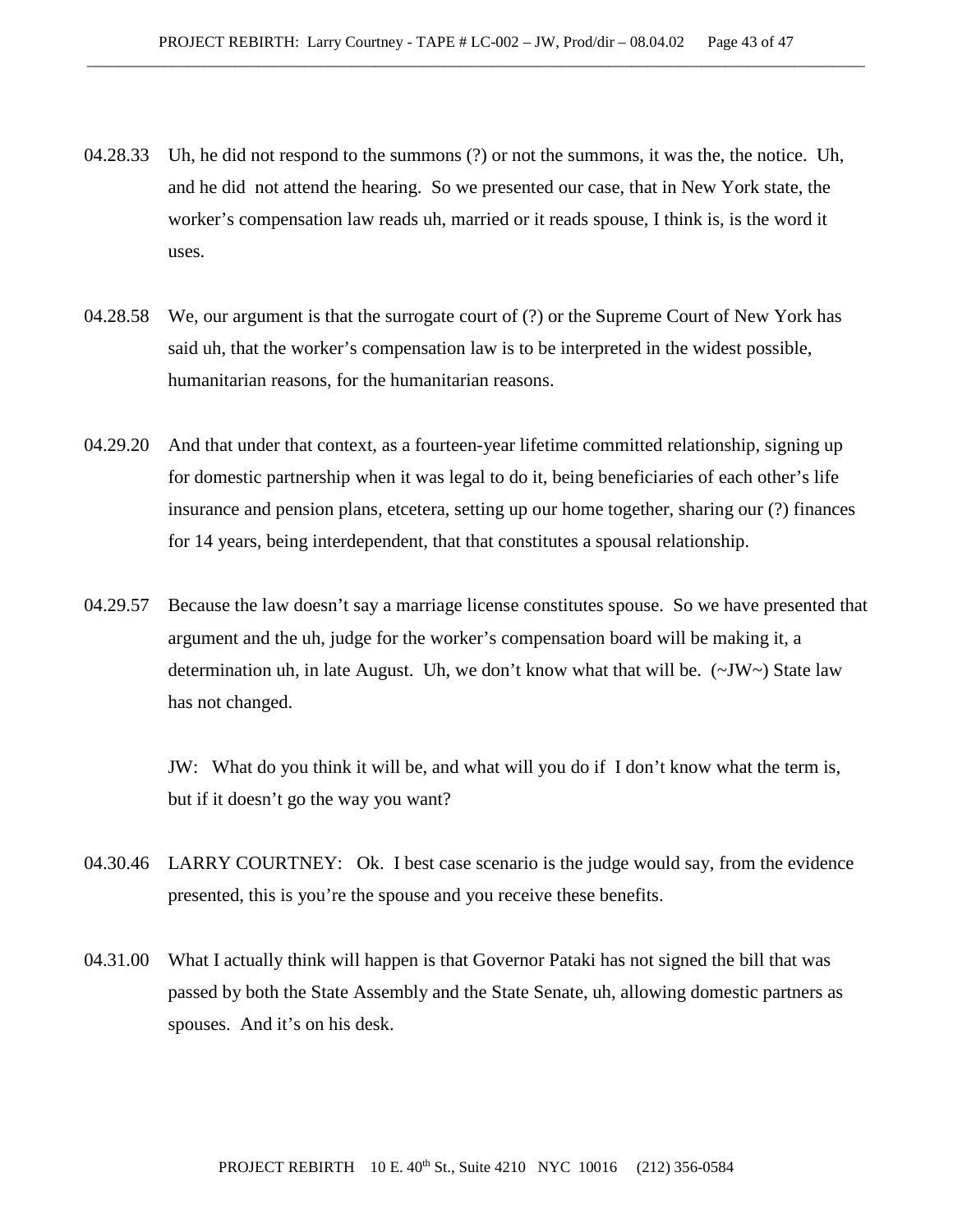- 04.31.30 So therefore, the state law has not included the words domestic partner. Uh, my gut feeling is that I'll be denied benefits. Uh, and if that happens, then Lambda has to decide, because Lambda is doing this pro bono.
- 04..32.01 And so this, this organization has to decide whether they want to then take it to the uh, I'm not sure what the name of the court is, but the next, uh, it's not the Supreme Court but it's one of those courts. (LAUGHS)

JW: Perhaps the state Supreme Court?

- 04.32.26 LARRY COURTNEY: Uh, no there's , there's a uh, at any rate. Maybe (CLEARS THROAT) it may have to go that far. I don't know. But then they have to decide whether they are doing, they have the resources to do this, and whether it's worth it. Right now we believe it's worth it. Uh, when we started the process my attorney, Adam Aaronson said to me, you know that this could go very public, this could become a very public thing.
- 04.33.07 And I said, as far as I'm concerned uh, I've been out to everybody that I can think of being out to. I've been out at work ever since I started there. It's not, not gonna surprise anybody to find out I was living with Eugene. Everybody that I know knows it. You know?
- 04.33.27 Uh, so I told him whatever they need to do. I mean, they're trying to make a point. And I'm willing to fight for that. Because I think it's very important. I don't, I, I cannot understand why, in this day and age, we cannot recognize same sex relationships as being important.
- 04.33.58 As being, as being the same. The sex of the person you fall in love with has nothing to do with commitment and marriage. Uh, I just, so I (?) don't see it, uh, I don't see why the injustice is still there. And so I'm, I'm willing to fight for. And I have a friend who calls me an (?) accidental activist.
- 04.34.28 That's absolutely true. I never have been an activist. Uh, the, and this is, but this is something I believe, it has to be changed. And if Lambda is willing to do it, then uh, I'm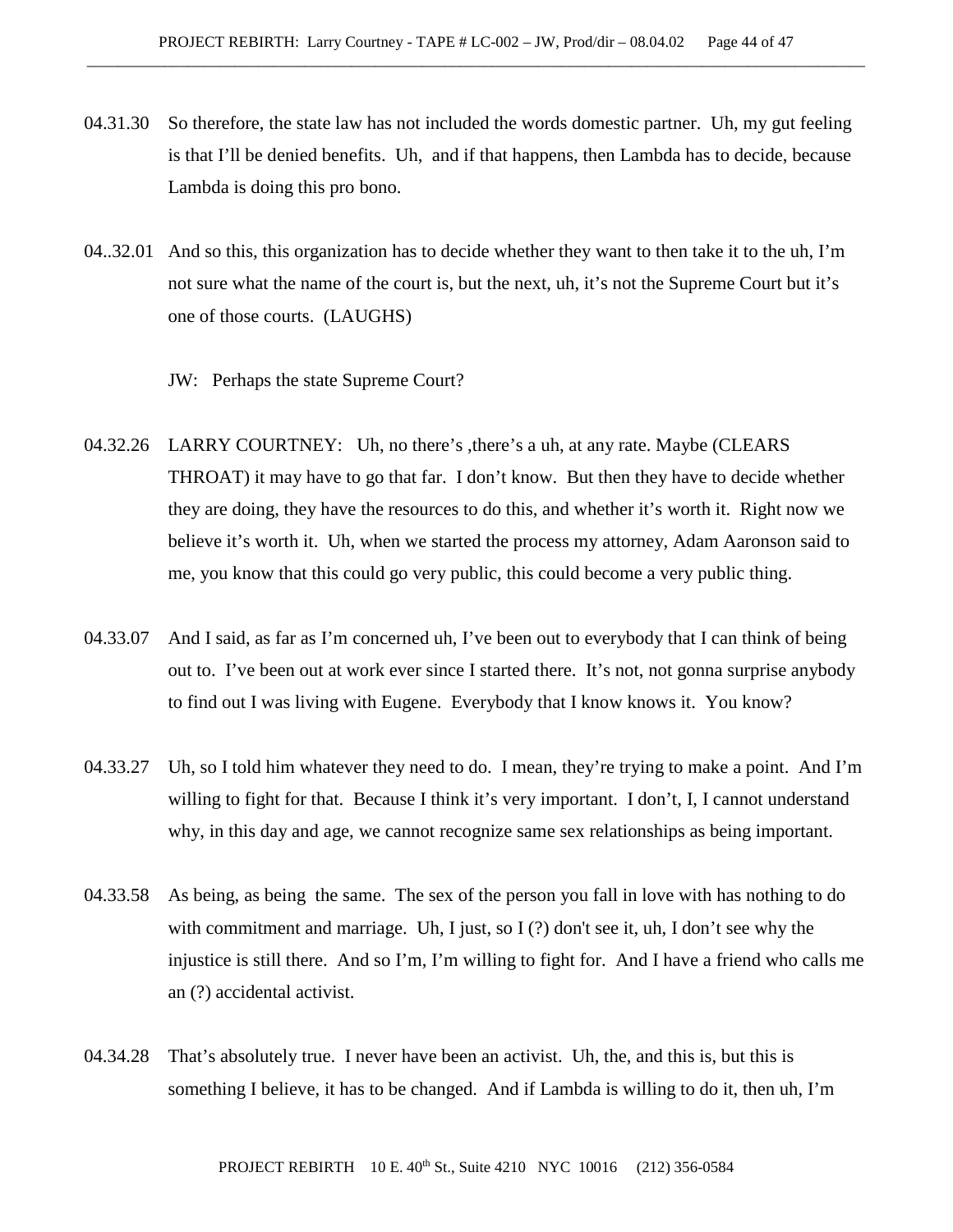certainly willing to do it. And if, if for some reason they're not uh, and I do, I do believe they are, but if for some reason they're not, then maybe I'll, I'll have to do it, you know, I'll have to go on anyway.

- 04.35.03 Uh, I really do believe it's important. Uh, in August I get to meet Sharon White. Uh, Sharon is the partner of Diane Whipple who was mauled to death by dogs in San Francisco.
- 04.35.28 And Sharon is fighting the same battle I'm fighting. I, I'm not sure worker's comp but uh, Sharon is fighting for recognition of their relationship as a marriage. And uh, so I'm really excited to meet her. You know. I think she's, she's a tremendous person and I'm really excited to meet her.

JW: (?) you know, in a kind of construct of fate if you will, is there any connection in your mind (?) Eugene's death and the fact that you're now an accident activist? Have you ever thought about it?

- 04.36.26 LARRY COURTNEY: Uh, somebody, well, I, I know that had Eugene not died, I certainly wouldn't be in this situation. But I, because I, I firmly believe in this, I think I would have at some point come to at least some activism about it. But Eugene's death certainly pushed it to the foreground.
- 01.36.58 And I, I sincerely believe that Gene is a cheerleader in heaven going, go get 'em. I, I sincerely believe that. Because I know how strongly he felt about our relationship being just like my cousin and his wife. And being as strong and as meaningful and as powerful and as binding as their marriage, or your marriage, or anybody's.
- 04.37.32 Uh, you know, I have letters from family members, from co-workers, from friends. From my building manager. Notarized, attesting to the fact that in every sense of the word we were a married couple. You know, and it just, it, it uh, I guess you know, Eugene's death made it so much more important to me.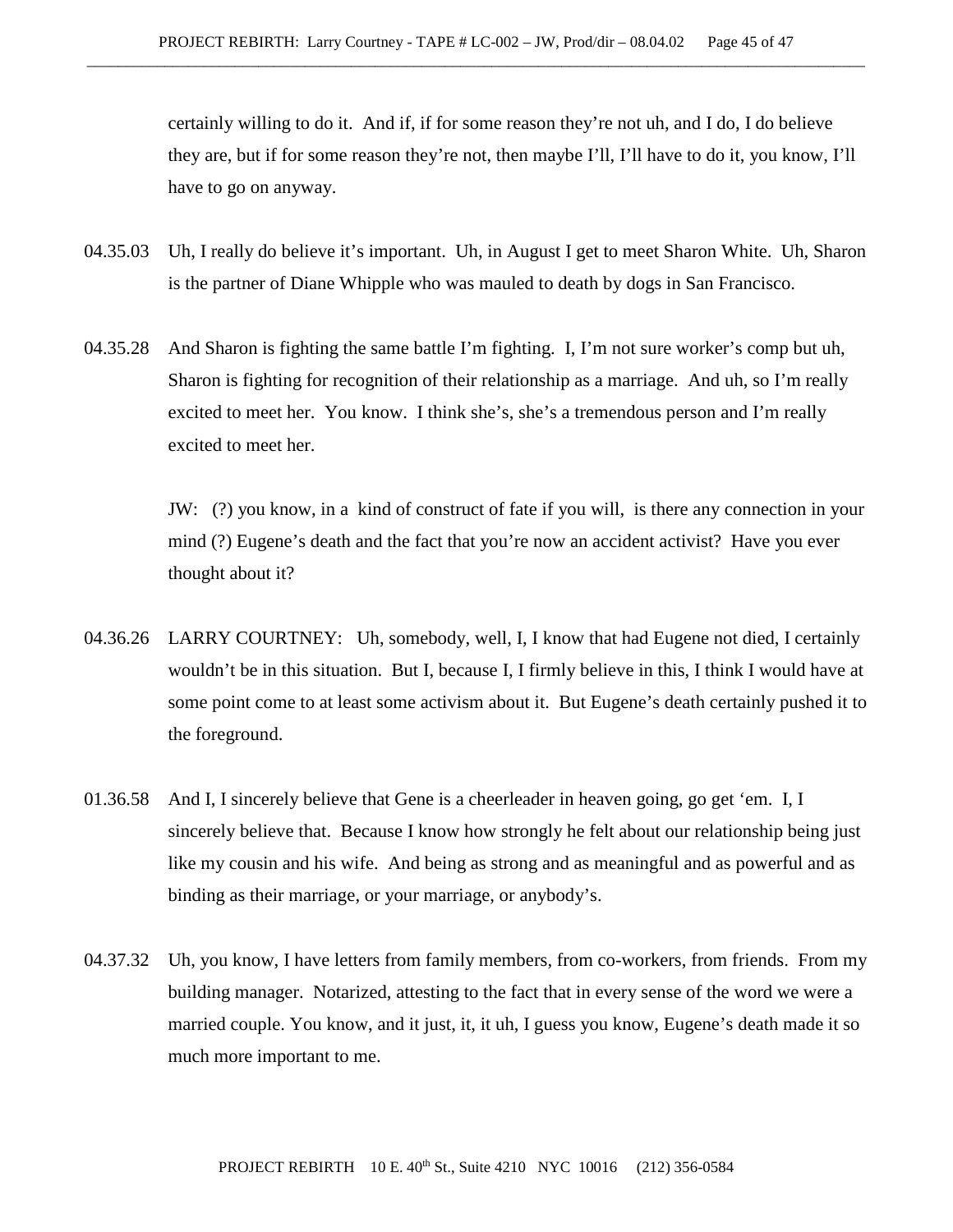- 04.38.07 Uh, had it happened to somebody else, I'd be right there behind them as well. But uh, being uh, Eugene's death pushed me into doing something that I really believe I should have been doing all along.
- 04.37.27 And when I, when I think about it, it's so typical of Eugene. He, he would gently and sometimes without you knowing it, but he would prod you into doing what you should have been doing anyway. You know? He just uh, that's, I mean, that, with, with my children and with me, and with friends, that's, that's what he you know, he was very good at it.
- 04.39.00 He had, he had a sense of direction in life, and uh, and when you were doing something, he was your best cheerleader. That's the only word I can say. When you, you know, he was behind you 100%. And when you were doing something wrong, he was the first one to tell you, it is stupid.
- 04.39.28 You are doing something really stupid. But uh, I think that he is very proud of me. (PAUSE) And maybe that's why earlier I said he's just this far away?
- 04.39.53 'Cos it's almost like I can feel him pushing, doing that, you know, here, look at the book. On Friday you have this. It's time to do it. You know, I uh. I just know that that if, if the reverse were true, if I had died instead of Eugene, he definitely would have fought for his rights. And uh, I don't think they're extraordinary rights.
- 04.40.13 I don't think they're extra privileges. I think they're the same rights as anybody else. And that's, that's all, that's all we're fighting for is same treatment, not better treatment. Just the same.

#### (OFF CAMERA REMARKS)

04.41.09 LARRY COURTNEY: You know, a friend asked me, why do you do this? Why do you put yourself in the interview situations, for instance? Because you have to go over it again and again in your mind, and doesn't it just put it in your face?